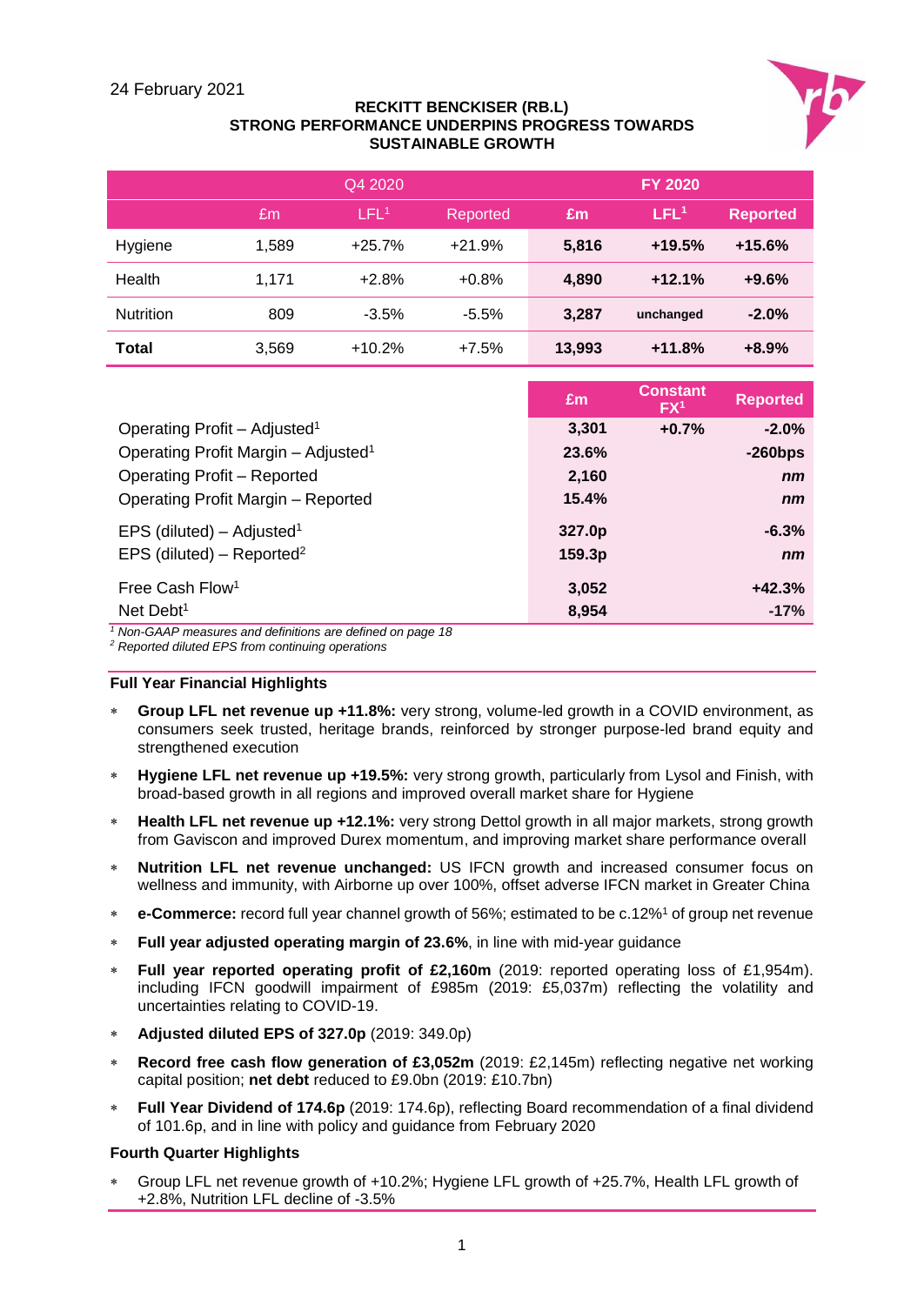#### **Strategic Highlights**

- **RB's strategy to Rejuvenate Sustainable Growth on track:**
	- **Purpose, Fight** and **Compass** adopted across the group; strengthening our environmental and societal commitments and driving positive changes to culture
	- New organisational structure established, senior management team in place and **£745m invested in growth related initiatives** during 2020; on plan, funded by P&L charge and over £400m of productivity savings
	- **Global Business Solutions** ('GBS') established during 2020, expect c.100bps contribution to Group growth in 2021 – reaching c.8% of disinfectant sales
	- Early **returns on investment** include significantly improved supply chain capacity and flexibility; better customer service levels; strong, targeted eCommerce growth; and focused science platforms driving stronger innovation pipeline
	- **Improved go-to-market execution** across the group, adapting quickly to COVID-19 to capture sustainable growth through increased category penetration, market share gains, new places and new spaces
- **Productivity programme up-sized to £1.6bn over 2020-22 (from £1.3bn)**
	- Efficiency plans ahead of schedule, with additional £300m savings identified
	- Will cover increasing raw material and other costs of goods sold inflation and further investments in competitiveness
- **Strategic review of IFCN China** underway (6% of group revenue)
- Actions taken to further **reposition our portfolio towards higher growth**; announced divestment of **Scholl** and acquisition of **Biofreeze** in separate announcements today

#### **2021 Outlook**

- LFL revenue performance expected to be in the range of flat to +2%
- Adjusted operating margin expectation broadly unchanged; in-line with previous guidance, we will continue to invest in growth resulting in margins in 2021 being between 40 - 90bps lower than 2020 levels

Commenting on the results, Laxman Narasimhan, Chief Executive Officer, said:

**"In 2020 we successfully navigated unchartered waters. I am immensely grateful to colleagues, customers and partners who helped us respond to the challenges of COVID-19, stepping-up production and improving execution, while staying safe. Our purpose, to protect, heal and nurture in the relentless pursuit of a cleaner and healthier world is more relevant than ever.** 

**This past year we delivered a strong revenue performance with nearly £14bn of sales and +11.8% like-for-like growth. eCommerce sales grew by a record +56% and now account for around 12% of group net revenue. We have made a strong start to implementing our new strategy and proved that we can adapt and successfully respond to rapidly changing market conditions. Our portfolio is clearly resilient - with or without COVID-19 - and we are building a stronger business for the future.** 

**Our category-leading germ protection/disinfection brands have all seen substantial market growth, with around 80% of our consumers expecting to retain many of their new improved habits post pandemic. We capitalised on these new behaviours with Dettol and Lysol entering 41 markets, with plans to enter a further 29 markets in 2021. Our new Global Business Solutions unit is expected to contribute c.100bps to Group revenue growth in 2021. We are taking steps to lock in the significant product penetration and market share gains already achieved by our market leading brands, Finish, Gaviscon and Durex, as well as the strong performance of our nutrition brands in the Americas, including Airborne.** 

**During 2020, we invested a record £745 million (through the P&L) in building capabilities, to strengthen execution and customer service, digital and brand building and sustainability. This was underpinned by our productivity programme which delivered significant savings – over**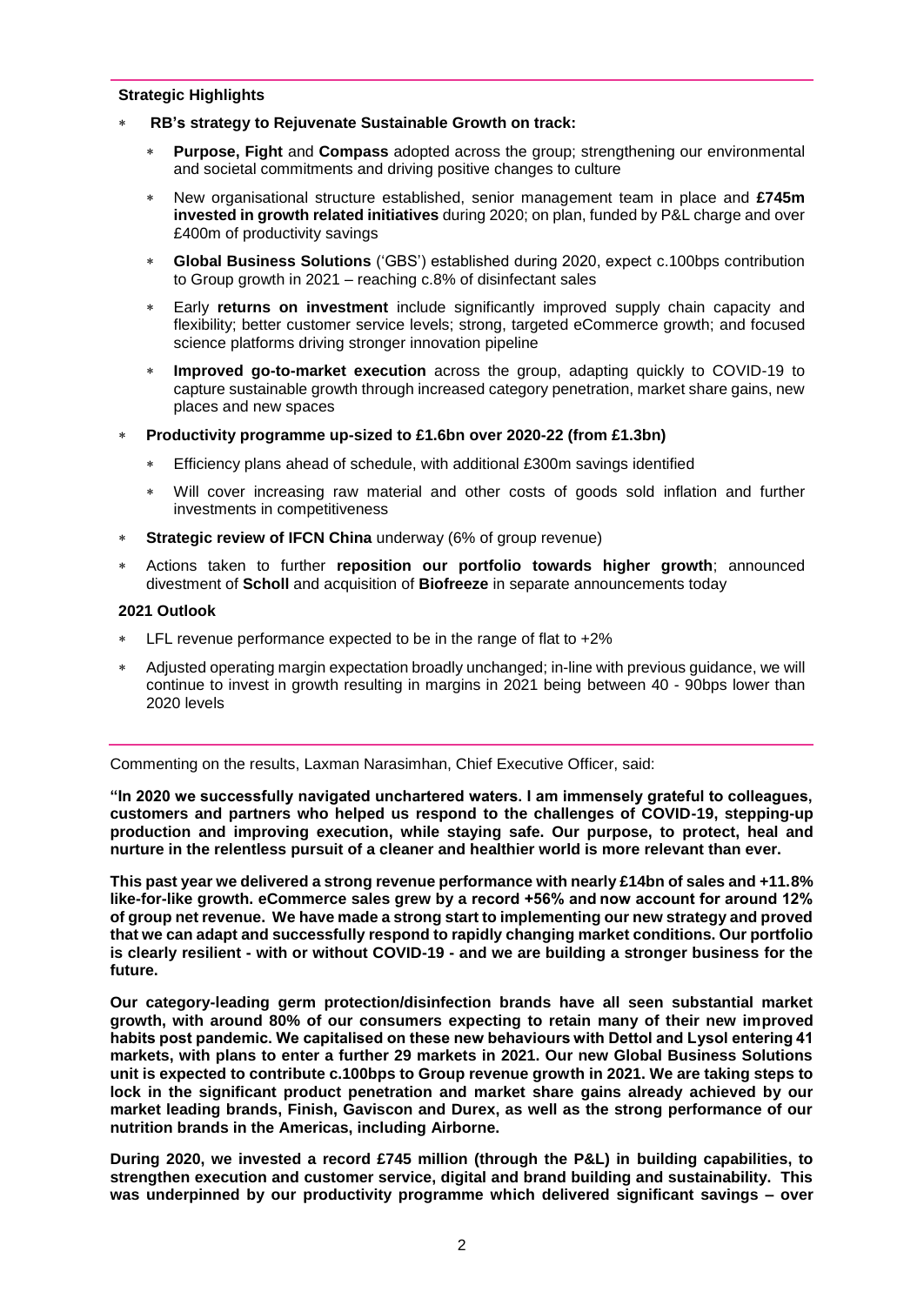**£400m – well ahead of expectations. This is leading us to increase our projected productivity savings from £1.3bn to £1.6bn.**

**We are also taking decisive action to strengthen our portfolio with a strategic review of the infant formula business in Greater China already underway. At the same time, we have agreed the sale of Scholl and the acquisition of Biofreeze which we announced separately today. These decisions will position the portfolio towards higher growth brands and markets.** 

**2020 was a turning point for RB. Our performance is strong, we are building capability, actively managing our portfolio and transforming our culture. We expect 2021 to be a year of further strategic progress and we remain confident that we will meet our medium-term targets."**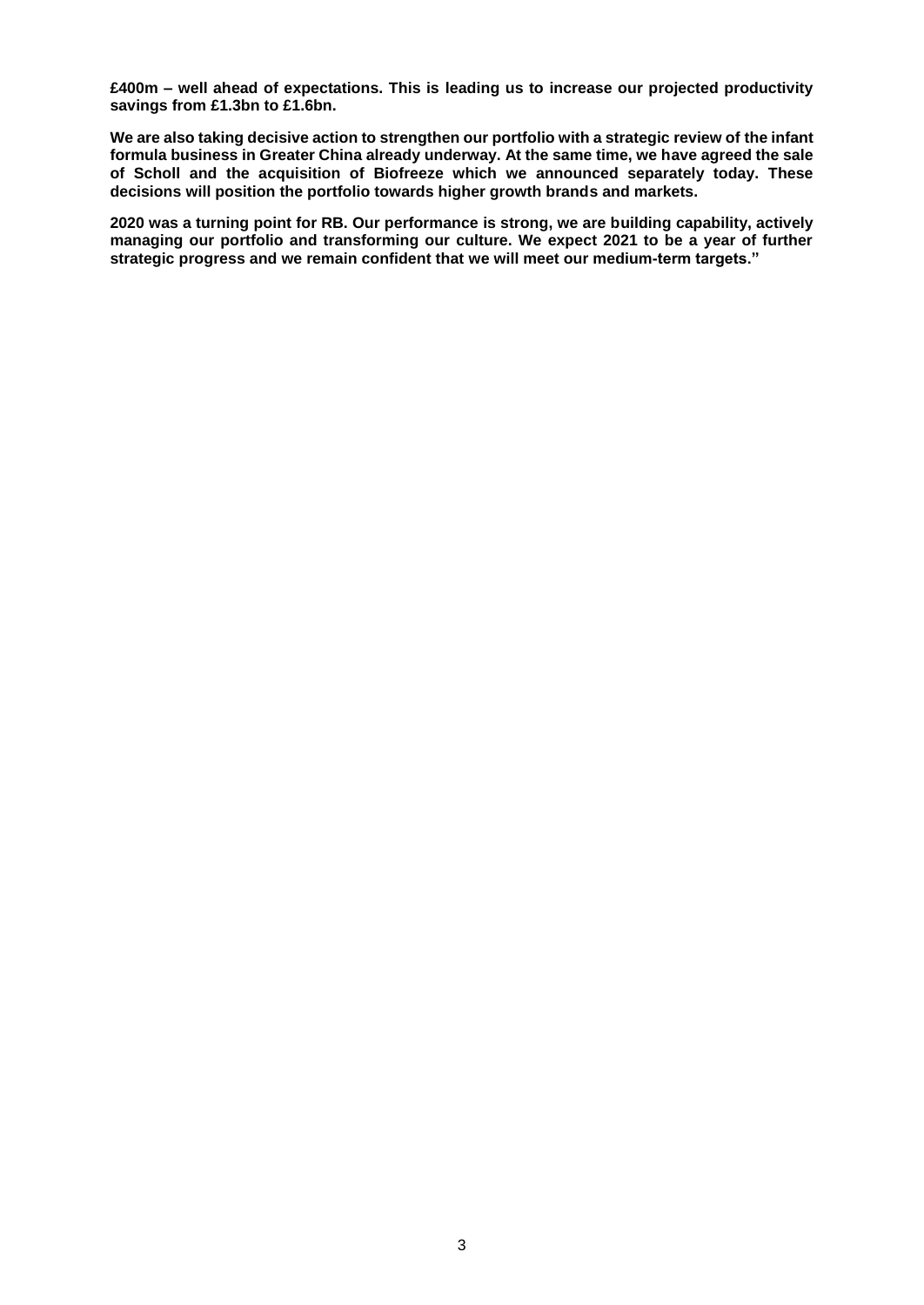#### **Market developments**

RB operates in attractive, growing market segments, underpinned by clear macro trends: urbanisation and global warming, and their impact on their spread of infection, re-enforcing hygiene as the foundation for health; growing demand for self-care, given pressures on governmental spending globally; growing importance of sexual health and wellbeing; a growing and ageing population; and ever-changing technology, which is transforming consumer knowledge and purchasing habits. Most of these trends have been accelerated or accentuated by COVID-19.

The pandemic has heightened the societal importance of hygiene and driving demand for our categoryleading disinfectant products such as Lysol and Dettol. New consumer behaviours are becoming engrained, with health professionals continuing to advocate improved hygiene measures as the 'first line of defence'. While vaccines begin to offer protection from existing forms of the virus, concern remains that new variants will need a sustained high level of hygiene to ensure control. Globally, 4 in 5 people say they intend to continue with their improved habits after the pandemic is over. In Australia, for example, where there have been relatively few cases since late September, consumer concern over the spread of germs has remained elevated, and demand for disinfectant remains very strong.

We therefore pay particular attention to four factors: the extent of vaccinations, the degree to which the pandemic has been managed in local jurisdictions to lower spreading, and as an impact, the opening of schools and the increase in mobility. Safety concerns and the rediscovery of new behaviours have meant that people are adapting to spending more time at home. While mobility increases, some social distancing behaviours will decrease, as a result of which the need for protection outside the home will continue to rise, creating new market opportunities for trusted brands. Consequently, while the frequency of usage of some of these products may decrease from the peaks experienced in 2020, there are many drivers that should help sustain recent demand, open up new opportunities and support a stronger level of growth for disinfectants going forward.

These developments have affected our brands in different ways. For example, as people have adapted to nesting at home, demand for Finish and Air Wick has grown. In particular, Finish has seen significant increases in product penetration (with more automatic dishwashers in operation) but also frequency of use. We expect this demand to be moderated long term by the return to school and work, but consumer insights support a substantially larger underlying market than pre-pandemic.

Additionally, consumers are increasingly conscious of the risk of germs being picked up outside of the home. New opportunities have therefore emerged as workspaces, accommodation and other public spaces, such as hospitality venues and public transport, need to not only be clean, but be visibly clean, looking to brands such as ours to give their customers appropriate reassurance.

Recent healthcare pressures have also accelerated the existing trend of self-care with a greater focus on the prevention of illnesses. As a result, we have seen significant growth in preventative treatments, such as vitamins, minerals and supplements ('VMS'). With financial pressures on healthcare systems mounting, the growing importance of self-care is likely to continue, increasing opportunities in consumer health.

Increased social distancing, and the closure of schools, also prevented the transmission of colds and influenza. Incidences of flu are at all-time lows impacting short-term demand for Mucinex and Strepsils. The unfortunate spread of misinformation, without robust evidence, impacted demand for ibuprofen, including Nurofen, although as better understanding grew, we saw market shares recover well. Shortterm, restrictions on international movement have impacted cross-border sales, such as those of infant formula between Hong Kong and China. In addition, social distancing had a short-term impact on demand for our sexual well-being products, particularly in the first half of the year.

We fully expect that as schools open and with increased mobility, there will be a positive impact on demand for Mucinex, Nurofen and Strepsils. Similarly, our sexual wellbeing business has since recovered in the second half of the year, with strong demand now being seen in countries managing post-lockdown conditions. As mobility and social interactions increase, we expect our sexual wellbeing business to rebound. At the same time, demand for our gastrointestinal products has increased consistently during the year.

Finally, birth rates are a key driver of our infant nutrition business. Growth rates in a number of markets have been slowing in recent years, but it is likely that COVID will further impact this, as family planning is put on hold for economic or social reasons. As a result, birth rates in the US and China are likely to decline in 2021, although likely to recover post pandemic. Demand for adult nutrition products, a market we now address with the launch of three new innovations at the end of 2020, is expected to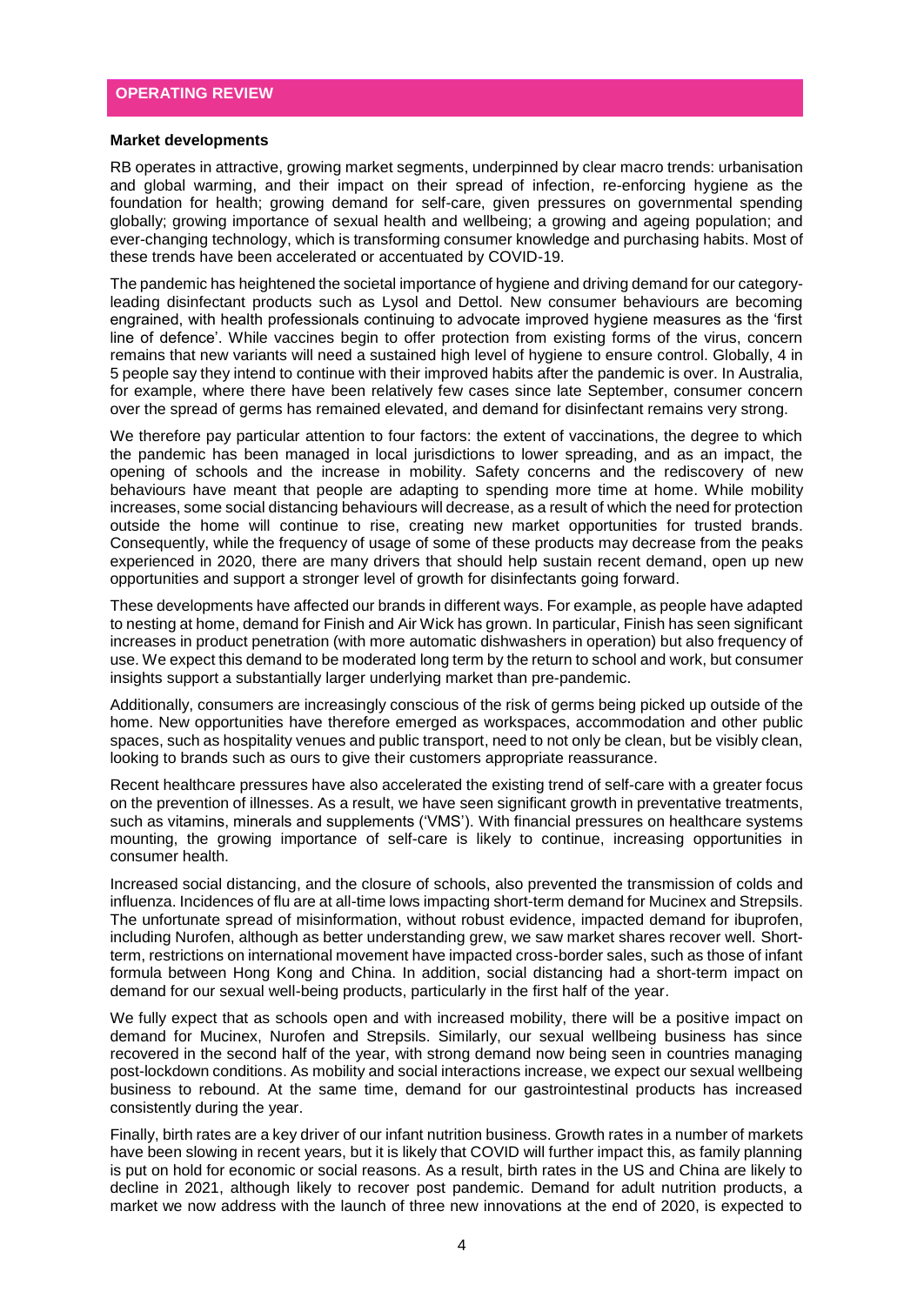grow strongly, driven in part by the increased focus on preventative health initiatives. Similar trends are expected to sustain strong demand for our vitamins, minerals and supplements brands.

As is evident, our portfolio is strongly positioned for both a transitionary world as we recover from COVID, as well as for the medium to long-term, given the fundamental mega-trends that support our growth expectations.

#### *Market developments underpin 4-6% medium term growth expectations*

Overall, recent market developments continue to support our 4-6% medium term growth expectations. In Hygiene, our global portfolio of leading brands should grow around 4-5% as we expect to outperform a larger and faster growing market for disinfection (slightly higher than pre-pandemic), benefit from our investments to grow internationally, and in new channels. For Health, increased demand for germ protection, particularly in developing markets, together with sustained strong demand for sexual wellbeing products, and steady growth in consumer health, should underpin a 4-6% growth opportunity in the medium term. For Nutrition, while there will be an impact near-term from lower birth rates, and significantly reduced cross-border activity, particularly in Greater China, resulting in 2-3% growth for infant nutrition, the increased focus on VMS, particularly immunity, and senior nutrition continues to support 3-5% growth for Nutrition as a whole longer-term.

#### **Strong Full Year underlying group performance**

Group net revenue of £13,993m grew by +11.8% on a like for like basis in 2020, driven by strong volume growth (+9.6%) and an increase in price/mix (+2.2%). Volume growth was led by the strong performance of our disinfectant brands, with broad-based growth across much of our portfolio, including Finish, Airborne and Gaviscon. All geographic regions have grown, with the largest contributors to growth including the US, India and China. Around 70% of our category market units by revenue either gained or held market share, with the strongest gains in many Hygiene and Health categories, offsetting difficult trading conditions for our infant nutrition business in Greater China which represents c.6% of Group revenue.

Reported full year net revenue growth of 8.9% reflected a foreign exchange headwind of 2.9%, principally driven by Latin American currencies.

Our eCommerce sales grew strongly, up 56% in 2020 and represented c.12% of total Group revenue in the year (up from around 10% in 2019). Growth was broad-based by channel - online-only platforms, omni-channel retailers, and Direct to Consumer (D2C) – and by geography, benefiting from our investment programmes. Hygiene's eCommerce sales grew very strongly, reflecting the strength of switching from bricks-and-mortar to bricks-and-clicks. Health's eCommerce sales also grew significantly, with a stronger contribution from D2C and growth from platforms. Nutrition, with a big online position already established, also grew eCommerce sales strongly as key consumers bought more online through our own sites, as well as across third-party channels.

Gross margin decreased by 20bps to 60.3% as a result of adverse product mix principally in Health, COVID related expenses and higher costs in IFCN, including c.£40m in inventory write-downs following the Hong Kong border closure, which together more than offset productivity savings within our cost of goods sold.

Brand Equity Investment (BEI) was up 7%, or £138m, on a pound spent basis (at constant currency), at 13.9% of net revenue, 50bps lower than the prior year, reflecting leverage benefits from strong net revenue growth in 2020, productivity initiatives to improve the ratio of working to non-working media spend and our investments in digital talent.

Other costs increased by 290bps as a percentage of net revenue, reflecting higher year-on-year performance related costs, investments in capabilities and finite-life transformation costs.

Group adjusted operating profit was £3,301m (2019: £3,367m) at an adjusted operating margin of 23.6%, in line with our mid-year guidance and 260bps lower than the prior year (2019: 26.2%). This largely reflects the impact of the planned investment programme announced in February 2020. As announced at the half year, the operational leverage from the strong revenue growth was reinvested in our growth initiatives and used to offset COVID related costs of around £120m (c.80bps). These COVID related costs are incremental to our planned investments and we expect them to continue into 2021. Group reported operating profit was £2,160m and includes a £985m impairment of the IFCN goodwill, due to an increase in the discount rate reflecting the volatility relating to COVID-19 and the uncertainties this creates, described on page 30 and in note 5.

Adjusted diluted earnings per share were 327.0p (2019: 349.0p) a decline of 6.3% due primarily to the non-recurrence of certain interest and tax benefits recognised in 2019. Consistent with our dividend policy and the comments made in February 2020 in respect of maintaining a 50% pay-out over time, we are declaring a full year dividend per share of 174.6p, unchanged on 2019 and in line with guidance.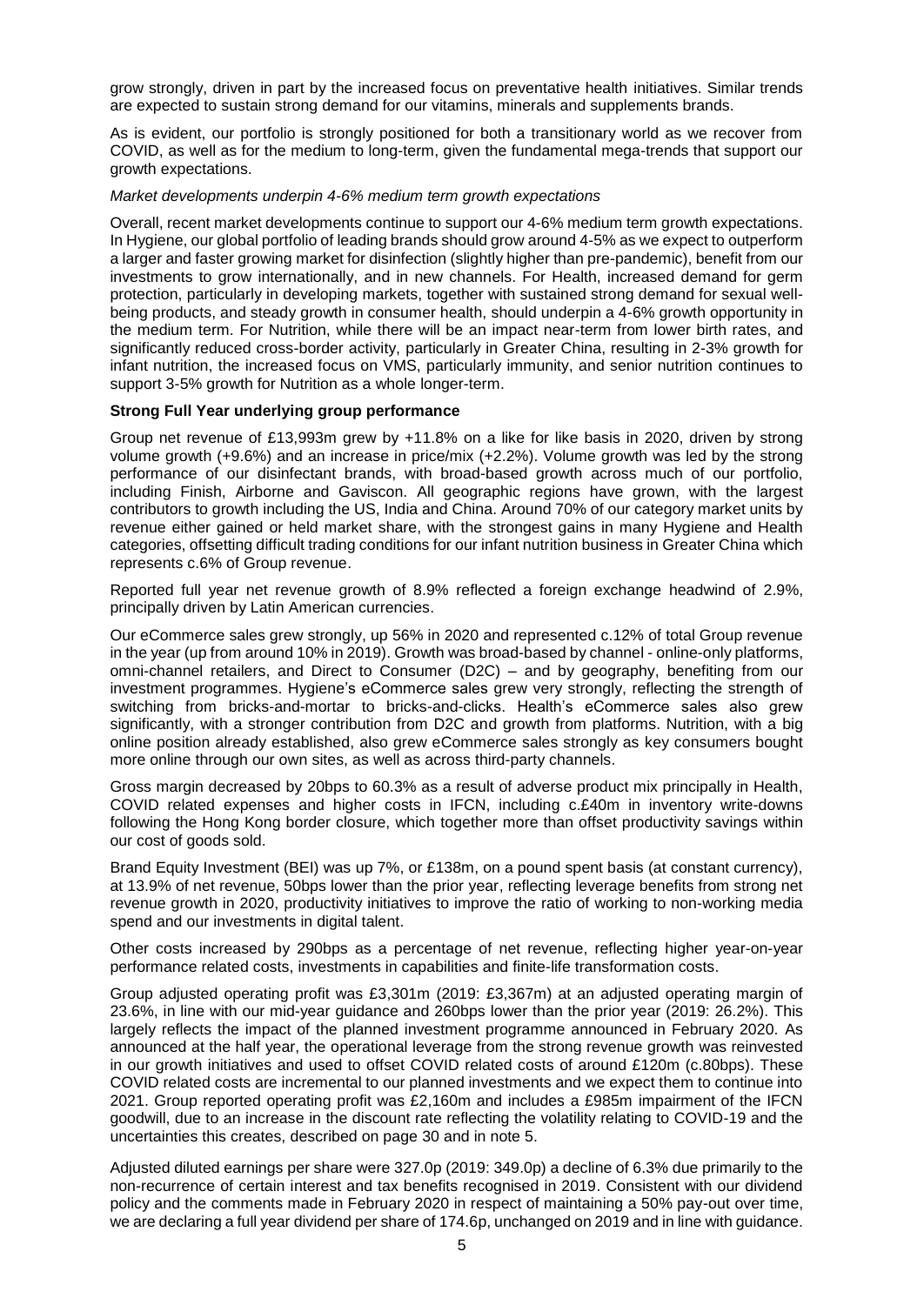Reflecting the strong net revenue growth and our negative working capital position, free cash flow was very strong at £3,052m (2019: £2,145m).

#### **Fourth Quarter revenue performance sustains strong progress**

In the fourth quarter, group net revenue grew by +10.2% on a like for like basis, driven by strong volume growth (+6.8%) and an increase in price/mix (+3.4%). Volume growth was led by the strong performance of our Dettol and Lysol families of disinfectant brands. Price/mix largely reflected the lower level of promotional activity and weaker nutrition volumes.

Hygiene overall delivered very strong LFL growth of +25.7%, led by very strong growth from Lysol and Finish. There was broad-based growth from nearly all key brands.

Health grew +2.8%, with strong growth for Dettol, Durex and Gaviscon, partially offset by the expected impact of the weak cough, cold and flu season which resulted in our OTC portfolio being down just over 20% in the quarter. Veet and E45 also performed well.

Nutrition net revenue was 3.5% lower in the quarter, reflecting good growth for Airborne and Neuriva, offset by lower sales for our IFCN products in Greater China. Hong Kong particularly was again weaker year-on-year reflecting the impact of cross-border closures. Overall, IFCN was 6% lower in the fourth quarter.

Our eCommerce sales grew strongly in the quarter, up 50% and represented c.13% of total Group revenue in the period.

Reported fourth quarter net revenue growth of 7.5% reflected a foreign exchange headwind of 2.7%, principally driven by the movement in the US dollar in the quarter and Latin American currencies.

#### **STRATEGIC REVIEW**

#### **Rejuvenating sustainable growth**

In February 2020, we shared our strategy for rejuvenating sustainable growth, and our medium-term financial targets. This set out how we would:

- 1. **Drive growth, rebuild a strong earnings model and outperform** with mid-single digit organic top-line, mid 20's margins and 7-9 percent EPS growth
- 2. Enable improved growth by **investing in key capabilities** to strengthen product innovation and enhance customer service, with sustainability at the heart of everything we do
- 3. Fund investment through delivery of an **enhanced productivity programme** and short-term reduction in operating margin
- 4. Deliver progressive improvements to our top-line growth through better product **penetration, market share gains**, and expansion into **new places** and **new spaces**
- 5. Manage **capital allocation** to support a strong balance sheet while actively migrating our portfolio to higher growth opportunities

The journey will be undertaken in three phases that will initially establish consistent performance, build revenue momentum and finally achieve sustained outperformance.

#### *Good strategic progress in 2020*

During 2020 – in the first phase of our plan - we have executed well, against a highly dynamic market backdrop, achieving financial targets ahead of expectations. As outlined, we have taken the opportunity of stronger than expected revenue growth to reinvest in incremental growth opportunities. As a result, we have taken advantage of some positive market developments across the breadth of the portfolio. For example, COVID-19 has presented significant opportunities for our disinfectant brands, resulting in strong growth; over this period, we have worked to take Dettol and Lysol into 70 new markets, and new category adjacencies over 2020 and 2021, including to service business customers, including the providers of accommodation, travel services, public spaces and events, workspaces and shared facilities.

#### *Strong early achievements investing in the core enablers of growth*

Our rejuvenate strategy is centred around rebuilding core capabilities that will support sustainable growth – such as eCommerce, R&D, product quality, sales and marketing excellence and supply chain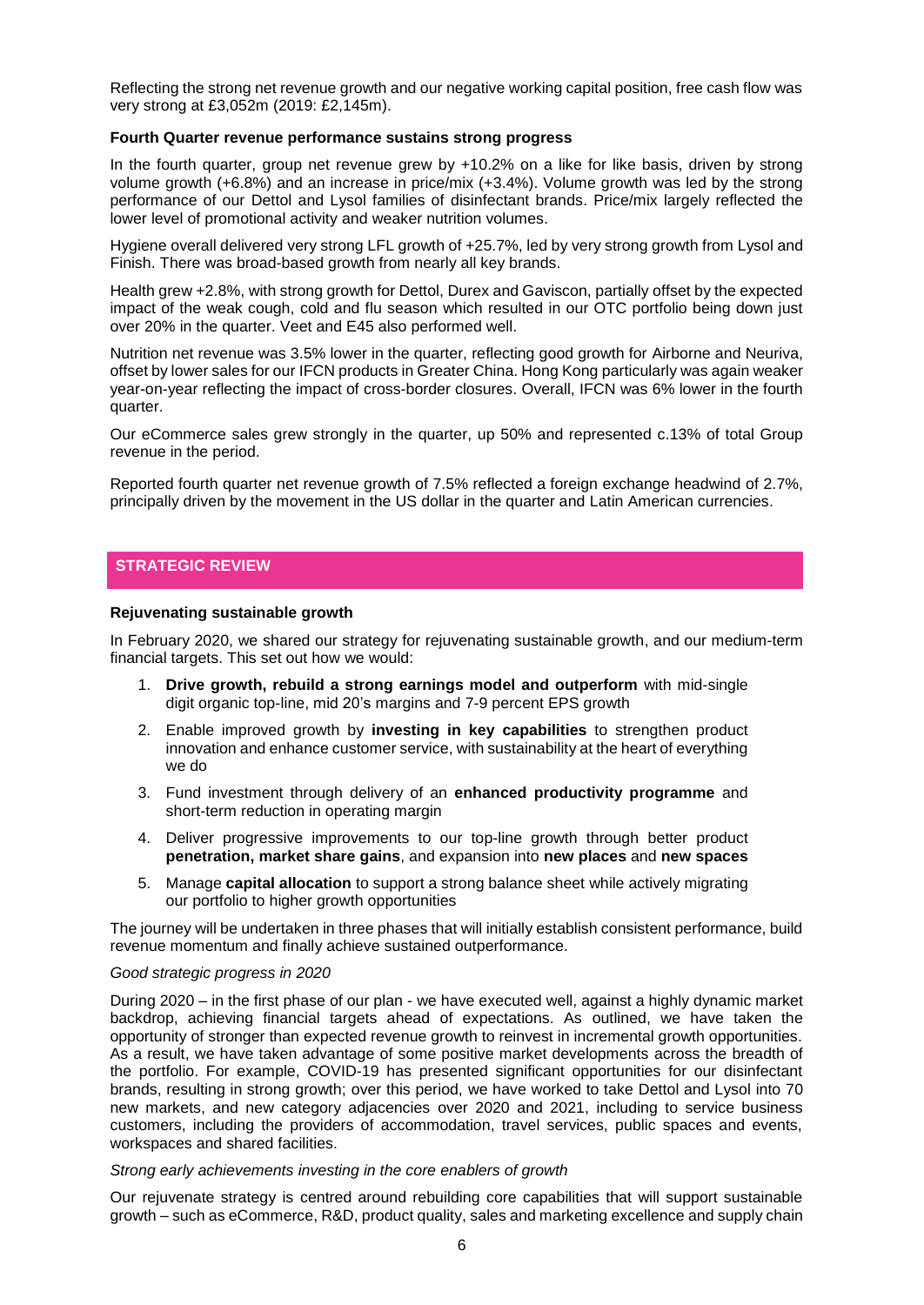performance. While there is still work to be done, we have already made good progress in reinvigorating a number of these functions:

- Customer service: established centres of excellence for sales, marketing, eCommerce and medical sales and global customer relationship team; significant improvement in third-party Advantage survey of retailers - advancing 9 places, moving from the lowest tier to inside the top 10 of FMCG peers globally, with further improvements expected over time
- Supply chain: responded strongly to the exceptional demands of 2020 with investment, SKUrationalisation and use of co-packers; commenced reshaping network to increase long-term capacity and resilience, responding to channel shifts with greater flexibility and reduce overall lead times, leveraging data, AI and machine learning to target substantial further improvements
- Digital and eCommerce: invested behind Be Big, Be Fast and Be Bold strategy leveraging established capabilities to accelerate developments in D2C, marketplaces and through Bricks and Clicks channels where customer behaviour changes have driven strongest growth; invested to further build B2B e-commerce to leapfrog go-to-market capabilities in developing and emerging markets
- R&D, Quality and Product Innovation: run-rate R&D investment increased by 35% compared to 2019 to help drive development of new science platforms and the strength and depth of the innovation pipeline - delivered PU condom and first adult nutrition products within first year of programme; worked to broaden consumer health brands across broader demand spaces; significantly enhanced consumer-perceived product quality and quality processes
- Sustainability: £40m investment in *Fight for Access Fund* to support disadvantaged groups battling COVID-19; the launch of the *Reckitt Global Hygiene Institute* to advance evidence of behaviour change; the acceleration of new sourcing, packaging and product innovations as a clear differentiator for purpose led brand growth; and launch of Climate Change commitments accelerating work to deliver Paris Climate Agreement by 2030 and achieve carbon neutrality by 2040

#### *Strong first year from our enhanced productivity plan*

Our investments, which total over £2bn over the period 2020-22, are funded primarily by our productivity programme. In our first year we delivered productivity savings of £407m, significantly ahead of our plan. As a result, and with new opportunities identified, we have increased our plan by £300m, to £1.6bn over the three years. This will help us mitigate a number of new input cost pressures.

#### *Improvements across our four growth drivers*

Our business overall is much better positioned competitively to win in our markets than a year ago, with demonstrable market share improvements and broad-based momentum for growth behind our brands. Over the course of this year, we have made significant progress against our strategic growth drivers – driving penetration, delivering market share gains and entering new places and spaces. Selected examples include:

#### Increased penetration

- Our category-leading disinfectant brands have seen exceptionally strong levels of penetration increase, with Lysol for example now estimated to be present in over half of all US homes; Dettol and Lysol used in over 300m households globally; In Canada, Lysol penetration is up over 1200bps over the past year
- In India alone, Harpic is now used in over 100m homes, up by nearly 30m compared to 2019, as a result of purpose-led marketing campaigns centred around behaviour change

#### Market share gains

- Finish has taken significant share in the US, up over 70bps, in a strong but competitive market, in part due to its purpose-led campaigns around the critical issue of water scarcity
- Gaviscon grew market share by over 100bps globally, including over 300bps in the UK, as a result of product innovation and strong execution
- Step-changed Mortein's performance in key markets through building brand trust, product innovation and improved marketing
- Durex gains of c.130bps in China following the launch of the PU, ultra-thin condom
- Sequential improvements in market share performance for Mucinex, delivering unchanged market share overall, through better execution in weak US market conditions for medicated products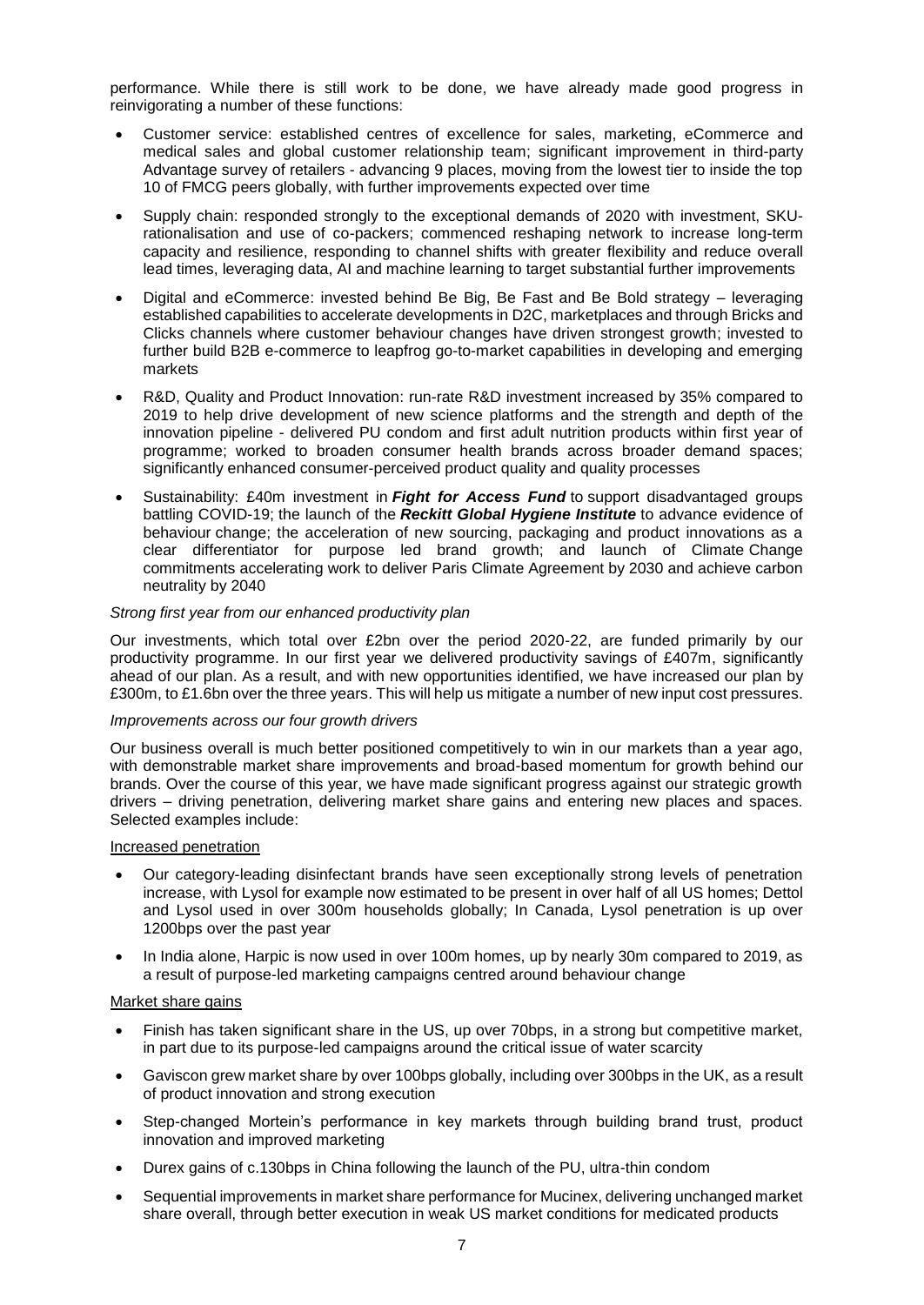#### New Places

- Increased demand for Dettol and Lysol provided the opportunity for expansion into a total of 41 markets during the year
- Global Business Solutions our professional business growing strongly and expected to contribute c.100 bps to RB growth in 2021 to represent c.8% of total disinfectant revenue
- Lysol's entry into Brazil in May for example, launching Sprays, Wipes and Liquids, has already achieved prompted brand awareness of over 40%

#### New spaces

- In Hygiene, we entered into the aromatherapy category in the US, with Air Wick essential mist an innovation which was recognised amongst the Top 25 Breakthrough Innovations in this year's US BASES awards – four of which were RB products
- In Health, product innovation took Mucinex (All-in-One and Nightshift) and Strepsils (Herbals) into new product adjacencies
- Adult Nutrition launch in China

#### *Clear decisions around capital allocation*

Building a stronger balance sheet is a clear priority for us. During 2020, we have reduced net debt by over £1.7bn through improved cash generation and maintaining a strong fiscal discipline around funding our investment programme through enhanced productivity and outperformance. As a result, our net debt leverage metric has improved with Net Debt / Adjusted EBITDA falling from 2.9x at the end of 2019 to 2.4x. Consistent with our statement in February we have confirmed we will hold our full year dividend unchanged at 174.6p. This is so we can rebuild dividend cover to two times and confidently grow the dividend sustainably in the future in line with a stronger, more consistent EPS growth.

We are also taking decisive action to manage our portfolio. With markets for infant formula in Greater China continually evolving, we have been undertaking a strategic review of the infant formula business in China. No decision has yet been taken to the overall outcome and we will provide further updates as appropriate. At the same time, we have agreed the sale of Scholl and the acquisition of Biofreeze – announced separately today. Together, these deals are expected to be earnings neutral initially, but to position further the portfolio towards higher growth markets.

#### **Outlook**

2020 was dynamic, characterised by significant changes over the course of the year. The first two months of 2020 saw limited COVID impact, except the early effects we began seeing in China. In March 2020, we saw significant pantry loading in many markets. For the rest of the year, we felt the impact of COVID around the world with varying intensity: positive for some parts of our portfolio, like hygiene and disinfection, and negative for other parts, like Mucinex, despite better execution.

Looking to 2021, set against our strong top-line growth in 2020, we expect our business to grow in 2021 with like for like net revenue growth of between flat to +2%, including a strong first quarter. Overall, we expect continued underlying progress towards our mid-single digit sustainable growth target as we benefit from our significant investment programme. We will deliver further growth for hygiene and germ protection, as we work to hold on to the penetration gains achieved, while growing in new places, channels and categories, strong growth in sexual well-being and start seeing the benefits of our growth investments in other areas, including the wider hygiene, consumer health and nutrition categories. Partially offsetting this, the impact of pandemic-driven lower birth rates in 2020 and 2021 will contribute short-term to lower market growth for our infant formula business.

Our margin expectation for 2021 is broadly unchanged; reflecting stronger performance than initially assumed, we now expect our Adjusted Operating margin to be between 40 and 90bps lower than 2020 levels, with the impact of planned investments and increased input costs, particularly costs of goods sold, partially offset by additional productivity benefits. Our 2021 guidance includes the ongoing COVID-19 and finite-life transformation costs. Combined, these represented c.170bps of margin in 2020 and should mostly unwind in 2022.

Looking to the medium term, our outlook remains unchanged. We continue to expect to progress towards achieving sustained mid-single digit organic revenue growth in the medium term, and a mid-20's margin by the mid-2020s. As updated in October 2020, our improved execution and the investments in capability and growth will enable us to achieve our revenue growth target a year earlier than expected, and with greater confidence.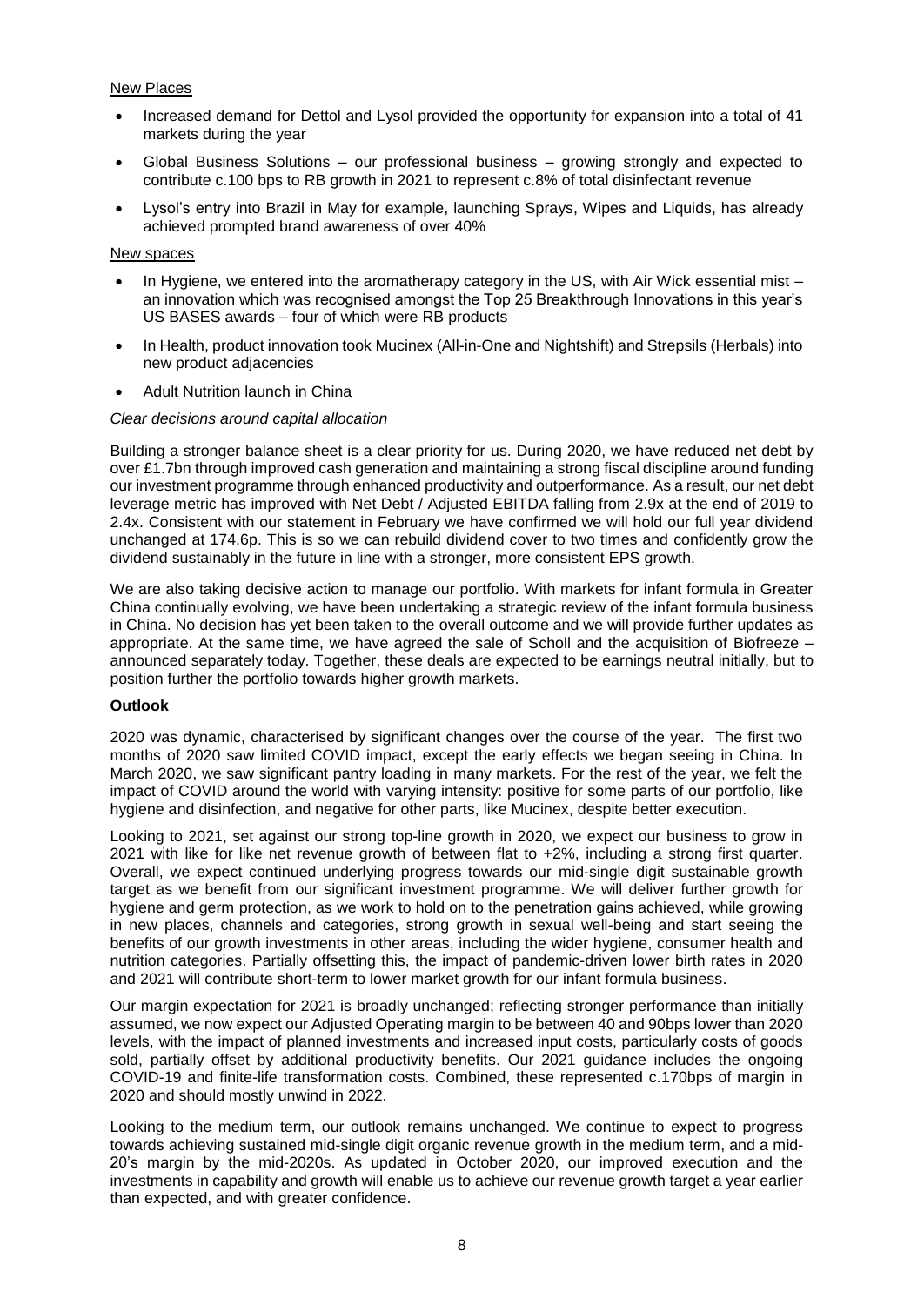#### **Other 2021 technical guidance**

- Net finance expense is expected to remain around 3% of average net debt
- The adjusted tax rate is expected to remain at approximately 23%
- Free cash flow conversion is expected to reflect a partial reversal of the favourable working capital movements in 2020, and capital expenditure of over 4% of net revenue; over the two years 2020-2021 average free cash flow conversion is expected to remain strong.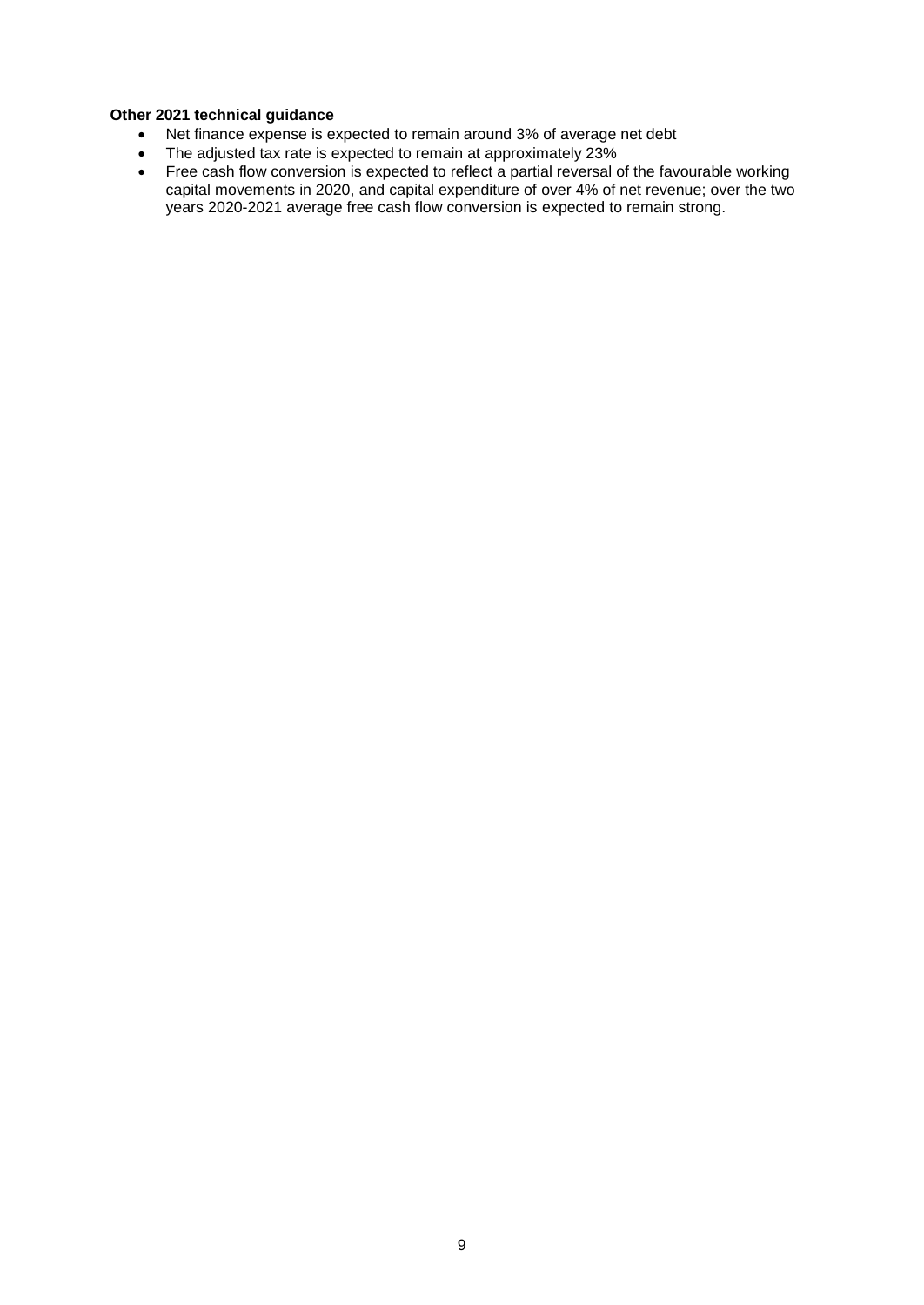#### **Hygiene 42% of net revenue in 2020**

- Very strong full year net revenue growth, driven by Lysol and Finish with strong growth for Air Wick, Harpic, Mortein, Veja, Calgon and Cillit Bang
- Significant increase in brand penetration, led by Lysol, Sagrotan and Finish
- Good market share performance throughout 2020 led by Lysol, Finish and key markets for Air Wick, Harpic, Mortein and Vanish
- Very strong double-digit growth in North America, with good double-digit growth in Europe and AMEA

|                | £m    | Volume    | <b>Price / Mix</b> | LEL <sup>1</sup> | <b>FX</b> | <b>Reported</b> |
|----------------|-------|-----------|--------------------|------------------|-----------|-----------------|
| <b>FY 2020</b> | 5.816 | +17.7%    | +1.8%              | +19.5%           | $-3.9\%$  | +15.6%          |
| Q4 2020        | 1.589 | $+22.0\%$ | $+3.7%$            | +25.7%           | $-3.8\%$  | $+21.9%$        |

| £m    | <b>Constant FX (CER)<sup>1</sup></b> | <b>Reported</b> |
|-------|--------------------------------------|-----------------|
| 1.505 | $+21.3%$                             | $+17.7%$        |
| 25.9% |                                      | +50bps          |
|       |                                      |                 |

*<sup>1</sup> Non-GAAP measures are defined on page 18*

Hygiene net revenue grew +19.5% on a like for like basis to £5,816m for the full year. This reflected positive market developments that drove volume growth of +17.7% and price/mix improvements of +1.8%.

Throughout 2020, the business delivered strong penetration-led growth with good market share gains in most categories, with 70% of net revenue of Core CMUs growing or holding share as consumers continue to choose our trusted brands. This broad-based performance was notably driven by good share gains from our leading disinfectant (Lysol, Sagrotan etc.) and dishwasher (Finish) brands. All major Lysol CMUs delivered share gains, with particularly strong growth and gains in North America.

By brand, Lysol was the strongest performer overall, with net revenues up well over 70%, led by growth in North America, but with strong performances in all other markets, including growth in a range of new countries and categories where we expect to sustain progress and deliver good growth in the future.

Finish also grew strongly, with growth in excess of 20%, reflecting strong execution, market share gains and an increase in the frequency of use of domestic appliances. Finish net revenues improved year-on-year in all geographies, with particularly strong performances in the USA and UK. Air Wick also delivered good growth in the year, after a slow start, led by the USA and Europe, in part reflecting the successful launch of Air Wick Essential Mist and a strong performance from the base scented oils business. Mortein and Harpic also delivered growth in all their major geographies, with Harpic particularly strong in India. Cillit Bang also delivered double digit growth for the year. Overall, of our power brands, only Vanish saw reduced sales in the year, reflecting the impact of 'stay at home' behaviour on the demand for stain removal.

Adjusted operating profit for Hygiene at £1,505m was up 21.3% on a constant FX basis and 17.7% on a reported basis. Adjusted operating margin was 25.9%, 50 bps higher than last year. While we accelerated investments under our plan to rejuvenate sustainable growth, notably in eCommerce and digital capabilities, the increased investment was more than offset by record productivity and the strong leverage generated by growth in the business.

#### *Fourth Quarter Performance*

Fourth quarter LFL net revenue growth was +25.7%, led by very strong growth from Lysol and Finish. There was broad-based growth from nearly all key brands. Volume growth was 22.0% and price/mix growth was 3.7%. Price/mix growth was largely driven by specific portfolio mix effects in the quarter and a less intensive promotional environment reflecting the current high demand for most products.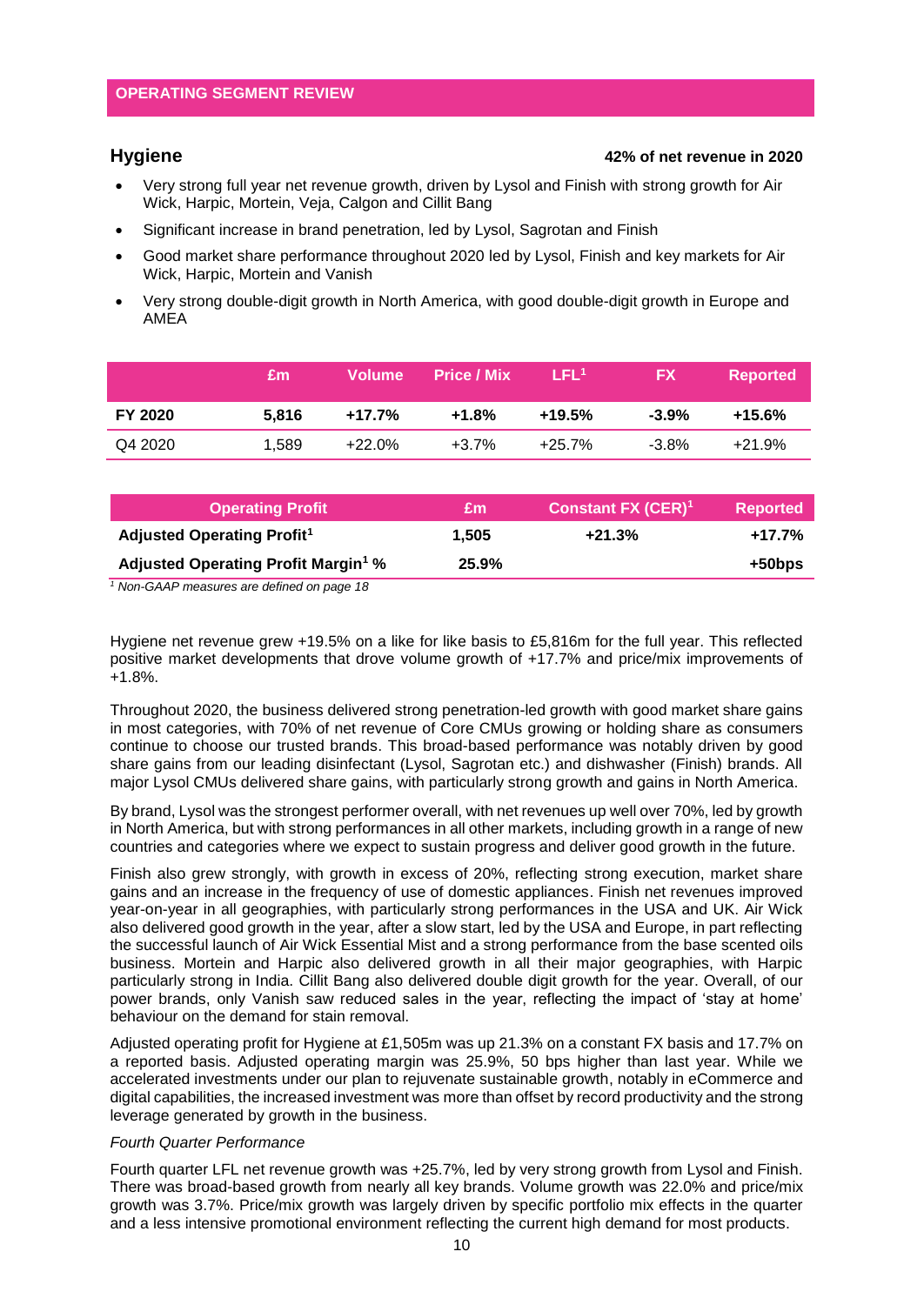- Sustained strong demand for Dettol throughout 2020
- Very positive second half performance from our Sexual Well-Being products, particularly in markets recovering from suppressed demand; successful launch in October of 'Durex 001' – our first PU condom
- Strong market share performances in Germ Protection, Sexual Well-Being and Personal Care, with 85% of revenue from core CMUs holding or growing share
- Year-on-year decline for Nurofen and Strepsils, largely reflecting weak cough, cold and flu season towards the end of the year

|                | £m    | <b>Volume</b> | <b>Price / Mix</b> | LEL'     | <b>FX</b> | <b>Reported</b> |
|----------------|-------|---------------|--------------------|----------|-----------|-----------------|
| <b>FY 2020</b> | 4.890 | $+8.4\%$      | $+3.7%$            | $+12.1%$ | $-2.5%$   | $+9.6\%$        |
| Q4 2020        | 1.171 | $-3.4\%$      | $+6.2\%$           | $+2.8\%$ | $-2.0\%$  | $+0.8\%$        |

| <b>Operating Profit</b>                                                                                                    | £m    | <b>Constant FX (CER)<sup>1</sup></b> | <b>Reported</b> |
|----------------------------------------------------------------------------------------------------------------------------|-------|--------------------------------------|-----------------|
| Adjusted Operating Profit <sup>1</sup>                                                                                     | 1.334 | $-0.2\%$                             | -2.6%           |
| <b>Adjusted Operating Profit Margin<sup>1</sup> %</b>                                                                      | 27.3% |                                      | $-340$ bps      |
| $M_{\odot}$ $\sim$ 0.4.40 $\sim$ $\sim$ $\sim$ $\sim$ $\sim$ $\sim$ $M_{\odot}$ $\sim$ $M_{\odot}$ $\sim$ $\sim$ $\sim$ 40 |       |                                      |                 |

*<sup>1</sup> Non-GAAP measures are defined on page 18*

Health revenue grew LFL +12.1% in the full year to £4,890m. This reflected net positive market developments which supported volume growth of +8.4% and price/mix improvements of +3.7%.

Overall, Health delivered strong market share growth, with 85% of core category market units by revenue growing share in 2020. Although driven principally by broad-based gains for Dettol, Durex and Gaviscon also outperformed their respective markets.

Consumer demand for disinfectants drove strong demand for Dettol throughout 2020, with the brand growing over 50%. With an increased focus on effective antibacterial agents, Dettol achieved strong market share gains in most major geographic regions for the brand. In addition, a major expansion of the geographic and category reach of the brand was started, leveraging the proven capabilities and heritage of the Dettol portfolio. The benefits of this expansion are expected to underpin performance in 2021 and help lock-in the market gains to date and achieve strong growth for the brand in the years ahead.

Following a more challenging first half of the year, relaxations of social distancing regulations resulted in improved demand for our sexual well-being products, led by Durex, in the last six months. As a result, the category delivered good growth in revenue for the year as a whole. The positive trend has been particularly pronounced in markets where the rate of pandemic infection has materially improved. In addition, we launched 'Durex 001' in China in October – marking our entry into the fast-growing Polyurethane (ultra-thin condom) segment. With strong sales execution and innovative marketing support through partnerships in music and lifestyle brands, we are seeing strong share performance, with total share in China up c.130bps in 2020. We expect this innovation will help reverse previous market share losses over the coming quarters. Elsewhere, where our 'Invisible' portfolio and Naturals lubricants platform have been the focus, share performance has been strong in most major markets.

In aggregate, our over-the-counter (OTC) portfolio saw revenue decline 3% in the full year. The year started strongly, with good early gains for Mucinex and the benefits of pantry loading in the early stages of the pandemic. The category saw lower consumer demand during stay-at-home conditions and as a result of the weaker cough, cold and flu season towards the end of the year. For example, the Influenza-like-Illness Index was down over 80% in December. Within OTC, several brands have performed well, including Gaviscon, which delivered share gains of over 100bps globally and doubledigit revenue growth in the year, as a result of sustained execution of well-established go-to-market models, continued white space expansion, and growing innovation. Looking forward, we expect the weak cough cold and flu season to significantly impact revenue in the first quarter of 2021 as the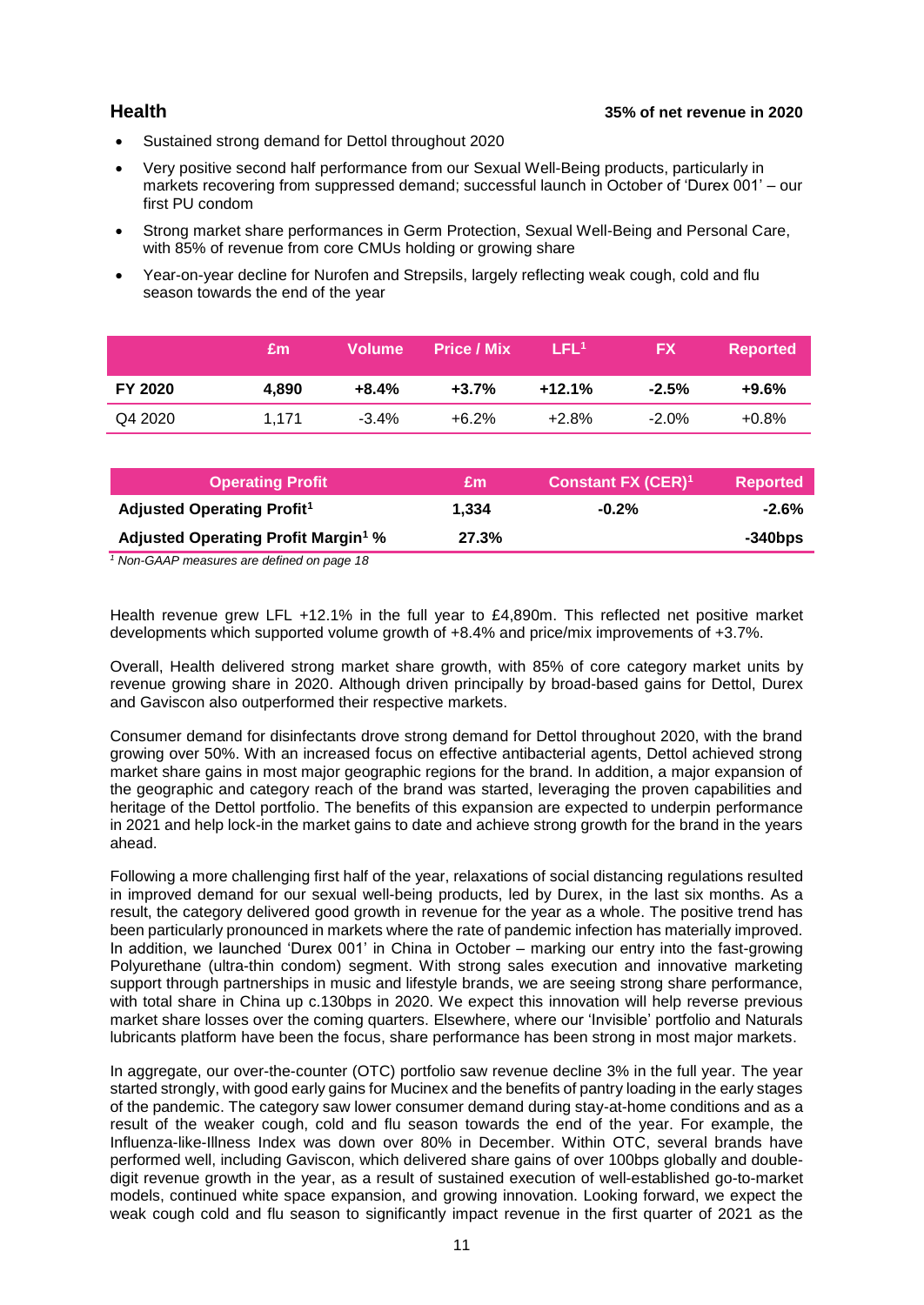category laps the exceptionally strong start to 2020. Progressively, comparatives become easier and with a strong pipeline of investments and innovations, we expect the segment to return to good growth in the second half of 2021.

Our portfolio of personal care products grew overall, despite some weaknesses in the early part of the pandemic, with good performances from Veet and E45. Clearasil was also steady and while Scholl declined overall, demand showed some signs of recovery in the second half.

Adjusted operating profit for Health at £1,334m was down 0.2% on a constant FX basis and down 2.6% on a reported basis. Adjusted operating margin was 27.3%, down 340 basis points year-on-year reflecting the significant investments made under our plan to rejuvenate sustainable growth and some product mix effects, partially offset by the benefits of our enhanced productivity programme.

#### *Fourth Quarter Performance*

Fourth quarter LFL net revenue growth was +2.8%, with volumes 3.4% lower and price/mix growth of 6.2%. Overall, this reflected strong growth for Dettol, Durex and Gaviscon, partially offset by the expected impact of the weak cough, cold and flu season which resulted in our OTC portfolio being down just over 20% in the quarter. Veet and E45 also performed well.

Price/mix growth in the quarter reflected the strong performance from Durex, particularly in Asia, and a lower level of price-related promotional activities in disinfection.

#### **Nutrition 23% of net revenue in 2020**

- Good innovation-led growth in North America for infant nutrition offset by weakness in Greater China, mainly Hong Kong
	- o Good growth for infant nutrition in North America with improving market share for Enfamil towards the end of the year
	- o Lower cross-border revenues and increased domestic competition in Greater China
- Good growth for vitamins, minerals and supplements, led by very strong demand for Airborne

|                | £m    | <b>Volume</b> | <b>Price / Mix</b> | LFL <sup>1</sup> | FХ       | <b>Reported</b> |
|----------------|-------|---------------|--------------------|------------------|----------|-----------------|
| <b>FY 2020</b> | 3.287 | -1.0%         | +1.0%              | unchanged        | $-2.0\%$ | $-2.0\%$        |
| Q4 2020        | 809   | $-2.9%$       | -0.6%              | $-3.5\%$         | $-2.0\%$ | $-5.5\%$        |

| <b>Operating Profit</b>                               | £m    | <b>Constant FX (CER)<sup>1</sup></b> | <b>Reported</b> |
|-------------------------------------------------------|-------|--------------------------------------|-----------------|
| Adjusted Operating Profit <sup>1</sup>                | 462   | $-34.3%$                             | $-35.7%$        |
| <b>Adjusted Operating Profit Margin<sup>1</sup> %</b> | 14.1% |                                      | -730bps         |

*<sup>1</sup> Non-GAAP measures are defined on page 18*

Nutrition revenue was unchanged on a LFL basis in the full year at £3,287m. This reflected a volume decline of 1.0% and price/mix growth of +1.0%.

Infant and child nutrition (IFCN) revenues were down 4% year-on-year, despite the strong performance in North America from Enfamil, where new innovations such as NeuroPro helped the business defend a strong share position in a growing WENR (un-subsidised) market. In particular, the Omega3-DHAled innovation, strong consumer insight and good execution helped improve competitiveness and market shares in the second half of the year. Performance in Latin America was largely as expected, after the successful overhaul of a key spray-dryer facility in Mexico, although underlying markets remained soft, reflecting the prevailing economic climate in the region.

The Greater China business remains a focus area for the Group as we seek to improve operational performance and continue our review and analysis of strategic options. We will provide further updates through 2021. Performance of infant formula in Greater China, which represents around 25% of our Nutrition business and around 6% of Group revenues, was adversely impacted by ongoing restrictions on cross-border trade activity between Hong Kong and mainland China. In mainland China itself, a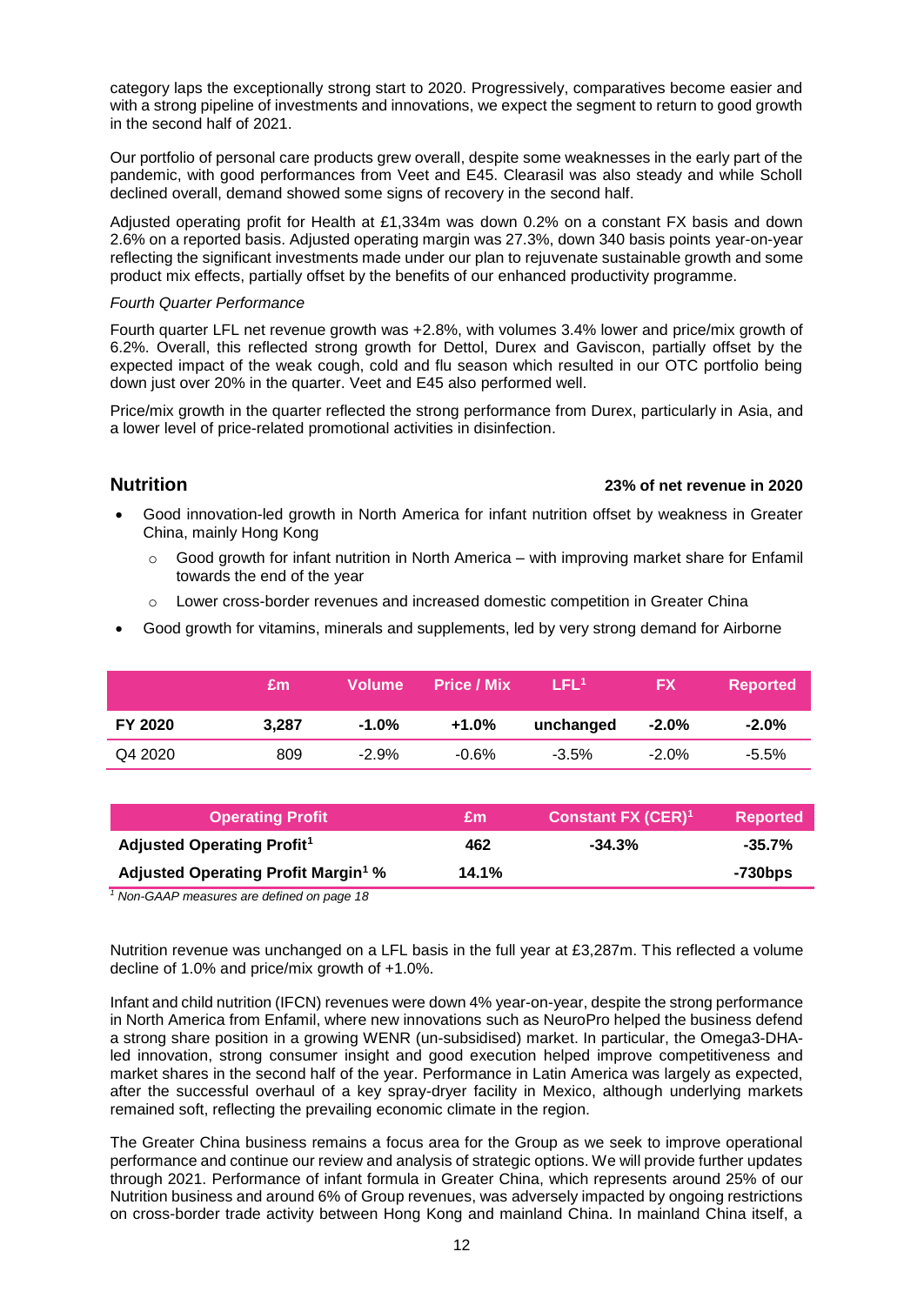steady market share performance in the first few quarters of the year was offset by a challenging fourth quarter where, as expected, sales were adversely affected by increased price competition, particularly in the large Mother and Baby Store channel. We continue to compete well with our multi-national peers and grow share in the high-premium and super-high-premium market. However, a slowing rate of premiumisation and more competition from local suppliers is expected to reduce growth opportunities in the near-term.

In 2020, as a result of the COVID-19 pandemic additional uncertainty has been introduced into the annual impairment review of the goodwill and other intangible assets of IFCN. To reflect this uncertainty management has increased the pre-tax discount rate. This resulted in the IFCN net book value exceeding its recoverable amount, therefore management have recorded an impairment loss against IFCN goodwill of £985m. Detailed information can be found in Note 5.

2020 was a transformative year for some of our vitamins, minerals and supplements brands which now represent around 15% of the Nutrition business and grew over 30% in 2020. Airborne, our immunity supplement, grew in excess of 100% in the year, with strong growth in brand awareness and consumer demand as a result of heightened health concerns. Neuriva, launched in 2019, continued to deliver good growth with the product now commanding a 16% share of its category – up c.10% points over the previous year.

Adjusted operating profit for Nutrition at £462m was -34.3% lower on a constant FX basis and -35.7% lower on a reported basis. Adjusted operating margin was 14.1%, down 730 basis points year-on-year reflecting a number of one-off charges in the second half of the year and the impact of weaker market conditions and limited cross-border trading in Greater China. In particular, as a result of the Hong Kong / China border closures, stock write-downs of stranded product resulted in around £40m of charges in the last quarter. Looking forward, a number of initiatives are underway to improve performance and we expect to be able to make some improvements to margins in 2021, and more substantially beyond, through productivity savings, trading improvements, the benefit of product innovations and the nonrepeat of the 2020 one-off charges.

#### *Fourth Quarter Performance*

Nutrition net revenue was 3.5% lower in the quarter, reflecting good growth for Airborne and Neuriva, offset by lower sales for our IFCN products in Greater China. Hong Kong particularly was again weaker year-on-year reflecting the impact of cross-border closures. Overall, IFCN was 6% lower in the fourth quarter.

Reflecting these trends, volumes were down 2.9%. Adverse price/mix of 0.6% reflected a positive net price gain in North America, offset by mix effects within Greater China.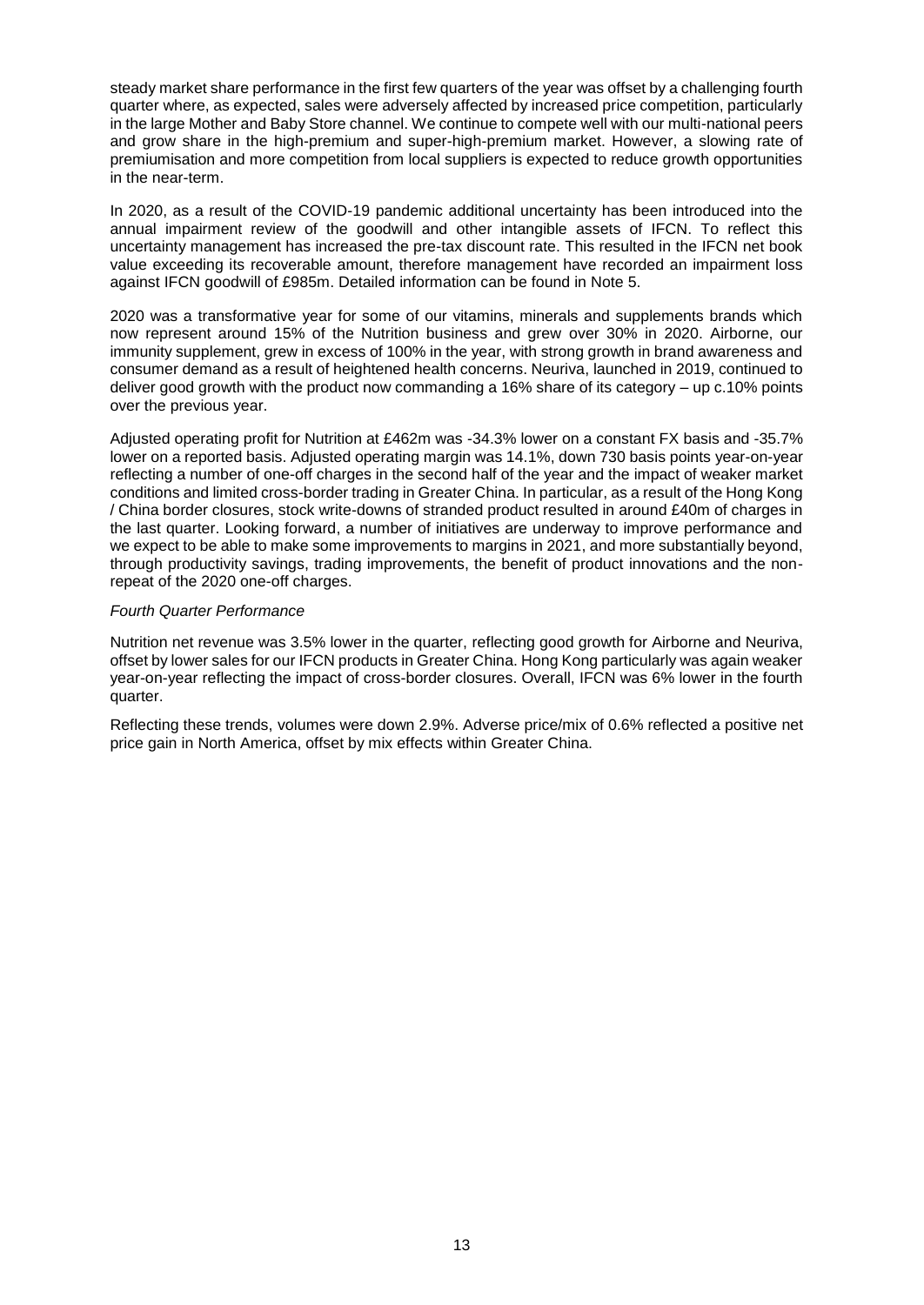# **Performance by Geography**

- Strong like for like growth in all regions
- Particularly strong growth in North America, led by Lysol, Finish and Airborne
- Improved LFL growth in Developing Markets, led by Dettol and Lysol

|                           | £m     | <b>Volume</b> | <b>Price / Mix</b> | LFL <sup>1</sup> | <b>FX</b> | <b>Reported</b> |
|---------------------------|--------|---------------|--------------------|------------------|-----------|-----------------|
| <b>FY 2020</b>            |        |               |                    |                  |           |                 |
| North America             | 4,304  | $+22.5%$      | $+0.7%$            | $+23.2%$         | $-0.7%$   | $+22.5%$        |
| Europe / ANZ              | 4,474  | $+5.7%$       | $+2.1%$            | $+7.8%$          | $-1.1%$   | $+6.7%$         |
| <b>Developing Markets</b> | 5,215  | $+4.0%$       | $+3.3%$            | $+7.3%$          | $-5.8%$   | $+1.5%$         |
| Total                     | 13,993 | $+9.6%$       | $+2.2%$            | $+11.8%$         | $-2.9%$   | $+8.9%$         |
| Q4 2020                   |        |               |                    |                  |           |                 |
| North America             | 1,168  | $+16.6%$      | $+3.6%$            | $+20.2%$         | $-3.0\%$  | $+17.2%$        |
| Europe / ANZ              | 1,136  | $+1.0%$       | $+3.7%$            | $+4.7%$          | $+0.3%$   | $+5.0%$         |
| <b>Developing Markets</b> | 1,265  | $+4.2%$       | $+3.0%$            | $+7.2%$          | $-5.3%$   | $+1.9%$         |
| <b>Total</b>              | 3,569  | $+6.8%$       | $+3.4%$            | $+10.2%$         | $-2.7%$   | $+7.5%$         |

*<sup>1</sup> Non-GAAP measures are defined on page 18*

#### **North America**

Full year revenue grew +23.2% on a like-for-like basis, driven predominantly by growth in Lysol, with Finish, Air Wick and Airborne also very strong. This was partially offset by the overall impact of the weak cough, cold and flu season that held back Mucinex revenue in the third and fourth quarters of the year, despite a strong start to the year.

#### **Europe/ANZ**

Full year revenue grew +7.8% on a like-for-like basis, due to growth for Dettol, Finish and Sagrotan, partly offset by declines in Nurofen and Strepsils.

#### **Developing markets**

Full year revenue grew by +7.3% on a like-for-like basis as a result of strong Dettol and Lysol growth, offset in part by declines for Enfamil in Hong Kong.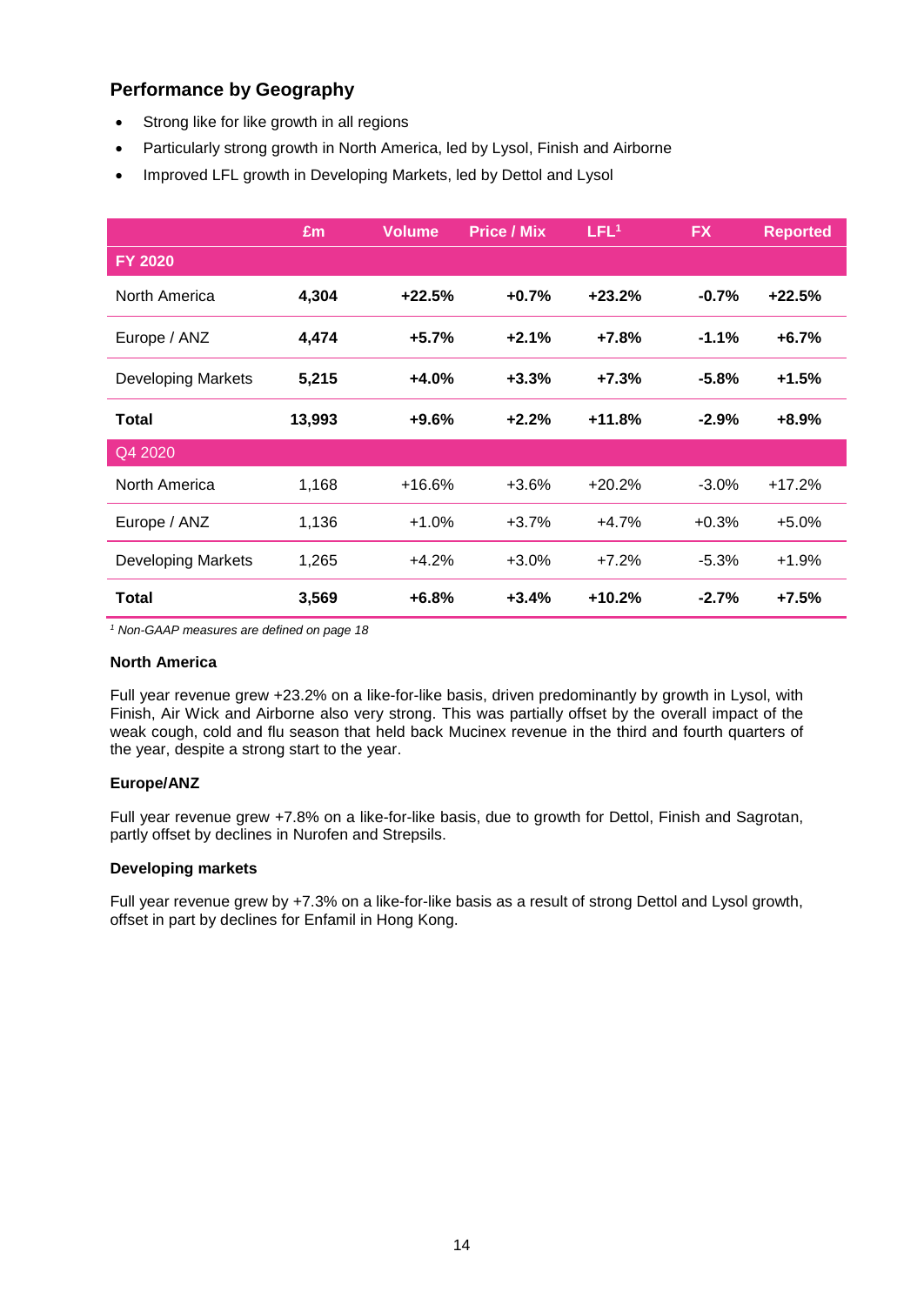The following section should be read in conjunction with the condensed financial statements and the adjusted and other non-GAAP measures, definitions and terms section.

#### **Net revenue**

On a Group basis, net revenue was £13,993m, representing 11.8% growth on a LFL basis of which 9.6% was volume and 2.2% price/mix. Total net revenue growth at actual exchange rates was +8.9%, reflecting a foreign exchange headwind of +2.9% principally driven by Latin American currencies.

Net revenue in the year reflects the deferral of certain shipments not reaching customers by 31 December 2020, consistent with the passing of control requirements under IFRS. Prior year net revenues included these shipments, the year-on-year impact of which was not significant. The deferral reduced net revenue for the Group by £67m in 2020, of which £25m related to Health, £36m related to Hygiene and £6m related to Nutrition.

#### **Gross margin**

Gross margin decreased by 20bps to 60.3% as a result of adverse product mix principally in Health, COVID related expenses and higher costs in IFCN, including c.£40m of inventory write-downs following the Hong Kong border closure, which together more than offset productivity savings within our cost of goods sold.

The impact of the deferral of shipments, as disclosed above, was negligible on gross margin.

#### **Net operating expenses**

Brand Equity Investment (BEI) was up 7%, or £138m, on a pound spent basis (at constant currency), at 13.9% of net revenue, 50bps lower than the prior year, reflecting leverage benefits from strong net revenue growth in 2020, productivity initiatives to improve the ratio of working to non-working media spend and investments in digital talent. In absolute terms BEI increased by 5% on a reported basis.

Other costs increased by 290bps as a percentage of net revenue, reflecting higher year-on-year performance related costs, investments in capabilities and finite-life transformation costs.

#### **Group operating profit**

Group adjusted operating profit was £3,301m (2019: £3,367m) at an adjusted operating margin of 23.6%, in line with our mid-year guidance and 260bps lower than the prior year (2019: 26.2%). This largely reflects the impact of the planned investment programme announced in February 2020. As announced at the half year, the operational leverage from the strong revenue growth was reinvested in our growth initiatives and used to offset COVID related costs of around £120m (c.80bps). These COVID related costs are incremental to our planned investments and we expect them to continue into 2021.

Reported operating profit was £2,160m (2019: £1,954m operating loss) at a reported operating margin of 15.4% (2019: n/m). In the year to 31 December 2020, adjusting items of £1,141m are included in reported operating profit (2019: £5,321m), this includes £985m (2019: £5,037m) of goodwill impairment (note 5), intangible asset amortisation of £80m (2019: £81m) and a charge in relation to the Korea HS issue of £69m (2019: £nil). Further details on adjusting items can be found on page 20.

#### **Net finance expense**

Adjusted net finance expense was £260m (2019: £188m). The increase of £72m is principally due to comparison with adjusted net finance expense in 2019 which included income from significant items not repeated in 2020. Excluding these items, adjusted net finance expense in 2020 slightly increased as lower net interest costs on the Group's borrowings were offset by the interest element of an indirect tax provision and other finance expenses recorded in 2020.

Reported net finance expense of £286m (2019: £153m) includes £26m of finance expenses on tax balances (2019: £35m finance income) which are reclassified to income taxes on an adjusted basis.

#### **Tax**

The adjusted tax rate, which excludes the effect of adjusting items, was 22.7% (2019: 21.8%) in line with expectations.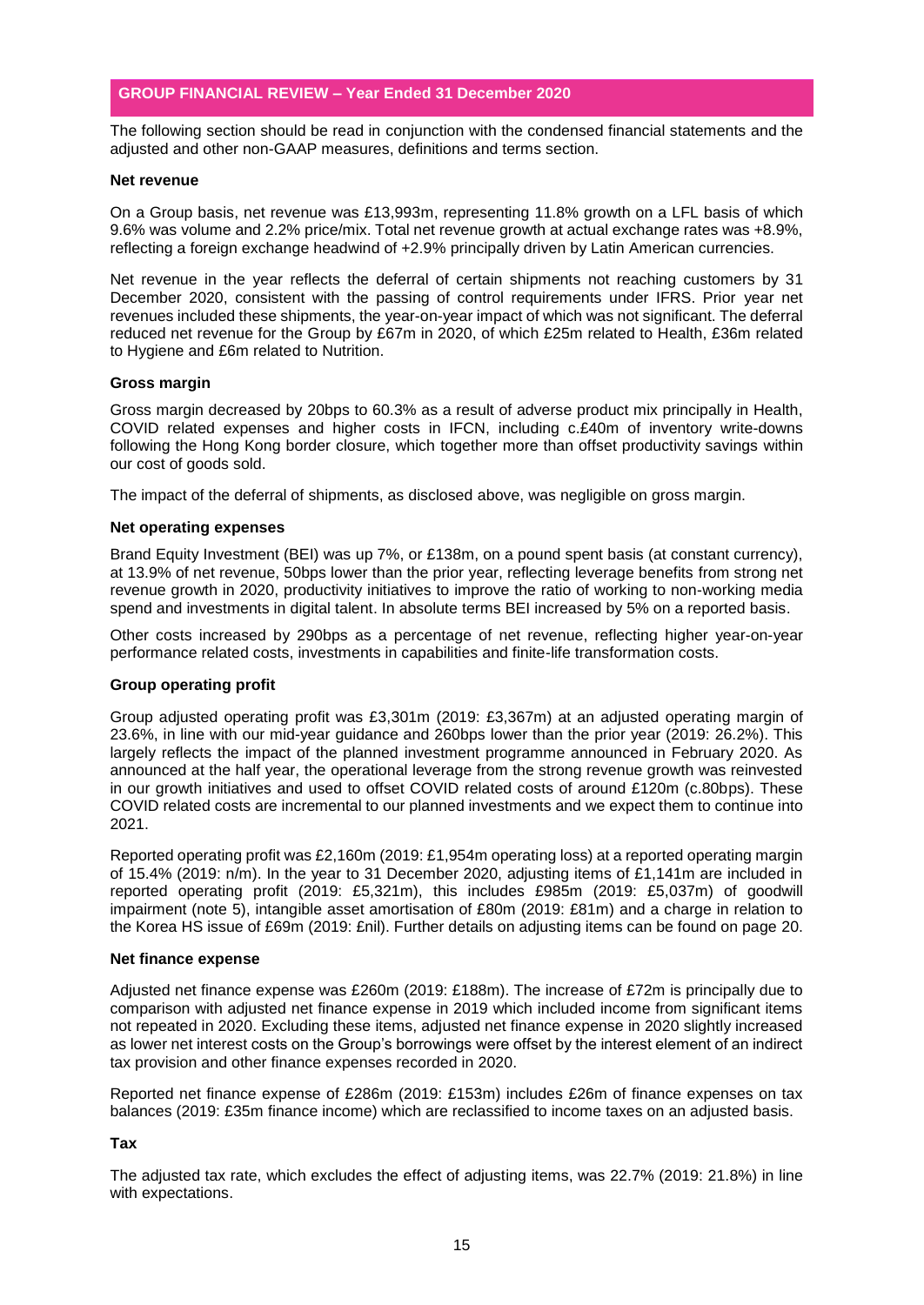The reported tax rate was 38.4% (2019: minus 31.6%). The tax rate in 2020 and 2019 was impacted by the non-taxable Goodwill impairment. Excluding this item from both years, the reported rate in 2020 increased by c.3% to 25.2%, primarily due to the impact of the enacted increase in the UK corporation tax rate from 17% to 19% on deferred tax liabilities recorded on intangible assets.

#### **Discontinued operations**

Income from discontinued operations of £50m (2019: £898m expense) relates to a partial release of a provision relating to the prior year settlement with the Department of Justice (DoJ) in relation to Indivior PLC matters. This follows a review of outstanding items relating to the DoJ settlement and the associated provisions. The prior period expense reflects the charge to the Income Statement for the \$1.4bn settlement agreed with the (DoJ), which was paid in full by the end of 2019, and amounts deemed necessary to cover any remaining litigation exposure.

#### **Earnings per share (EPS)**

Adjusted diluted EPS from continuing operations was 327.0p (2019: 349.0p), the decrease of 6.3% primarily driven by lower adjusted operating profit and higher adjusted net finance expense.

Reported diluted EPS from continuing operations was 159.3p (2019: loss per share of 393.0p).

#### **Balance sheet**

As at 31 December 2020, the Group had total equity of £9,159m (31 December 2019: £9,407m).

Current assets of £5,314m (31 December 2019: £5,033m) increased by £281m, driven by higher inventories and cash and cash equivalents offset by lower trade and other receivables. The Group's working capital movements are described below.

Current liabilities of £6,938m (31 December 2019: £8,931m) decreased by £1,993m. This decrease principally resulted from significantly lower short-term borrowings, following repayment of commercial paper and term loans in the year, which more than offset higher trade and other payables. The Group's working capital movements are described below.

Non-current assets of £25,978m (31 December 2019: £27,106m) primarily comprise of goodwill and other intangible assets of £22,979m (31 December 2019: £24,261m) and property, plant and equipment. The £1,128m decrease in non-current assets is driven by goodwill and other intangibles, as the result of the £985m IFCN impairment charge in addition to a decline due to the retranslation of foreign currency denominated assets.

Non-current liabilities of £15,195m (31 December 2019: £13,801m) increased by £1,394m, driven predominantly by higher long-term borrowings following the issuance of new bonds of just under £2bn in the year.

#### **Net working capital**

During the period, net working capital improved by £802m to negative £2,229m (31 December 2019: negative £1,427m). Net working capital as a percentage of 12-month net revenue is -16% (31 December 2019: -11%).

The improvement in net working capital was primarily driven by higher trade and other payables, up £922m to £5,742m (31 December 2019: £4,820m), and lower trade receivables, down £158m to £1,921m (31 December 2019: £2,079m) partially offset by higher inventories, up £278m to £1,592m (31 December 2019: £1,314m). The increase in trade and other payables is due to higher manufacturing activity, volume related increases to trade spend accruals and higher variable pay accruals.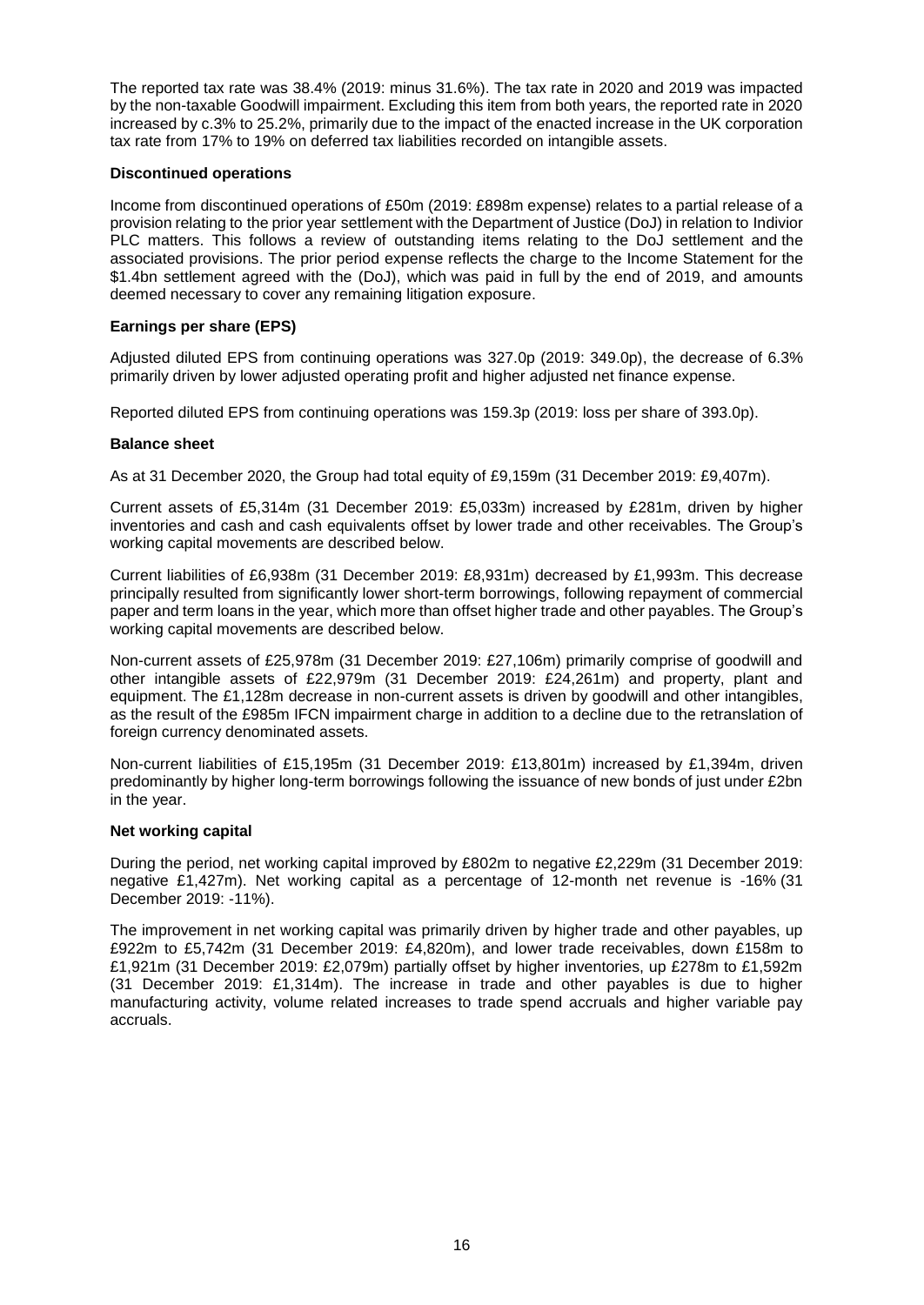#### **Cash Flow**

|                                                             | 31 Dec<br>2020 | 31 Dec<br>2019 |
|-------------------------------------------------------------|----------------|----------------|
|                                                             | £m             | £m             |
| Cash generated from continuing operations                   | 4,557          | 3,408          |
| Less: net interest paid                                     | (267)          | (210)          |
| Less: tax paid                                              | (762)          | (647)          |
| Less: purchase of property, plant & equipment               | (394)          | (306)          |
| Less: purchase of intangible assets                         | (92)           | (137)          |
| Plus: proceeds from the sale of property, plant & equipment | 10             | 37             |
| <b>Free Cash Flow</b>                                       | 3,052          | 2,145          |
| <b>Free Cash Flow Conversion</b>                            | 131%           | 87%            |

Cash generated from continuing operations was £4,557m (2019: £3,408m), higher by £1,149m primarily driven by favourable net working capital movements of £802m. Net cash generated from operating activities was £3,518m (2019: £1,411m) after net interest payments of £267m (2019: £210m) and tax payments of £762m (2019: £647m).

Free cash flow is the amount of cash generated from continuing operating activities after capital expenditure on property, plant and equipment and intangible assets and any related disposals. Free cash flow reflects cash flows that could be used for payment of dividends, repayment of debt or to fund acquisitions or other strategic objectives. Free cash flow as a percentage of continuing adjusted net income was 131% (2019: 87%).

#### **Net debt**

|                                                       | 31 Dec<br>2020 | 31 Dec<br>2019 |
|-------------------------------------------------------|----------------|----------------|
|                                                       | £m             | £m             |
| Opening net debt                                      | (10, 749)      | (10, 746)      |
| Free cashflow from continuing operations              | 3,052          | 2,145          |
| Shares reissued                                       | 131            | 61             |
| Purchase of investments and acquisition of businesses | (36)           | (36)           |
| Dividends paid                                        | (1,257)        | (1,242)        |
| Movement in lease liabilities                         | (86)           | (63)           |
| Exchange and other movements                          |                | 272            |
| Cash flow attributable to discontinued operations     | (10)           | (1, 140)       |
| <b>Closing net debt</b>                               | (8,954)        | (10,749)       |

During the year to 31 December 2020 net debt reduced by £1,795m to £8,954m. The significant reduction in net debt was driven by strong free cash flow of £3,052m offset by dividend payments of £1,257m. The Group regularly reviews its banking arrangements and currently has adequate facilities available to it.

The Group has committed facilities totalling £5,500m (31 December 2019: £5,500m) which are undrawn and available to draw. The Group remains compliant with its banking covenants. The committed facilities are not subject to renewal until from 2022 onwards. During 2020, the Group temporarily drew down part of its committed facilities due to short term illiquidity in the commercial paper market. This was repaid in full during 2020.

#### **Dividends**

The Board of Directors recommends a final 2020 dividend of 101.6 pence (2019: 101.6 pence), to give a full year dividend of 174.6 pence (2019: 174.6 pence). The dividend if approved by shareholders at the AGM on 28 May 2021, will be paid on 14 June 2021. The ex-dividend date is 6 May 2021. The final dividend will be accrued once approved by Shareholders.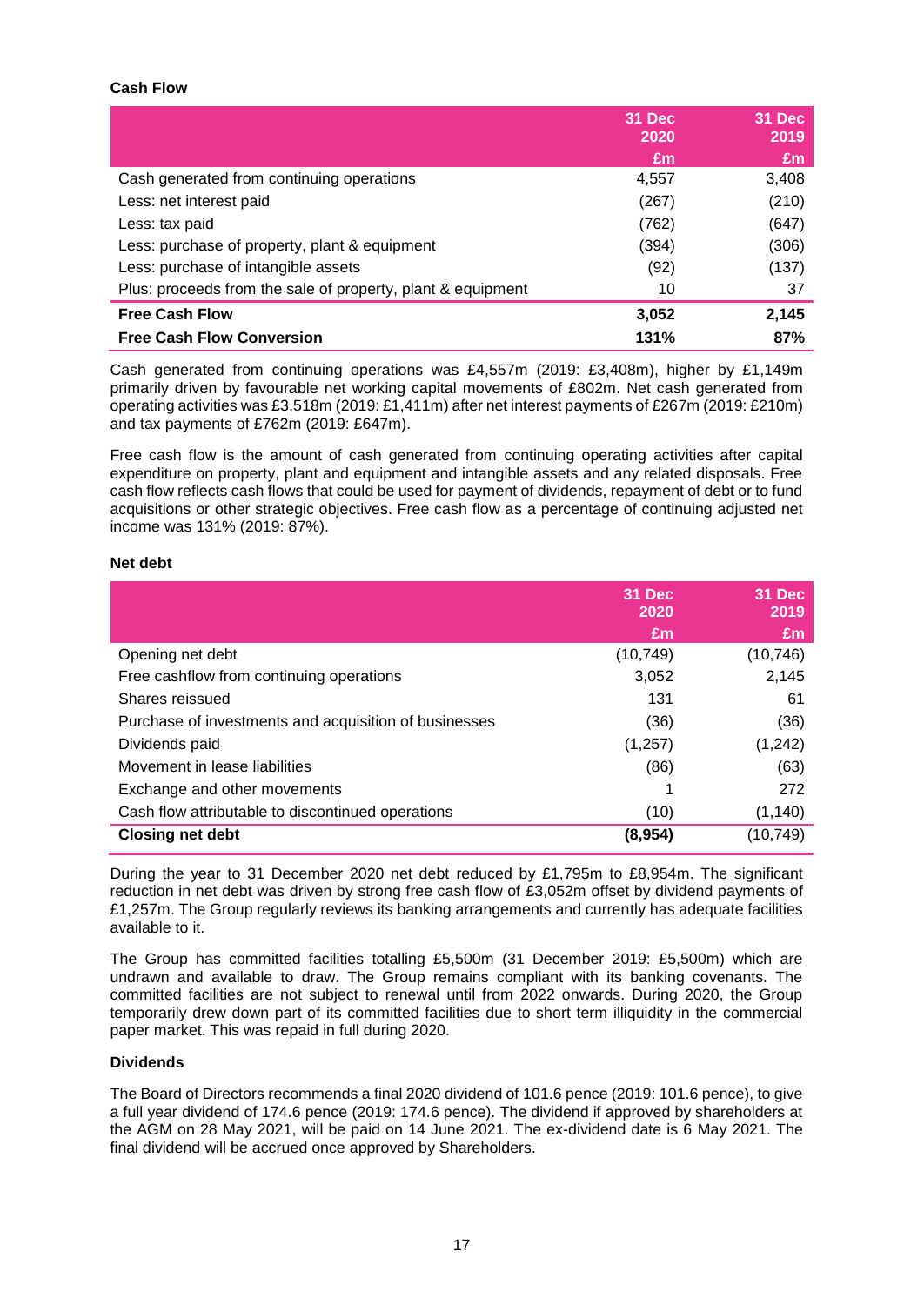#### **Capital returns policy**

RB has consistently communicated its intention to use its strong cash flow for the benefit of Shareholders. Our priority remains to reinvest our financial resources back into the business, including through value-adding acquisitions, in order to deliver sustainable growth in net revenue and improving earnings per share over time.

In managing the balance sheet, we intend to maintain key financial ratios in line with those expected of an A-grade credit-rated business. This will broadly define acceptable levels of leverage overtime.

Repatriating cash to shareholders through a growing dividend remains a long-term goal of the business. As a result of the investments being made in 2020 and expected to be made in 2021, which will benefit long-term sustainable growth, our dividend pay-out for the current year is above the threshold set out in our policy, i.e. of paying an ordinary dividend equivalent to around 50% of total adjusted net income. As set out in February 2020, we will maintain the dividend pay-out per share at 2019 levels until we rebuild dividend cover to target levels, at which time we will be able to resume growth in dividends in line with the growth in adjusted net income.

In line with the investment priorities, we expect to invest an incremental capital expenditure of around £400m in total, spread over the next few years.

We will continue to rigorously evaluate our portfolio to actively migrate it to higher growth.

#### **Return on Capital Employed (ROCE)**

The Group continues to focus on employing capital appropriate to drive long term value creation for its shareholders. The Group's ROCE in 2020 was 10.1% (2019: 10.3%). This is largely the result of Adjusted Operating Profit at constant exchange rates being broadly flat compared to the prior year coupled with a higher adjusted tax rate in 2020 than 2019.

#### **Adjusted and Other Non-GAAP Measures**

The financial information included in this preliminary announcement is prepared in accordance with International Financial Reporting Standards (IFRS) as well as information presented on an adjusted basis.

Financial information presented on an adjusted basis excludes certain cash and non-cash items which management believe are not reflective of the underlying financial performance of the business. Financial information on an adjusted basis is consistent with how management reviews the business for the purpose of making operating decisions. Adjusting items comprise exceptional items, other adjusting items and the reclassification of finance expenses on tax balances.

- Exceptional items are material, non-recurring items of expense or income.
- Other adjusting items relate to expenses or income that the Group adjust for because their pattern of recognition is largely uncorrelated with the underlying performance of the business. This includes the following items:
	- o Amortisation of acquired brands, trademarks and similar assets;
	- o Amortisation of certain other intangible assets recorded as the result of a business combination;
	- o Profits or losses relating to the sale of brands and related intangible assets
	- $\circ$  Changes to deferred tax liabilities relating to (a) acquired brands, trademarks and similar assets and (b) certain other intangible assets recorded as the result of a business combination; and
	- o Re-cycled foreign exchange translation reserves upon the sale, liquidation, repayment of share capital or abandonment of a subsidiary previously controlled by the Group.
- Adjusting items include a reclassification of finance expenses on tax balances into income tax expense, to align with the Group's tax guidance. As a result, these expenses are presented as part of income tax expense on an adjusted basis.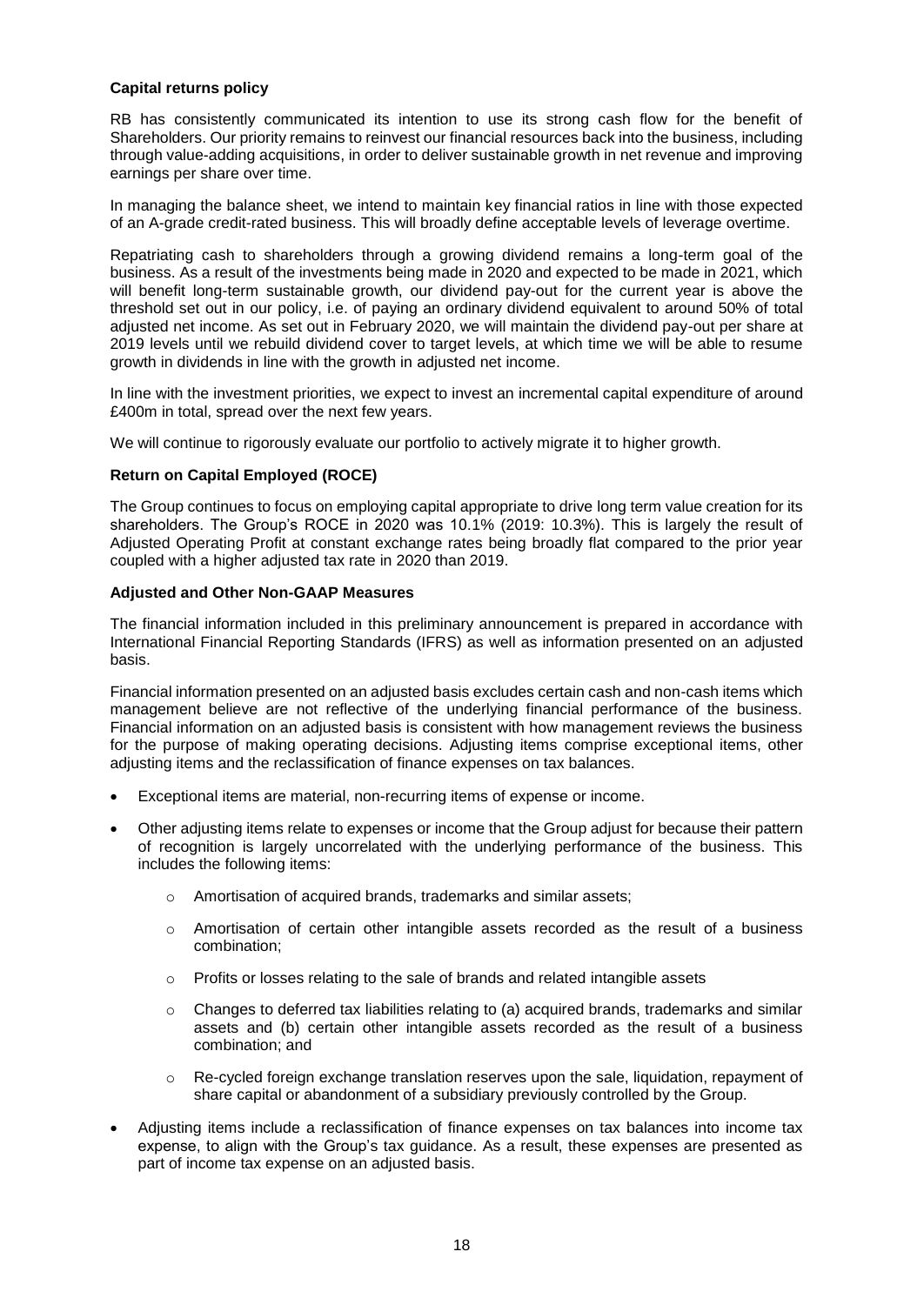#### **Adjusted measures**

- **Adjusted Operating Profit and Adjusted Operating Profit margin:** Adjusted operating profit reflects the IFRS operating profit excluding items in line with the group's adjusted items policy. See page 20 for details on the adjusting items and a reconciliation between IFRS operating profit and adjusted operating profit. The adjusted operating profit margin is the adjusted operating profit expressed as a percentage of net revenue.
- **Adjusted tax rate:** The adjusted tax rate is defined as the Adjusted continuing income tax expense as a percentage of Adjusted profit before tax.
- **Adjusted diluted EPS:** Adjusted diluted EPS is the IFRS diluted EPS excluding items in line with the group's adjusting policy. See page 20 for details on the adjusting items and a reconciliation between IFRS net income and adjusted net income. The weighted average number of shares for the period is the same for both IFRS EPS and adjusted EPS.
- **Adjusted net working capital:** Adjusted net working capital excludes the impact of the DoJ accrual in respect of the 2019 settlement with the Department of Justice (DoJ) in relation to Indivior PLC matters.

#### **Other non-GAAP measures**

- **Like-for-Like ("LFL"):** Net revenue growth or decline at constant exchange rates (see below) excluding the impact of acquisitions, disposals and discontinued operations. LFL growth also excludes Venezuela.
- **Constant exchange rate ("CER"):** Net revenue growth or decline adjusting the actual consolidated results such that the foreign currency conversion uses the same exchange rates as were applied in the prior period.
- **Brand Equity Investment ("BEI")**: BEI is the marketing support designed to capture the voice, mind and heart of our consumers.
- **Net working capital ("NWC")**: NWC is the total of inventory, trade and other receivables and trade and other payables. NWC is calculated as a % of last twelve months net revenue to compare changes in NWC to the growth of the business.
- **Net Debt:** The Group's principal measure of net borrowings being a total of cash and cash equivalents, short-term and long-term borrowings, lease liabilities and derivative financial instruments on debt.
- **Free Cash Flow and Free Cash Flow Conversion:** The Group's principal measure of cash flow defined as net cash generated from continuing operating activities less net capital expenditure. A reconciliation of cash generated from operations to Free Cash Flow is shown on page 17. The Group tracks Free Cash Flow on a % of adjusted net income to understand the conversion of adjusted profit into cash.

#### **Other definitions and terms**

- **E-commerce:** E-commerce channel net revenue is defined as direct sales from RB to online platforms or directly to consumers. Estimates of total e-commerce sales as a percentage of group revenues includes direct sales and an estimate of sales achieved by our brands corresponding to sales through our omnichannel distributors and retailer' websites.
- **Continuing operations:** Continuing operations excludes any credits or charges related to the previously demerged RB Pharmaceuticals business that became Indivior PLC. Net income / (loss) from discontinued operations is presented as a single line item in the Group Income Statement.
- **Return on capital employed ("ROCE")** is defined as adjusting operating profit after tax divided by monthly average capital employed. Capital employed comprises total assets less current liabilities other than borrowings-related liabilities. Total assets exclude cash, retirement benefit surplus, current tax and a technical gross-up to goodwill that arises because of deferred tax liabilities recorded against identified assets acquired in business combinations. Total assets has been adjusted to add back the impairment of IFCN made in 2019 and 2020, so that ROCE is not increased by these impairments. Current liabilities exclude legal provisions recorded as a result of exceptional items and current tax.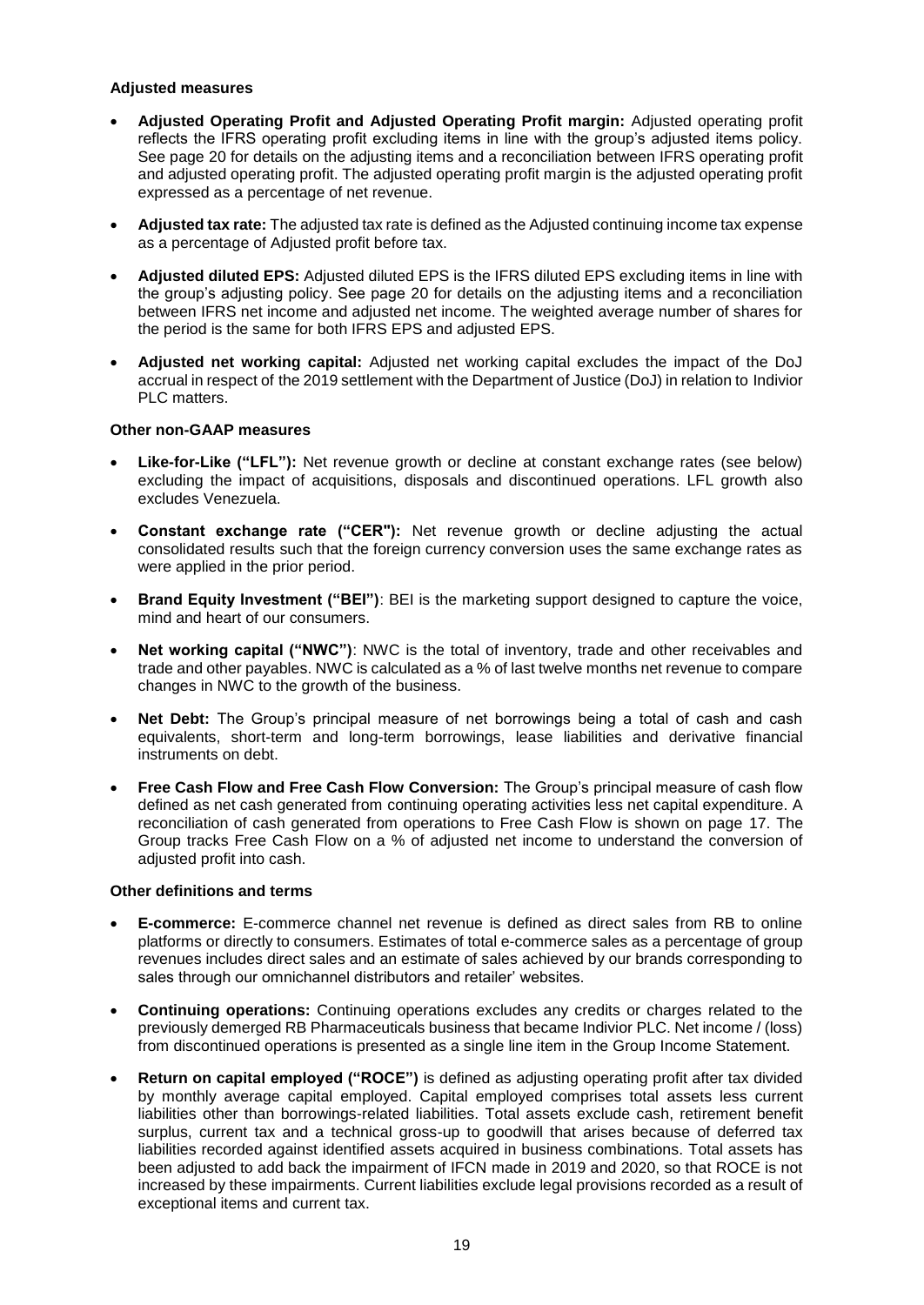The table below reconciles the Group's reported IFRS measures to its adjusted measures for the year ended 31 December 2020.

|                                                                                          | <b>Adjusting items</b> |                    |                    |                                  |                 |
|------------------------------------------------------------------------------------------|------------------------|--------------------|--------------------|----------------------------------|-----------------|
|                                                                                          | <b>Reported</b>        | <b>Exceptional</b> | <b>Other</b>       | <b>Finance</b><br><b>Expense</b> | <b>Adjusted</b> |
|                                                                                          |                        | items <sup>1</sup> | Items <sup>2</sup> | Reclass <sup>3</sup>             |                 |
| Year ended 31 December 2020                                                              | <b>£m</b>              | £m                 | £m                 | <b>£m</b>                        | £m              |
| <b>Operating Profit</b>                                                                  | 2,160                  | 1,061              | 80                 | ٠                                | 3,301           |
| Net finance expense                                                                      | (286)                  | -                  | -                  | 26                               | (260)           |
| Share of loss of associate                                                               | (1)                    |                    | ۰                  | ۰                                | (1)             |
| Profit before income tax                                                                 | 1,873                  | 1,061              | 80                 | 26                               | 3,040           |
| Income tax expense                                                                       | (720)                  | (3)                | 59                 | (26)                             | (690)           |
| Net income from continuing<br>operations                                                 | 1,153                  | 1,058              | 139                |                                  | 2,350           |
| Less: Attributable to non-controlling<br>interests                                       | (16)                   |                    | $\blacksquare$     |                                  | (16)            |
| Net income from continuing<br>operations attributable to owners of<br>the parent company | 1,137                  | 1,058              | 139                |                                  | 2,334           |
| Net profit for the period from<br>discontinued operations                                | 50                     | (50)               |                    |                                  |                 |
| Total net income for the year<br>attributable to owners of the parent                    | 1,187                  | 1,008              | 139                |                                  | 2,334           |
| Diluted earnings per share (EPS)<br>from continuing operations                           | 159.3                  |                    |                    |                                  | 327.0           |

1. Exceptional items include £985 million impairment on IFCN Goodwill (2019: £5,037 million) (note 5), a charge of £69 million (2019: £nil) relating to the Korea HS issue and a charge of £7 million relating to previously announced restructuring projects (principally RB 2.0 costs). Included within income tax expense is a £3 million tax credit for these exceptional costs.

2. Other adjusting items of £80 million relate to the amortisation of certain intangible assets recognised as a result of the acquisition of MJN. Included within income tax expense is a net £59 million charge, being a £19 million tax credit in respect of this amortisation offset by a £78 million tax charge to adjust deferred tax liabilities for intangible assets for the UK tax rate change.

3. Adjusting items of £26 million relate to the reclassification of interest expense on income tax balances from net finance expense to income tax in the adjusted measures.

The table below reconciles the Group's reported IFRS measures to its adjusted measures for the year ended 31 December 2019.

|                                                                                                   | <b>Adjusting items</b> |                                          |                                           |                                                          |                 |
|---------------------------------------------------------------------------------------------------|------------------------|------------------------------------------|-------------------------------------------|----------------------------------------------------------|-----------------|
|                                                                                                   | <b>Reported</b>        | <b>Exceptional</b><br>items <sup>2</sup> | <b>Other</b><br><b>Items</b> <sup>3</sup> | <b>Finance</b><br><b>Expense</b><br>Reclass <sup>4</sup> | <b>Adjusted</b> |
| Year ended 31 December 2019                                                                       | £m                     | £m                                       | £m                                        | £m                                                       | £m              |
| <b>Operating (Loss) / Profit</b>                                                                  | (1, 954)               | 5,240                                    | 81                                        |                                                          | 3,367           |
| Net finance expense                                                                               | (153)                  |                                          |                                           | (35)                                                     | (188)           |
| (Loss) / Profit before income tax                                                                 | (2, 107)               | 5,240                                    | 81                                        | (35)                                                     | 3,179           |
| Income tax expense                                                                                | (665)                  | (45)                                     | (18)                                      | 35                                                       | (693)           |
| Net (loss) / income from continuing<br>operations                                                 | (2, 772)               | 5,195                                    | 63                                        |                                                          | 2,486           |
| Less: Attributable to non-controlling interests                                                   | (13)                   | $\overline{a}$                           | $\overline{a}$                            |                                                          | (13)            |
| Net (loss) / income from continuing<br>operations attributable to owners of the<br>parent company | (2,785)                | 5,195                                    | 63                                        |                                                          | 2,473           |
| Net loss for the period from discontinued<br>operations                                           | $(898)^1$              | 898                                      |                                           |                                                          |                 |
| Total net (loss) / income for the year<br>attributable to owners of the parent                    | (3,683)                | 6,093                                    | 63                                        |                                                          | 2,473           |
| Diluted earnings per share (EPS) from<br>continuing operations                                    | (393.0)p               |                                          |                                           |                                                          | 349.0p          |

1. Exceptional items within Discontinued Operations of £898 million relate to charges in relation to the settlement amount for the US Department of Justice ("DoJ") and the US Federal Trade Commission investigations. Refer to Note 9 for further details.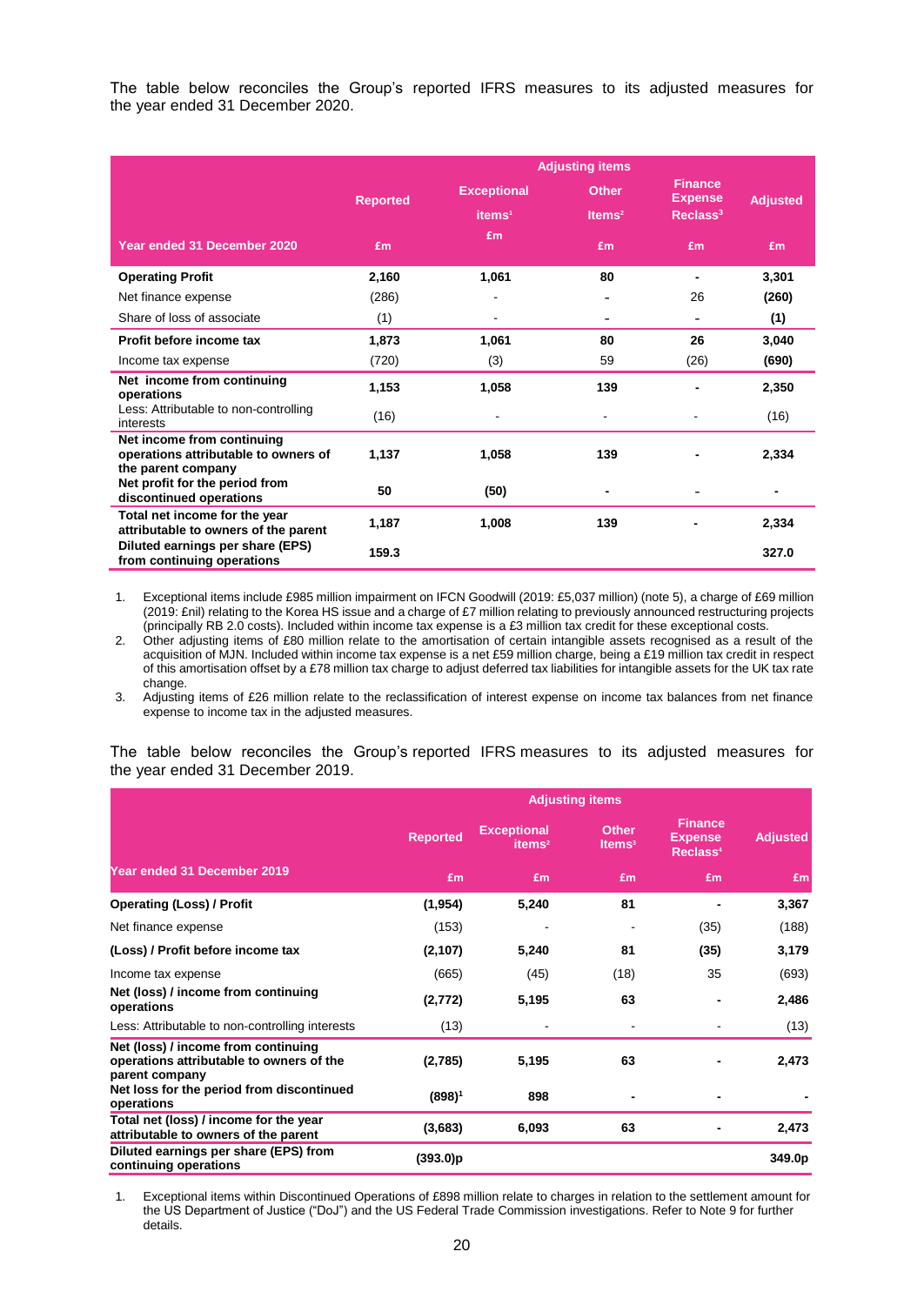- 2. Exceptional items within Operating Profit of £5,240 million relate to MJN integration / RB2.0 costs (£113 million), restructuring and other projects (£11 million), IFCN impairment of goodwill (£5,037m) and Oriental Pharma impairment of intangible assets (£79 million). Included within income tax expense is a £45 million income tax credit for these exceptional costs.
- 3. Other adjusting items of £81 million relate to the amortisation of certain intangible assets recognised as a result of the acquisition of MJN. Included within income tax expense is a £18 million income tax credit in respect of these costs.
- 4. Adjusting items of £35 million relate to the reclassification of interest income on income tax balances from net finance expense to income tax in the adjusted measures.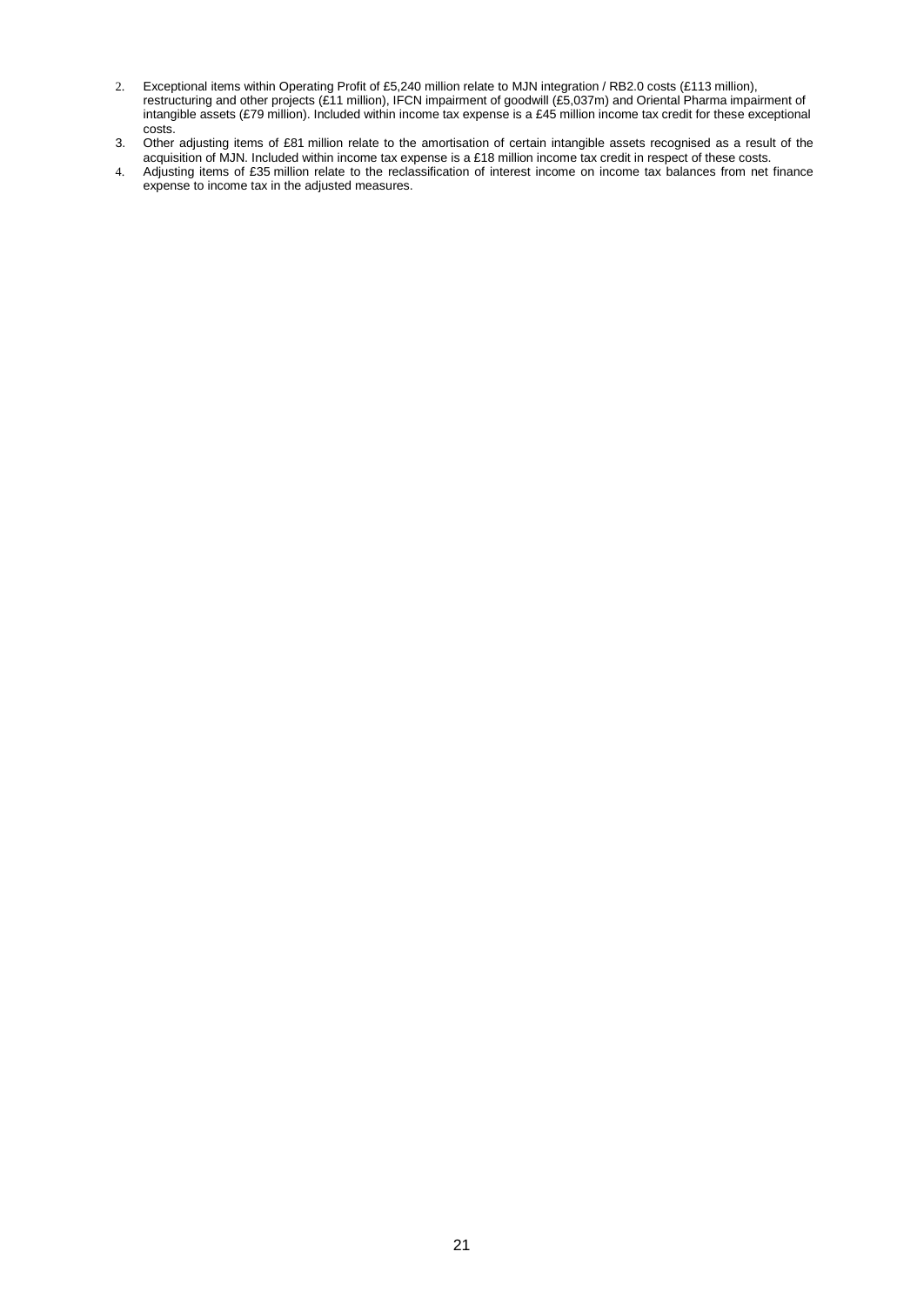# **Condensed Financial Statements**

# **Group Income Statement For the 12 months ended 31 December 2020 (unaudited)**

| For the year ended 31 December                          | 2020<br>£m<br>unaudited | 2019<br>£m<br>audited |
|---------------------------------------------------------|-------------------------|-----------------------|
| <b>CONTINUING OPERATIONS</b>                            |                         |                       |
| <b>Net Revenue</b>                                      | 13,993                  | 12,846                |
| Cost of sales                                           | (5, 558)                | (5,068)               |
| Gross profit                                            | 8,435                   | 7,778                 |
| Net operating expenses                                  | (5, 290)                | (4,616)               |
| Impairment of goodwill and other intangible assets      | (985)                   | (5, 116)              |
| Operating profit/(loss)                                 | 2,160                   | (1,954)               |
| Finance income                                          | 77                      | 161                   |
| Finance expense                                         | (363)                   | (314)                 |
| Net finance expense                                     | (286)                   | (153)                 |
| Share of loss of equity-accounted investees, net of tax | (1)                     |                       |
| Profit/(loss) before income tax                         | 1,873                   | (2, 107)              |
| Income tax expense                                      | (720)                   | (665)                 |
| Net income/(loss) from continuing operations            | 1,153                   | (2,772)               |
| Net profit /(loss) from discontinued operations         | 50                      | (898)                 |
| Net income/(loss)                                       | 1,203                   | (3,670)               |
| Attributable to non-controlling interests               | 16                      | 13                    |
| Attributable to owners of the parent company            | 1,187                   | (3,683)               |
| Net income/(loss)                                       | 1,203                   | (3,670)               |
| Basic earnings/(loss) per ordinary share                |                         |                       |
| From continuing operations (pence)                      | 160.0                   | (393.0)               |
| From discontinued operations (pence)                    | 7.0                     | (126.7)               |
| From total operations (pence)                           | 167.0                   | (519.7)               |
| Diluted earnings/(loss) per ordinary share              |                         |                       |
| From continuing operations (pence)                      | 159.3                   | (393.0)               |
| From discontinued operations (pence)                    | 7.0                     | (126.7)               |
| From total operations (pence)                           | 166.3                   | (519.7)               |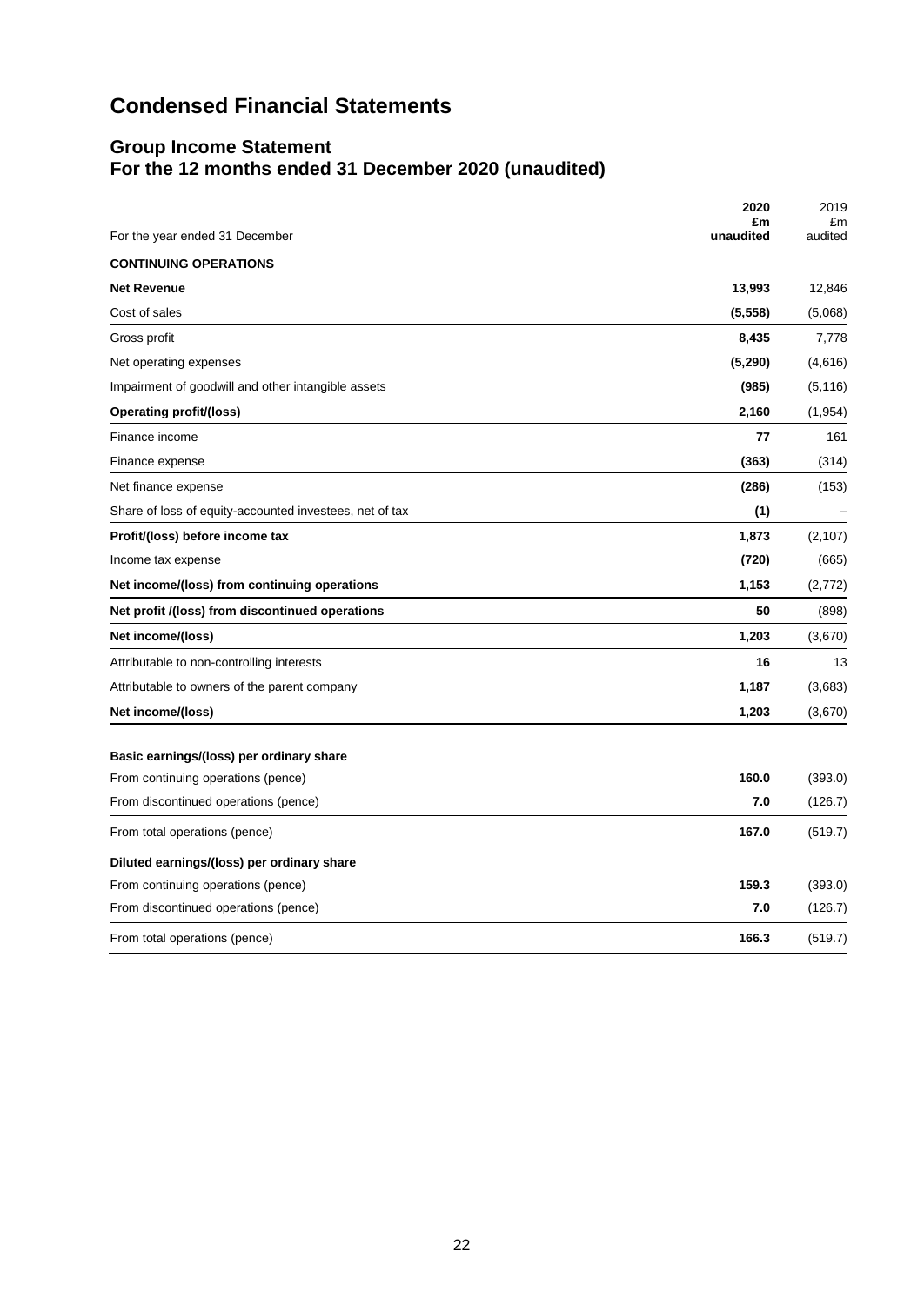# **Group Statement of Comprehensive Income For the 12 months ended 31 December 2020 (unaudited)**

|                                                                                                    | 2020<br>£m | 2019<br>£m |
|----------------------------------------------------------------------------------------------------|------------|------------|
| For the year ended 31 December                                                                     | unaudited  | audited    |
| Net income/(loss)                                                                                  | 1,203      | (3,670)    |
| Other comprehensive income/(expense)                                                               |            |            |
| Items that may be reclassified to income statement in subsequent years                             |            |            |
| Net exchange losses on foreign currency translation, net of tax                                    | (207)      | (579)      |
| (Losses)/gains on net investment hedges, net of tax                                                | (75)       | 70         |
| Losses on cash flow hedges, net of tax                                                             | (17)       | (9)        |
|                                                                                                    | (299)      | (518)      |
| Items that will not be reclassified to income statement in subsequent years                        |            |            |
| Remeasurements of defined benefit pension plans, net of tax                                        | (60)       | 14         |
| Revaluation of equity instruments - FVOCI                                                          | 19         | (13)       |
|                                                                                                    | (41)       | 1          |
| Other comprehensive (expense) net of tax                                                           | (340)      | (517)      |
| Total comprehensive income/(expense)                                                               | 863        | (4, 187)   |
| Attributable to non-controlling interests                                                          | 16         | 12         |
| Attributable to owners of the parent company                                                       | 847        | (4, 199)   |
| Total comprehensive income/(expense)                                                               | 863        | (4, 187)   |
| Total comprehensive income/(expense) attributable to owners of the parent company<br>arising from: |            |            |
| Continuing operations                                                                              | 797        | (3,301)    |
| Discontinued operations                                                                            | 50         | (898)      |
|                                                                                                    | 847        | (4, 199)   |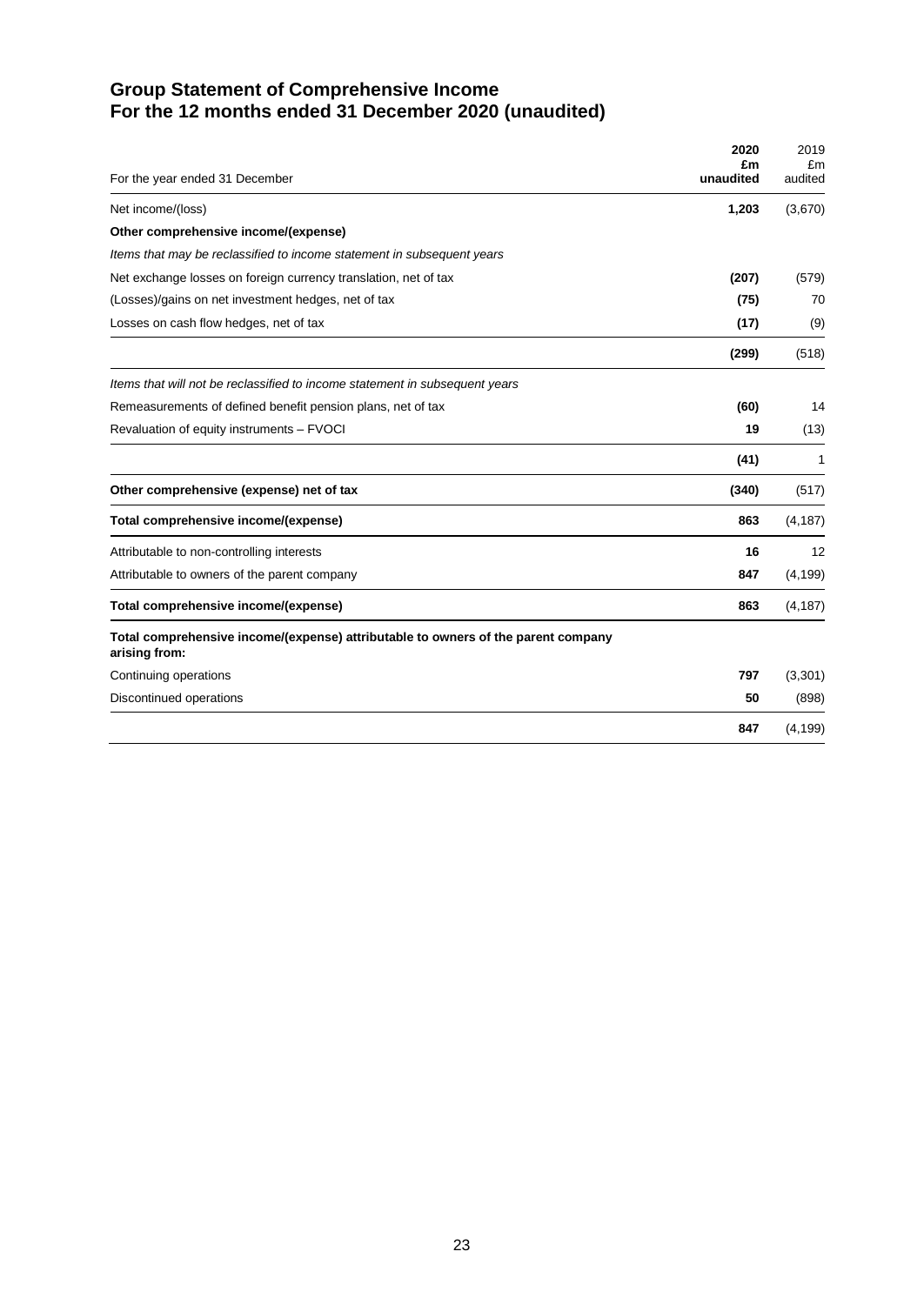## **Group Balance Sheet As at 31 December 2020 (unaudited)**

|                                               | 2020               | 2019               |
|-----------------------------------------------|--------------------|--------------------|
| As at 31 December                             | £m<br>unaudited    | £m<br>audited      |
| <b>ASSETS</b>                                 |                    |                    |
| <b>Non-current assets</b>                     |                    |                    |
| Goodwill and other intangible assets          | 22,979             | 24,261             |
| Property, plant and equipment                 | 2,233              | 2,140              |
| <b>Equity instruments</b>                     | 136                | 58                 |
| Deferred tax assets                           | 258                | 224                |
| Retirement benefit surplus                    | 226                | 268                |
| Other non-current receivables                 | 146                | 155                |
| <b>Total non-current assets</b>               | 25,978             | 27,106             |
| <b>Current assets</b>                         |                    |                    |
| Inventories                                   | 1,592              | 1,314              |
| Trade and other receivables                   | 1,921              | 2,079              |
| Derivative financial instruments              | 30                 | 30                 |
| Current tax recoverable                       | 125                | 61                 |
| Cash and cash equivalents                     | 1,646              | 1,549              |
| <b>Total current assets</b>                   | 5,314              | 5,033              |
| <b>Total assets</b>                           | 31,292             | 32,139             |
| <b>LIABILITIES</b>                            |                    |                    |
| <b>Current liabilities</b>                    |                    |                    |
| Short-term borrowings                         | (763)              | (3,650)            |
| Provisions for liabilities and charges        | (243)              | (178)              |
| Trade and other payables                      | (5, 742)           | (4,820)            |
| Derivative financial instruments              | (118)              | (138)              |
| <b>Current tax liabilities</b>                | (72)               | (145)              |
| <b>Total current liabilities</b>              | (6,938)            | (8,931)            |
| <b>Non-current liabilities</b>                |                    |                    |
| Long-term borrowings                          | (9,794)            | (8, 545)           |
| Deferred tax liabilities                      | (3, 562)           | (3, 513)           |
| Retirement benefit obligations                | (372)              | (351)              |
| Provisions for liabilities and charges        | (49)               | (56)               |
| Non-current tax liabilities                   | (1,021)            | (969)              |
| Other non-current liabilities                 | (397)              | (367)              |
| <b>Total non-current liabilities</b>          | (15, 195)          | (13, 801)          |
| <b>Total liabilities</b><br><b>Net assets</b> | (22, 133)<br>9,159 | (22, 732)<br>9,407 |
|                                               |                    |                    |
| <b>EQUITY</b>                                 |                    |                    |
| <b>Capital and reserves</b>                   |                    |                    |
| Share capital                                 | 74                 | 74                 |
| Share premium                                 | 252                | 245                |
| Merger reserve                                | (14, 229)          | (14, 229)          |
| Other reserves                                | (379)              | (80)               |
| Retained earnings                             | 23,397             | 23,353             |
| Attributable to owners of the parent company  | 9,115              | 9,363              |
| Attributable to non-controlling interests     | 44                 | 44                 |
| <b>Total equity</b>                           | 9,159              | 9,407              |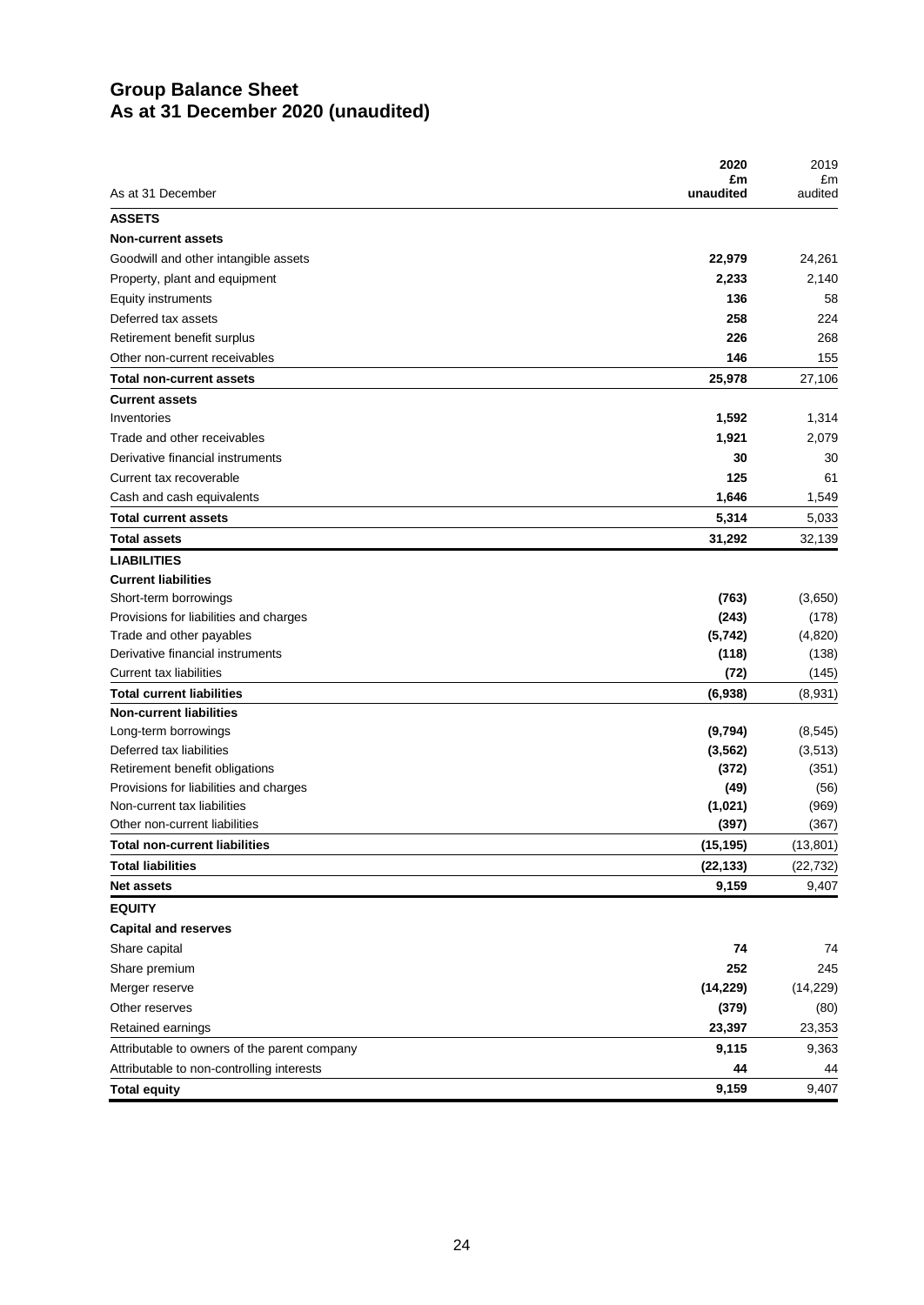# **Group Statement of Changes in Equity For the 12 months ended 31 December 2020 (unaudited)**

| <b>Balance at 31 December 2020</b>                               | 74                     | 252                    | (14, 229)               | (379)                   | 23,397                     | 9,115                                 | 44                             | 9,159                 |
|------------------------------------------------------------------|------------------------|------------------------|-------------------------|-------------------------|----------------------------|---------------------------------------|--------------------------------|-----------------------|
| Total transactions with owners                                   |                        | 7                      |                         | -                       | (1, 102)                   | (1,095)                               | (16)                           | (1, 111)              |
| Cash dividends                                                   |                        |                        |                         | —                       | (1, 241)                   | (1, 241)                              | (16)                           | (1, 257)              |
| Tax on share awards                                              |                        |                        |                         |                         | $\overline{\mathbf{4}}$    | $\overline{4}$                        | -                              | $\overline{4}$        |
| Purchase of ordinary shares by<br>employee share ownership trust |                        |                        |                         |                         | (4)                        | (4)                                   |                                | (4)                   |
| Share-based payments                                             |                        |                        |                         |                         | 15                         | 15                                    |                                | 15                    |
| Treasury shares re-issued                                        |                        | 7                      |                         |                         | 124                        | 131                                   |                                | 131                   |
| <b>Transactions with owners</b>                                  |                        |                        |                         |                         |                            |                                       |                                |                       |
| <b>Total comprehensive</b><br>income/(expense)                   |                        |                        |                         | (299)                   | 1,146                      | 847                                   | 16                             | 863                   |
| Other comprehensive<br>(expense)/income                          |                        |                        |                         | (299)                   | (41)                       | (340)                                 |                                | (340)                 |
| Net income                                                       |                        |                        |                         |                         | 1,187                      | 1,187                                 | 16                             | 1,203                 |
| <b>Comprehensive income</b>                                      |                        |                        |                         |                         |                            |                                       |                                |                       |
| <b>Balance at 31 December 2019</b>                               | 74                     | 245                    | (14, 229)               | (80)                    | 23,353                     | 9,363                                 | 44                             | 9,407                 |
| <b>Total transactions with owners</b>                            |                        |                        | -                       | -                       | (1, 162)                   | (1, 162)                              | (15)                           | (1, 177)              |
| Transactions with non-controlling<br>interests                   |                        |                        |                         |                         | (18)                       | (18)                                  |                                | (18)                  |
| Cash dividends                                                   |                        |                        |                         |                         | (1, 227)                   | (1, 227)                              | (15)                           | (1,242)               |
| Tax on share awards                                              |                        |                        |                         |                         | $\overline{\mathbf{4}}$    | $\overline{4}$                        | $\overline{\phantom{0}}$       | $\overline{4}$        |
| Share-based payments                                             |                        |                        |                         |                         | 18                         | 18                                    |                                | 18                    |
| Treasury shares re-issued                                        |                        |                        |                         |                         | 61                         | 61                                    |                                | 61                    |
| <b>Transactions with owners</b>                                  |                        |                        |                         |                         |                            |                                       |                                |                       |
| <b>Total comprehensive</b><br>(expense)/income                   |                        |                        | -                       | (517)                   | (3,682)                    | (4, 199)                              | 12                             | (4, 187)              |
| Other comprehensive<br>(expense)/income                          |                        |                        |                         | (517)                   | 1                          | (516)                                 | (1)                            | (517)                 |
| Net (loss)/income                                                |                        |                        |                         |                         | (3,683)                    | (3,683)                               | 13                             | (3,670)               |
| Comprehensive income                                             |                        |                        |                         |                         |                            |                                       |                                |                       |
| Balance at 1 January 2019                                        | 74                     | 245                    | (14, 229)               | 437                     | 28,197                     | 14,724                                | 47                             | 14,771                |
|                                                                  | Share<br>capital<br>£m | Share<br>premium<br>£m | Merger<br>reserve<br>£m | Other<br>reserves<br>£m | Retained<br>earnings<br>£m | the parent<br>company<br>£m           | controlling<br>interests<br>£m | Total<br>equity<br>£m |
|                                                                  |                        |                        |                         |                         |                            | Total<br>attributable<br>to owners of | Non-                           |                       |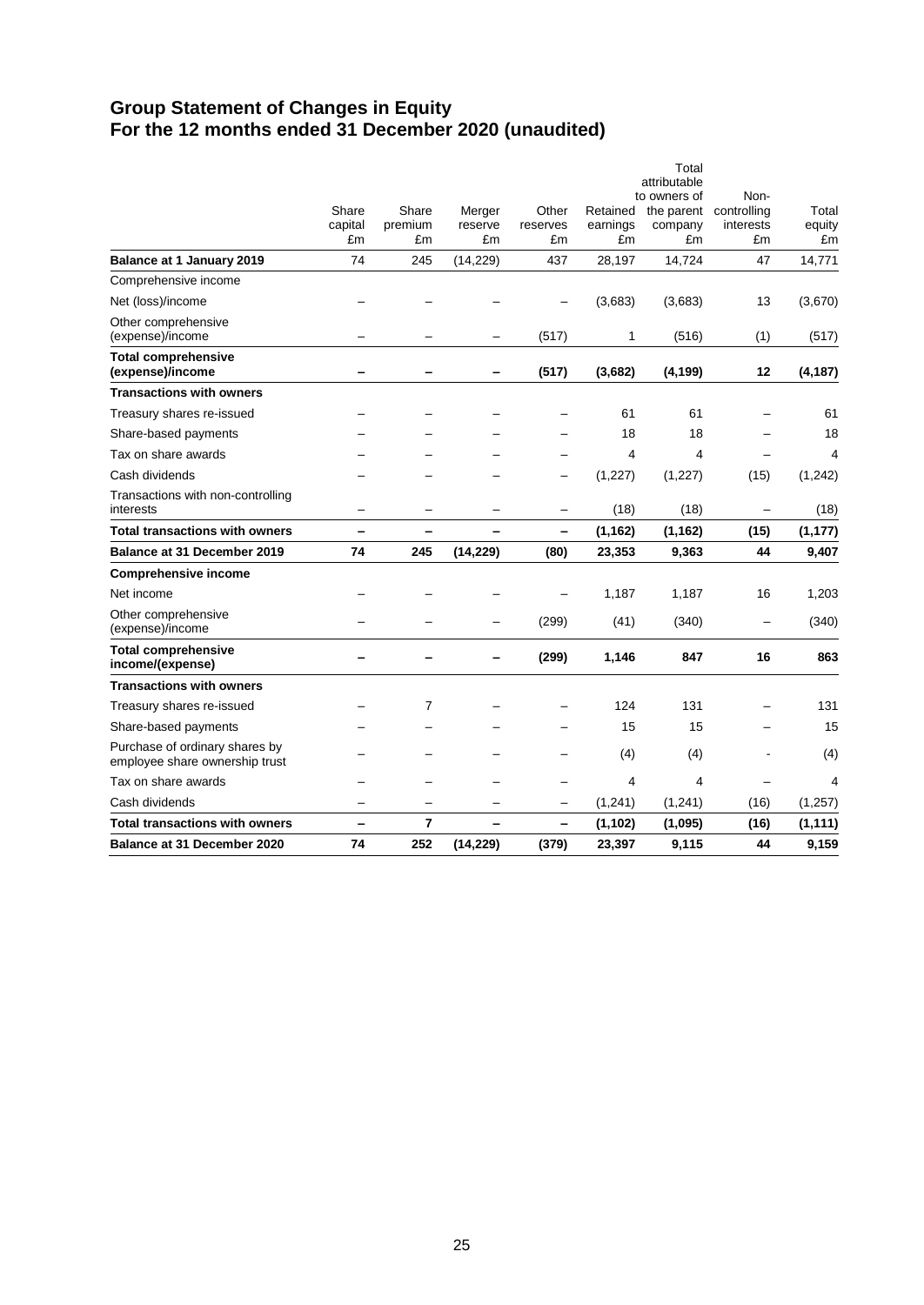# **Group Cash Flow Statement For the 12 months ended 31 December 2020 (unaudited)**

|                                                                               | 2020<br>£m | 2019<br>£m |
|-------------------------------------------------------------------------------|------------|------------|
| For the year ended 31 December                                                | unaudited  | audited    |
| <b>CASH FLOWS FROM OPERATING ACTIVITIES</b>                                   |            |            |
| Operating profit/(loss) from continuing operations                            | 2,160      | (1,954)    |
| Losses/(gains) on sale of property, plant and equipment and intangible assets | 3          | (4)        |
| Depreciation, amortisation and impairment                                     | 1,457      | 5,554      |
| Share-based payments                                                          | 15         | 18         |
| Increase in inventories                                                       | (317)      | (87)       |
| Decrease/(increase) in trade and other receivables                            | 94         | (150)      |
| Increase in payables and provisions                                           | 1,145      | 31         |
| Cash generated from continuing operations                                     | 4,557      | 3,408      |
| Interest paid                                                                 | (323)      | (371)      |
| Interest received                                                             | 56         | 161        |
| Tax paid                                                                      | (762)      | (647)      |
| Net cash flows attributable to discontinued operations                        | (10)       | (1, 140)   |
| Net cash generated from operating activities                                  | 3,518      | 1,411      |
| <b>CASH FLOWS FROM INVESTING ACTIVITIES</b>                                   |            |            |
| Purchase of property, plant and equipment                                     | (394)      | (306)      |
| Purchase of intangible assets                                                 | (92)       | (137)      |
| Proceeds from the sale of property, plant and equipment                       | 10         | 37         |
| Acquisition of businesses, net of cash acquired                               |            | (18)       |
| Purchase of equity instruments and convertible notes                          | (36)       | (18)       |
| Net cash used in investing activities                                         | (512)      | (442)      |
| <b>CASH FLOWS FROM FINANCING ACTIVITIES</b>                                   |            |            |
| Treasury shares re-issued                                                     | 131        | 61         |
| Purchase of ordinary shares by employee share ownership trust                 | (4)        |            |
| Proceeds from borrowings                                                      | 2,903      | 1,548      |
| Repayment of borrowings                                                       | (4, 583)   | (1, 122)   |
| Dividends paid to owners of the parent company                                | (1,241)    | (1, 227)   |
| Dividends paid to non-controlling interests                                   | (16)       | (15)       |
| Other financing activities                                                    | (47)       | (75)       |
| Net cash used in financing activities                                         | (2, 857)   | (830)      |
| Net increase in cash and cash equivalents                                     | 149        | 139        |
| Cash and cash equivalents at beginning of the year                            | 1,547      | 1,477      |
| Exchange losses                                                               | (52)       | (69)       |
| Cash and cash equivalents at end of the year                                  | 1,644      | 1,547      |
| Cash and cash equivalents comprise:                                           |            |            |
| Cash and cash equivalents                                                     | 1,646      | 1,549      |
| Overdrafts                                                                    | (2)        | (2)        |
|                                                                               | 1,644      | 1,547      |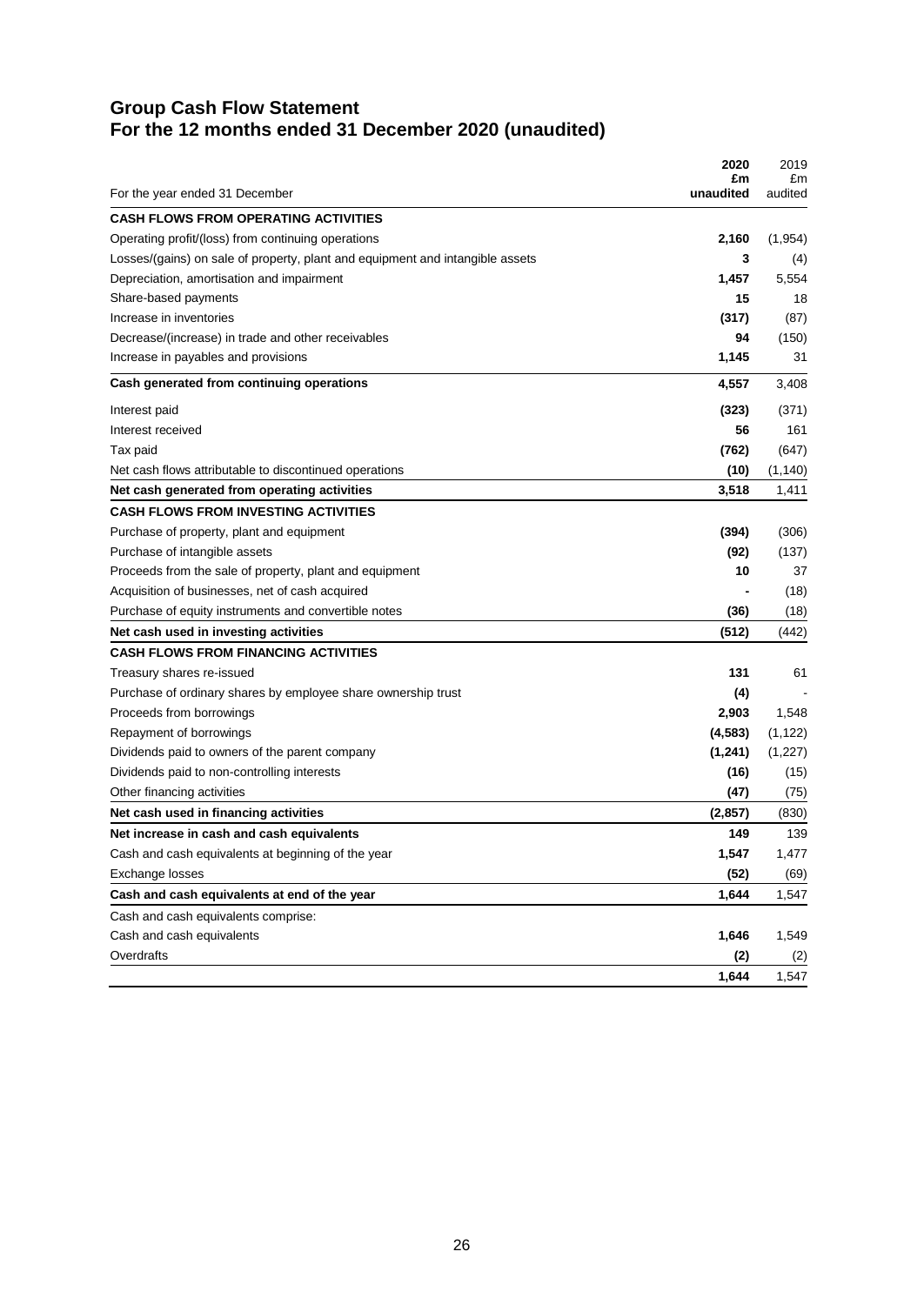#### **1 ACCOUNTING POLICIES**

#### **General**

Reckitt Benckiser Group plc is a public limited company listed on the London Stock Exchange and incorporated and domiciled in England. The address of its registered office is 103-105 Bath Road, Slough, Berkshire, SL1 3UH.

These condensed Financial Statements have not been audited.

#### **Basis of Preparation**

The condensed Financial Statements have been prepared in accordance with the recognition, measurement and presentation requirements of International Accounting Standards in conformity with the requirements of the Companies Act 2006, in accordance with International Financial Reporting Standards (IFRS) adopted pursuant to Regulation (EC) No 1606/2002 as it applies in the European Union, and in accordance with IFRS as issued by the International Accounting Standards Board (IASB).

The financial information set out above does not constitute the company's statutory accounts for the years ended 31 December 2020 or 2019. The financial information for 2019 is derived from the statutory accounts for 2019 which have been delivered to the registrar of companies. The auditor has reported on the 2019 accounts; their report was (i) unqualified, (ii) did not include a reference to any matters to which the auditor drew attention by way of emphasis without qualifying their report and (iii) did not contain a statement under section 498 (2) or (3) of the Companies Act 2006. The statutory accounts for 2020 will be finalised on the basis of the financial information presented by the directors in this preliminary announcement and will be delivered to the registrar of companies in due course.

The Directors are satisfied that the Group has adequate resources to continue in operation for a period of not less than twelve months from the date of these condensed Financial Statements. Consequently, the Directors consider it appropriate to continue to adopt the going concern basis of accounting in preparing these condensed Financial Statements. When reaching this conclusion, the Directors took into account the Group's overall financial position, its diverse customer and supplier base across different geographical areas and categories, and its exposure to principal risks, including the ongoing impact of COVID-19. At 31 December 2020, the Group had cash and cash equivalents of £1.6bn. The Group also had access to committed borrowing facilities of £5.5bn. These facilities were undrawn at year end and are not subject to renewal until 2022 onwards.

#### **Accounting Policies and Estimates**

With the exception of those changes described below, the accounting policies adopted in the preparation of the condensed Financial Statements are consistent with those described on pages 157-163 of the Annual Report and Financial Statements for the year ended 31 December 2019.

The following amended standards and interpretations were adopted by the Group on 1 January 2020. They have not had a significant impact on the condensed Financial Statements:

- Amendments to References to Conceptual Framework in IFRS Standards.
- Definition of a Business (Amendments to IFRS 3).
- Definition of Material (Amendments to IAS 1 and IAS 8).
- Interest Rate Benchmark Reform (Amendments to IFRS 9, IAS 39 and IFRS 7)

In preparing these condensed Financial Statements, the significant estimates and judgements made by management in applying the Group's accounting policies and the key sources of estimation uncertainty were the same as those that applied to the Group financial statements for the year ended 31 December 2019.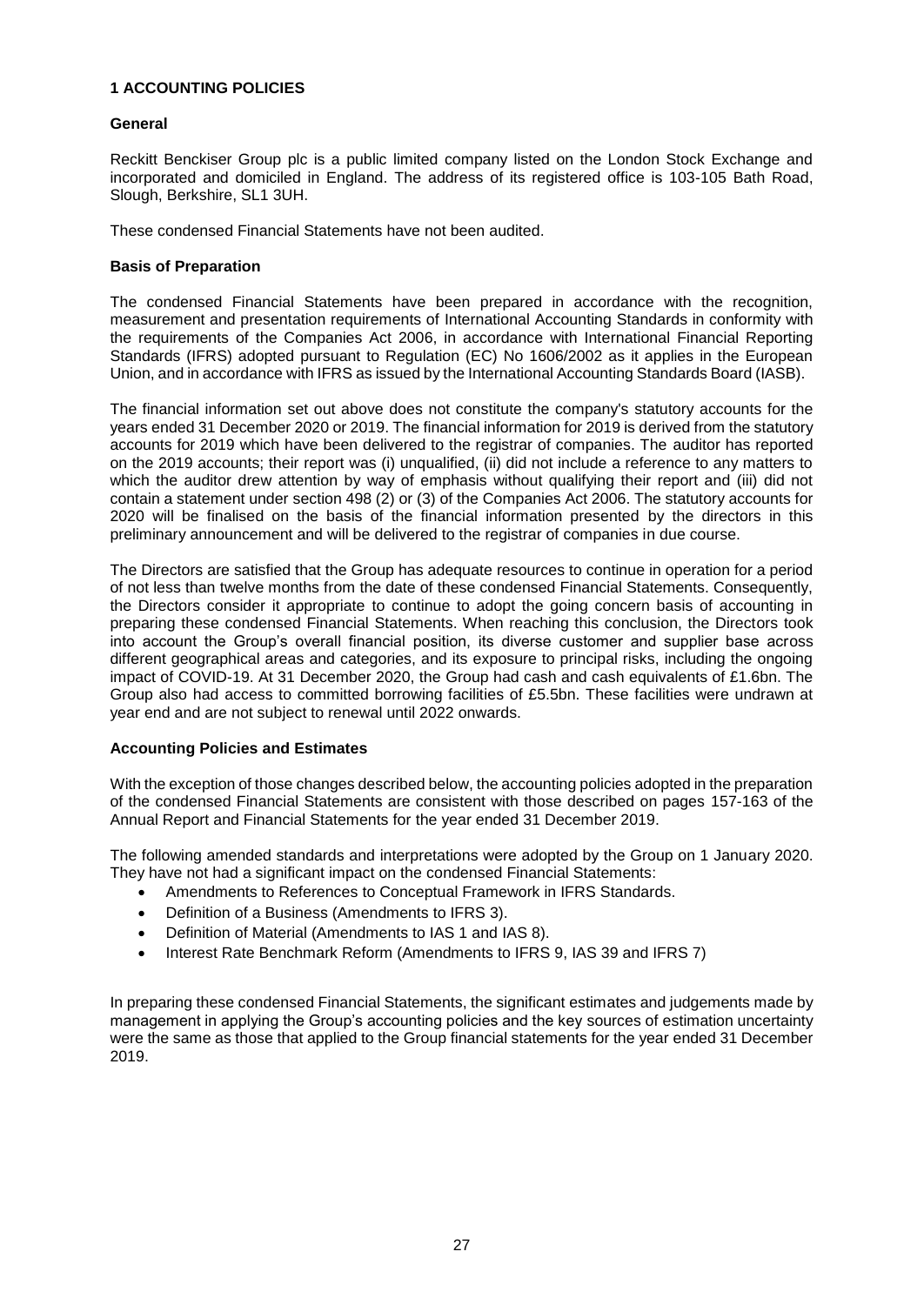#### **2 OPERATING SEGMENTS**

The Group's operating segments comprise of the Hygiene, Health and Nutrition business units reflecting the way in which information is presented to and reviewed by the Group's Chief Operating Decision Maker (CODM) for the purposes of making strategic decisions and assessing group-wide performance. In the second half of 2020, the Group's operating segments changed as the information presented to and reviewed by the Group's CODM was aligned to organisational changes which were implemented by the Group on 1 July 2020.

The CODM is the Group Executive Committee. This Committee is responsible for the implementation of strategy (approved by the Board), the management of risk (delegated by the Board) and the review of group operational performance and ongoing business integration.

The Executive Committee assesses the performance of these operating segments based on Net Revenue from external customers and Adjusted Operating Profit. Intercompany transactions between operating segments are eliminated. Finance income and expense are not allocated to segments, as each is managed on a centralised basis.

The segment information for the operating segments for the year ended 31 December 2020 and 31 December 2019 is as follows:

| Year ended 31 December 2020           | <b>Hygiene</b><br>£m | <b>Health</b><br>£m | <b>Nutrition</b><br>£m | Adjusting<br><b>Items</b><br>£m | Total<br>£m |
|---------------------------------------|----------------------|---------------------|------------------------|---------------------------------|-------------|
| <b>Net Revenue</b>                    | 5,816                | 4,890               | 3,287                  | ٠                               | 13,993      |
| Depreciation & amortisation           | (128)                | (142)               | (122)                  | (80)                            | (472)       |
| <b>Operating Profit</b>               | 1,505                | 1,334               | 462                    | (1, 141)                        | 2,160       |
| Net finance expense                   |                      |                     |                        |                                 | (286)       |
| Share of loss from associates         |                      |                     |                        |                                 | (1)         |
| Profit before income tax              |                      |                     |                        |                                 | 1,873       |
| Income tax expense                    |                      |                     |                        |                                 | (720)       |
| Net income from continuing operations |                      |                     |                        |                                 | 1,153       |

| Year ended 31 December 2019 (restated)* | Hygiene<br>£m | Health<br>£m | <b>Nutrition</b><br>£m | Adjusting<br>Items<br>£m | Total<br>£m |
|-----------------------------------------|---------------|--------------|------------------------|--------------------------|-------------|
| Net Revenue                             | 5.031         | 4,462        | 3,353                  |                          | 12,846      |
| Depreciation & amortisation             | (117)         | (135)        | (97)                   | (81)                     | (430)       |
| <b>Operating Profit/(Loss)</b>          | 1.279         | 1.370        | 718                    | (5,321)                  | (1, 954)    |
| Net finance expense                     |               |              |                        |                          | (153)       |
| Loss before income tax                  |               |              |                        |                          | (2, 107)    |
| Income tax expense                      |               |              |                        |                          | (665)       |
| Net loss from continuing operations     |               |              |                        |                          | (2, 772)    |

\* Segmental information for the year ended 31 December 2019 has been restated to reflect the Group's current operating segments, which changed in the second half of 2020.

Financial information for the Hygiene, Health and Nutrition operating segments is presented on an adjusted basis, which excludes certain cash and non-cash items which management believe are not reflective of the underlying financial performance of the business. Financial information on an adjusted basis is consistent with how management reviews the business for the purpose of making operating decisions. Adjusting items to operating profit comprise exceptional items and other adjusting items.

- Exceptional items are material, non-recurring items of expense or income.
- Other adjusting items includes the amortisation of certain fair value adjustments recorded in respect of finite-life intangible assets recognised in the purchase price allocation for the acquisition of MJN. These are not classified as exceptional items because of their recurring nature.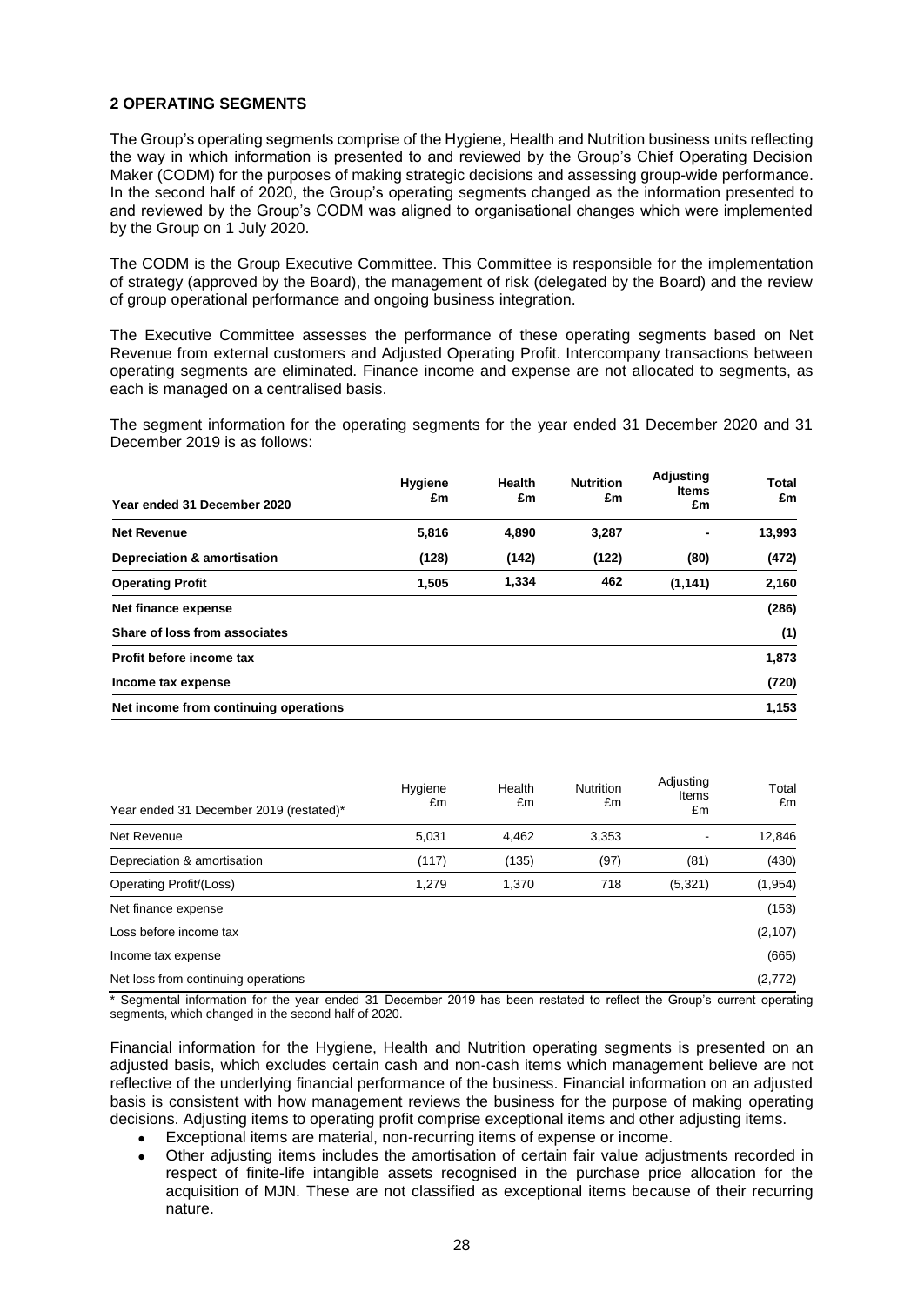#### **3 INCOME TAXES**

|                                                   | 2020 | 2019 |
|---------------------------------------------------|------|------|
|                                                   | £m   | £m   |
| Current tax                                       | 740  | 640  |
| Adjustment in respect of prior periods            | (45) | 36   |
| Total current tax                                 | 695  | 676  |
| Origination and reversal of temporary differences | (56) | (10) |
| Impact of changes in tax rates                    | 81   | (1)  |
| Total deferred tax                                | 25   | (11) |
| Income tax expense                                | 720  | 665  |
|                                                   |      |      |

#### **4 EARNINGS PER SHARE**

|                                         | 2020<br>pence | 2019<br>pence |
|-----------------------------------------|---------------|---------------|
| Basic earnings/(loss) per share         |               |               |
| From continuing operations              | 160.0         | (393.0)       |
| From discontinued operations            | 7.0           | (126.7)       |
| Total basic earnings/(loss) per share   | 167.0         | (519.7)       |
| Diluted earnings/(loss) per share       |               |               |
| From continuing operations              | 159.3         | (393.0)       |
| From discontinued operations            | 7.0           | (126.7)       |
| Total diluted earnings/(loss) per share | 166.3         | (519.7)       |

#### **Basic**

Basic earnings per share is calculated by dividing the net income/(loss) attributable to owners of the parent company from continuing operations (2020: £1,137 million income; 2019: £2,785 million loss) and discontinued operations (2020: £50 million income; 2019: £898 million loss) by the weighted average number of ordinary shares in issue during the year (2020: 710,907,200; 2019: 708,688,420).

#### **Diluted**

Diluted earnings per share is calculated by adjusting the weighted average number of shares outstanding to assume conversion of all potentially dilutive ordinary shares. The Company has the following categories of potentially dilutive ordinary shares: Executive Share Awards (including Executive Share Options and Executive Restricted Share Scheme Awards) and Employee Sharesave Scheme Options. The options only dilute earnings when they result in the issue of shares at a value below the market price of the share and when all performance criteria (if applicable) have been met. As at 31 December 2020 there were 1,865,524 (2019: 7,970,362) Executive Share Awards excluded from the dilution because the exercise price for the options was greater than the average share price for the year or the performance criteria have not been met.

|                                                                         | 2020<br>Average<br>number<br>of shares | 2019<br>Average<br>number<br>of shares |
|-------------------------------------------------------------------------|----------------------------------------|----------------------------------------|
| On a basic basis                                                        | 710,907,200                            | 708,688,420                            |
| Dilution for Executive Share Awards <sup>1</sup>                        | 61.251                                 |                                        |
| Dilution for Employee Sharesave Scheme Options outstanding <sup>1</sup> | 2,778,499                              |                                        |
| On a diluted basis                                                      | 713,746,950                            | 708,688,420                            |

1 As there was a loss in 2019, the effect of potentially dilutive shares is anti-dilutive.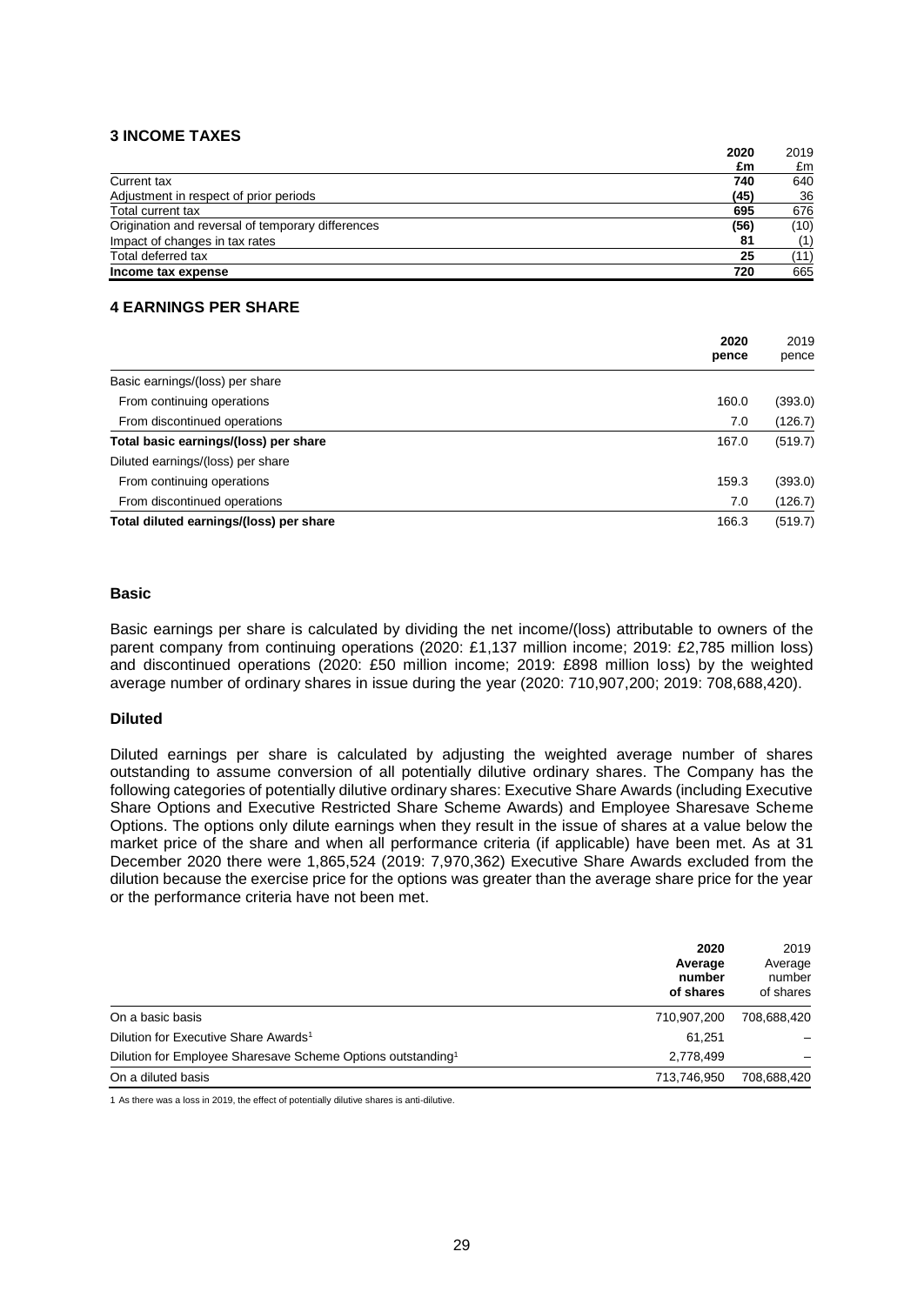#### **5 GOODWILL AND INTANGIBLE ASSETS**

#### **Impairment of IFCN Goodwill**

On 15 June 2017, the Group acquired 100% of the issued share capital of MJN for cash consideration of £13,044 million (\$16,642 million). The acquisition was treated as a business combination and hence both the assets acquired, and liabilities assumed, were brought onto the Group Balance Sheet at their fair value.

In 2019 the Group determined that the IFCN net book value exceeded its recoverable amount. The Group accordingly recognised an impairment loss of £5,037 million against IFCN goodwill, to record IFCN at its recoverable amount of £9,890 million. Following the recognition of this impairment loss, no headroom remained between the IFCN recoverable amount and net book value.

During 2020 IFCN's performance fell below expectations, particularly in Greater China due to on-going restrictions on cross border trade between Hong Kong and mainland China, and the impact of increased local competition, despite holding market share in mainland China. Additionally, operating margins were impacted by product write-offs due to lack of trade between Hong Kong and mainland China. The COVID-19 pandemic and the resultant recession further impacted global IFCN performance. The Group considers these headwinds to be temporary and does not anticipate these factors to significantly impact its long-term expectations for the IFCN business. However, as a result, for the 2020 IFCN impairment assessment the Group has revised down its near-term expectations for IFCN ahead of anticipated medium-term recovery and margin improvement from on-going and future productivity programs. The Group's expectations for IFCN operating margins in the medium term are consistent with assumptions in the prior year's impairment assessment.

In 2020, as a result of the COVID-19 pandemic additional uncertainty has been introduced into the valuation of IFCN. To reflect this uncertainty management has increased the pre-tax discount rate used to determine value-in-use. This resulted in the IFCN net book value exceeding its recoverable amount, therefore management have recorded an impairment loss against IFCN goodwill of £985 million to record IFCN at its recoverable amount of £8,810 million.

The recoverable amount for IFCN has been calculated on a value-in-use basis (2019: value-in-use basis). The value-in-use of IFCN was determined utilising a discounted cash flow approach with future cash flows derived from a detailed five-year financial plan. Cashflows beyond the five-year plan are projected using steady or progressively declining growth rates followed by a terminal growth rate. The valuation used a pre-tax discount rate of 9.6% (2019: 9.0%) and an IFCN specific terminal growth rate of 2.5% (2019: 2.5%).

The determination of the recoverable amount for IFCN at 31 December 2020 incorporates certain key assumptions, some of which are subject to considerable uncertainty. These assumptions include but are not limited to the duration of the COVID-19 pandemic, the resultant recession and the impact on birth rates, the duration of cross border trade restrictions between Hong Kong and mainland China and the commercial success of new product launches, including adult nutrition, and the expansion of specialty nutrition. As no headroom exists between the IFCN recoverable amount and net book value, any changes to these assumptions, or any deterioration in other macro or business-level assumptions supporting the IFCN recoverable amount could necessitate the recognition of impairment losses in future periods.

The expected Net Revenue and Gross Margin growth rates included within the 2020 impairment assessment are outlined below, and reflect the lower base in 2020 in the calculation of the growth rates:

|                                                                  | 2020           |
|------------------------------------------------------------------|----------------|
| Annual growth in Net Revenue between 2021 and 2030 <sup>1</sup>  | $3\%$ to $5\%$ |
| Annual growth in Gross Margin between 2021 and 2030 <sup>1</sup> | $3%$ to 6%     |
|                                                                  |                |

|                                                                  | 2019           |
|------------------------------------------------------------------|----------------|
| Annual growth in Net Revenue between 2020 and 2029 <sup>1</sup>  | $2\%$ to $4\%$ |
| Annual growth in Gross Margin between 2020 and 2029 <sup>1</sup> | $2\%$ to $4\%$ |

 $1/1$  At constant exchange rates, excluding the impact of future foreign exchange movements.

The key estimates incorporated within the determination of the IFCN recoverable amount are summarised below: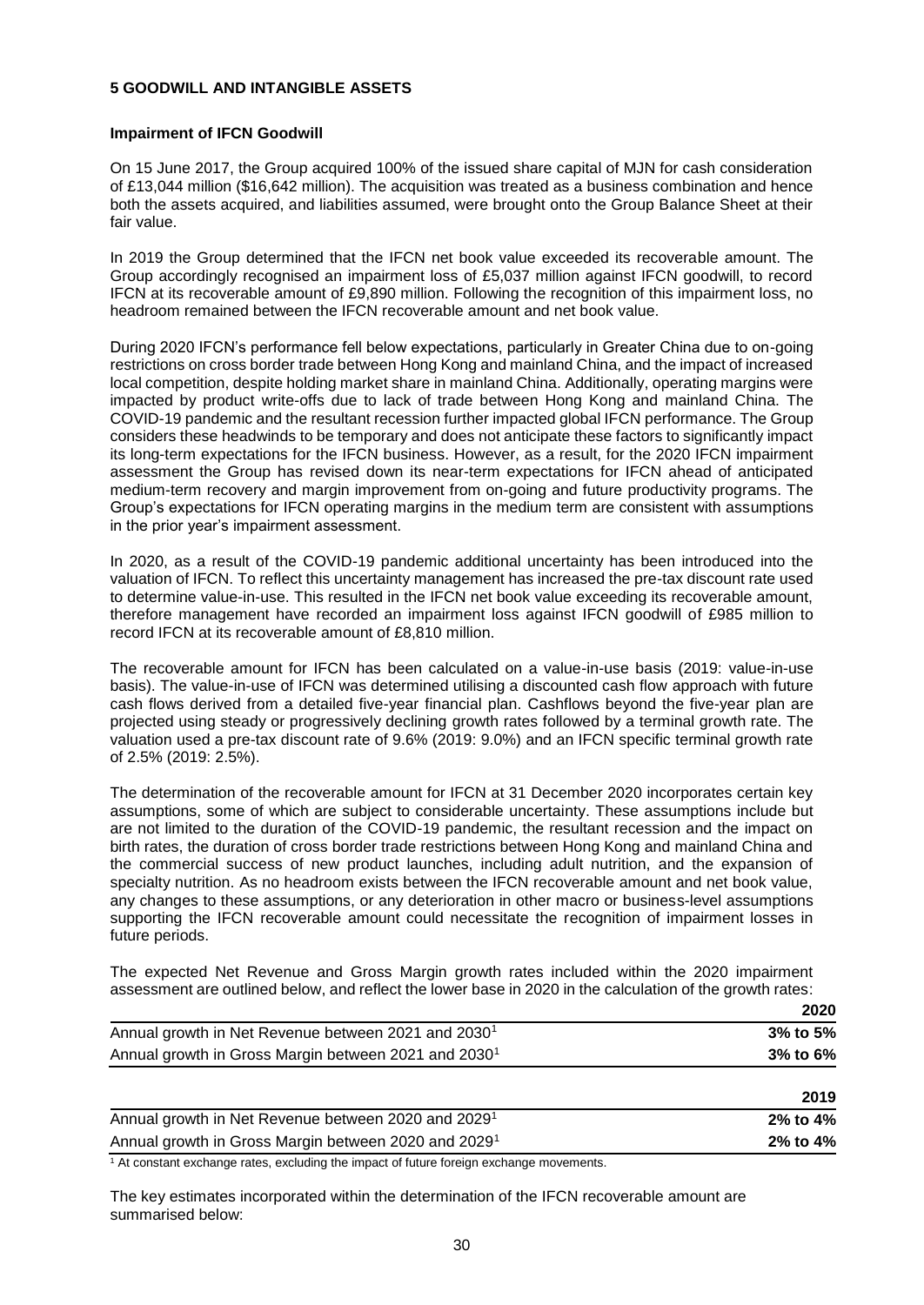| Key estimates           | Commentary                                                                                                                                                                                                                                                                                                                                                                                                                 |
|-------------------------|----------------------------------------------------------------------------------------------------------------------------------------------------------------------------------------------------------------------------------------------------------------------------------------------------------------------------------------------------------------------------------------------------------------------------|
| Greater China<br>market | In the short to medium-term, management expects that Greater China will continue to be<br>impacted by increased competition and regulation combined with generally subdued<br>domestic birth rates. Management currently expects the restrictions on cross-border trade<br>between Hong Kong and mainland China to be removed in the short-term, which is a source<br>of uncertainty.                                      |
| US market               | In the US, management expects market conditions to be relatively stable but be impacted by<br>a medium-term decline in birth rates due to COVID-19. Tendering for WIC contracts<br>continues to remain highly competitive.                                                                                                                                                                                                 |
| Net Revenue             | In the short to medium-term, management expects to achieve Net Revenue growth<br>(excluding the impact of foreign exchange movements) of between 3% and 5% per annum.<br>This is expected to be achieved through a mix of ongoing premiumisation, price increases,<br>volume growth and revenues from new products / category launches including adult nutrition,<br>and the expansion of specialty nutrition.             |
| Margins                 | In the short to medium-term, management expects IFCN margins (both gross and operating)<br>to increase from current levels as the temporary factors which impacted margins in 2020<br>unwind and IFCN realises benefits from RBs multi-year productivity program. Management's<br>expectations for IFCN operating margins in the medium term are consistent with<br>assumptions in the prior year's impairment assessment. |
| Discount rate           | Management determined an IFCN-specific weighted average cost of capital (WACC) and the<br>implied pre-tax discount rate with the support of a third party expert. In addition, management<br>performed benchmarking against other comparable companies. For valuation purposes<br>management used the upper end of the calculated range in 2020 to reflect considerable<br>uncertainty in certain key assumptions.         |
| Terminal<br>growth rate | Management engaged a third-party expert to help calculate an IFCN-specific terminal growth<br>rate. Management is satisfied with the reasonableness of this rate when compared against<br>independent market growth projections and long-term country inflation rates.                                                                                                                                                     |

The table below shows the sensitivity of the 2020 recoverable amount to reasonable changes in key assumptions. The table assumes no related response by management (e.g. to drive further cost savings) and is hence theoretical in nature.

|                                                                      | $(\text{Em})$ |
|----------------------------------------------------------------------|---------------|
| Expected Net Revenue growth rates (2021 to 2030) adjusted by 100 bps | $+/-$ 900     |
| Expected EBIT growth rates (2021 to 2030) adjusted by 100 bps        | $+/- 600$     |
| Terminal growth rate (applied from 2031) adjusted by 50 bps          | $+600/ -500$  |
| Pre-tax discount rate adjusted by 50 bps                             | $+700/ -600$  |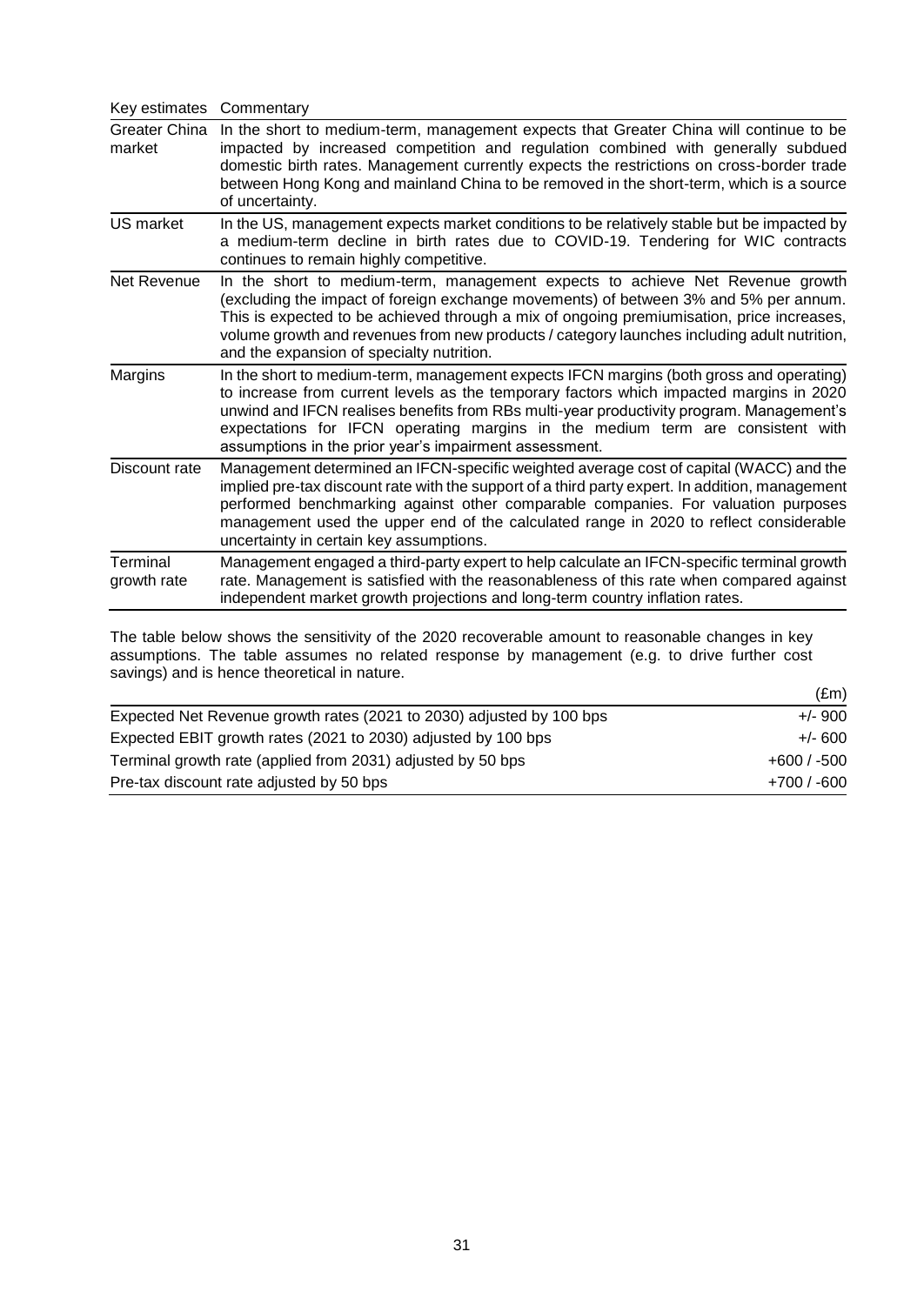#### **6 FINANCIAL LIABILITIES - BORROWINGS**

|                                                                                                                                                                                                                                      | 2020<br>£m | 2019<br>£m |
|--------------------------------------------------------------------------------------------------------------------------------------------------------------------------------------------------------------------------------------|------------|------------|
| Bank loans and overdrafts <sup>1</sup>                                                                                                                                                                                               | 20         | 16         |
| Commercial paper <sup>2</sup>                                                                                                                                                                                                        | 671        | 2,993      |
| Senior notes                                                                                                                                                                                                                         |            | 569        |
| Lease liabilities                                                                                                                                                                                                                    | 72         | 72         |
| <b>Total short-term borrowings</b>                                                                                                                                                                                                   | 763        | 3,650      |
| <b>Bonds</b>                                                                                                                                                                                                                         | 8,041      | 6,201      |
| Senior notes                                                                                                                                                                                                                         | 1,221      | 1,265      |
| Term loans                                                                                                                                                                                                                           | 291        | 826        |
| Lease liabilities                                                                                                                                                                                                                    | 241        | 253        |
| <b>Total long-term borrowings</b>                                                                                                                                                                                                    | 9,794      | 8,545      |
| <b>Total borrowings</b>                                                                                                                                                                                                              | 10,557     | 12,195     |
| Derivative financial Instruments                                                                                                                                                                                                     | 43         | 105        |
| Less overdrafts presented in cash and cash equivalents in the cash flow statement                                                                                                                                                    | (2)        | (2)        |
| <b>Total financing liabilities</b>                                                                                                                                                                                                   | 10,598     | 12,298     |
| <u>in the state of the state of the state of the state of the state of the state of the state of the state of the state of the state of the state of the state of the state of the state of the state of the state of the state </u> |            |            |

1. Bank loans are denominated in a number of currencies: all are unsecured and bear interest based on the relevant LIBOR equivalent. 2. Commercial paper was issued in US dollars and Euros, is unsecured and bears interest based on the relevant LIBOR equivalent.

Subsequent to the year end, the Group repaid \$400 million (£291 million) of term loans earlier than their contractual maturity date. At 31 December 2020, these term loans were presented in non-current liabilities on the balance sheet as they were not due for repayment based on their contractual maturity date within the next twelve months.

The Group uses derivative financial instruments to hedge certain elements of interest rate and exchange risk on its financing liabilities. The split between these items and other derivatives on the Balance Sheet is shown below:

|                                                              |         | Assets                       |                | Liabilities            |  |
|--------------------------------------------------------------|---------|------------------------------|----------------|------------------------|--|
| 2020 (£m)                                                    | Current | Non-<br>Current <sup>1</sup> | <b>Current</b> | Non-<br><b>Current</b> |  |
| Derivative financial instruments (financing liabilities)     | 6       | 19                           | (68)           |                        |  |
| Derivative financial instruments (non-financing liabilities) | 24      | $\overline{\phantom{a}}$     | (50)           | -                      |  |
| At 31 December 2020                                          | 30      | 19                           | (118)          |                        |  |

1 Included within Other non-current receivables on the Balance Sheet.

|                                                              |         | Assets                       |         | Liabilities     |  |
|--------------------------------------------------------------|---------|------------------------------|---------|-----------------|--|
| $2019$ (£m)                                                  | Current | Non-<br>Current <sup>1</sup> | Current | Non-<br>Current |  |
| Derivative financial instruments (financing liabilities)     |         |                              | (109)   |                 |  |
| Derivative financial instruments (non-financing liabilities) | 26      |                              | (29)    |                 |  |
| At 31 December 2019                                          | 30      |                              | (138)   |                 |  |

<sup>1</sup>Included within Other non-current receivables on the Balance Sheet.

| Reconciliation of movement in financing liabilities to cash flow statement | 2020<br>£m | 2019<br>£m |
|----------------------------------------------------------------------------|------------|------------|
| At 1 January                                                               | 12,298     | 12,223     |
| Proceeds from borrowings                                                   | 2,903      | 1.548      |
| Repayment of borrowings                                                    | (4,583)    | (1, 122)   |
| Other financing cash flows                                                 | (47)       | (75)       |
| New lease liabilities                                                      | 86         | 63         |
| Exchange, fair value and other movements                                   | (59)       | (339)      |
| At 31 December                                                             | 10.598     | 12,298     |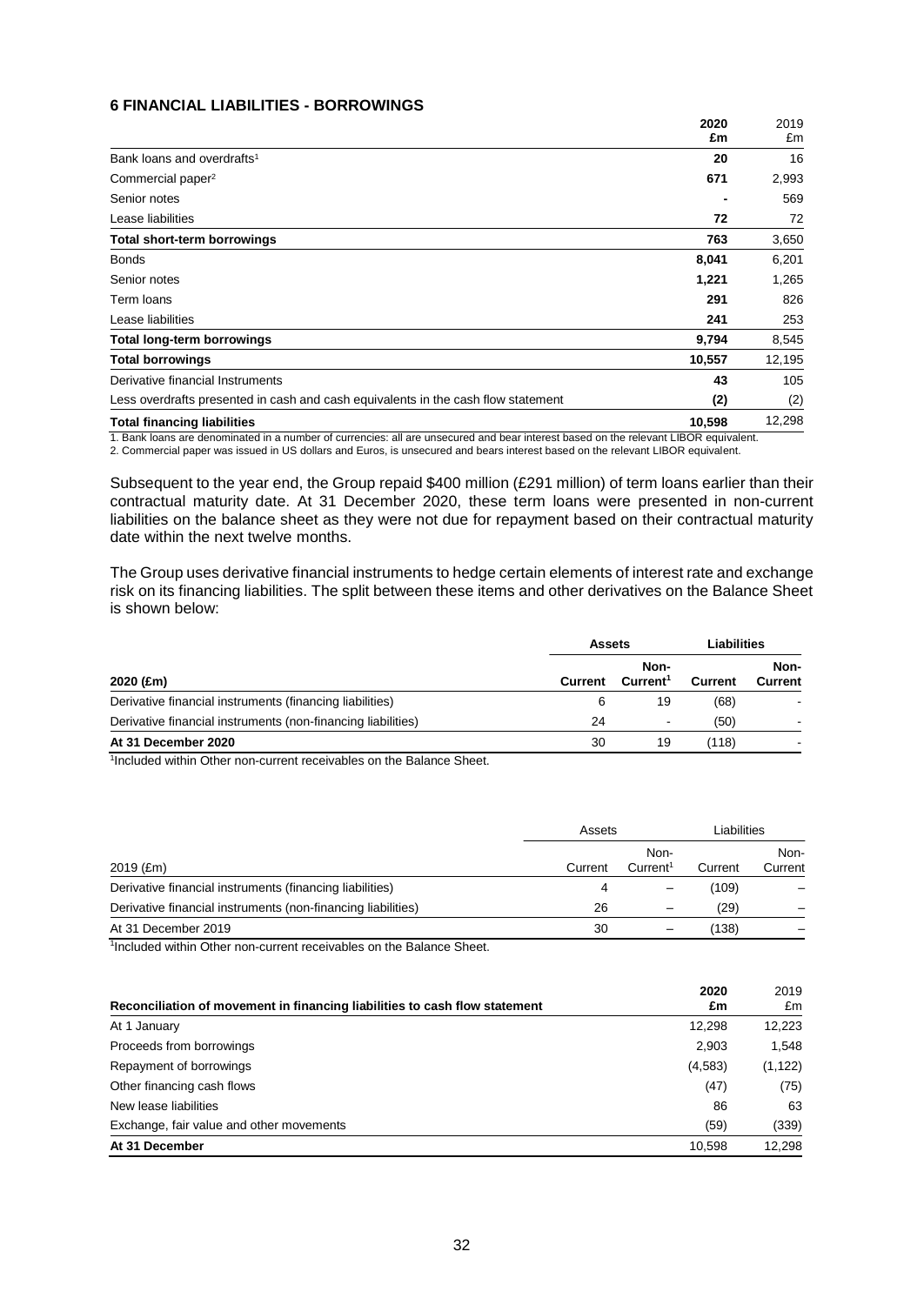| <b>7 DIVIDENDS</b>                                     | 2020<br>£m | 2019<br>£m |
|--------------------------------------------------------|------------|------------|
| Cash dividends on equity ordinary shares:              |            |            |
| 2019 Final paid: 101.6p (2018: Final 100.2p) per share | 721        | 709        |
| 2020 Interim paid: 73p (2019: Interim 73p) per share   | 520        | 518        |
| Total dividends for the year                           | 1.241      | 1.227      |

The Directors are proposing a final dividend in respect of the financial year ended 31 December 2020 of 101.6p per share which will absorb an estimated £724 million of Shareholders' funds. If approved by Shareholders it will be paid on 14 June 2021 to Shareholders who are on the register on 7 May 2021, with an ex-dividend date of 6 May 2021.

### **8 CONTINGENT LIABILITIES AND ASSETS**

The Humidifier Sanitiser ("HS") issue in South Korea was a tragic event. The Group continues to make both public and personal apologies to the victims who have suffered lung injury as a result of the Oxy HS product and the role that the Oxy HS product played in the issue.

As previously reported, over the last several years the South Korean government has designated a number of diseases as HS injuries, in addition to the HS lung injury for which RB Korea's (RBK) compensation plan was established. These include asthma, toxic hepatitis, child interstitial lung disease, bronchitis and upper airway disease. Detailed data underpinning recognition of these diseases has not been disclosed nor has detailed recognition criteria.

The Korean National Assembly passed a bill on 6 March 2020 to amend the HS law. The amendment became effective on 25 September 2020. The main changes in the amendment relate to: (i) the definition of HS injury (removing the requirement for "substantial causation" with HS exposure); (ii) the legal presumption of causation (shifting the burden of proof for causation to the defendant if the plaintiff demonstrates "epidemiological correlation" between HS exposure and their injury), and (iii) amendments to the fund set up by the government and funded by the government and HS companies (the special relief fund ("SRF"), now called the injury relief fund ("IRF")) to provide expanded support payments to HS victims (which would cover all elements of court awarded damages except mental distress, aside from KRW 100 million consolation payments for death cases, and partial lost income). The government can also impose on HS manufacturers an additional levy for the IRF of up to the amount previously collected for the SRF.

Further, under the amended HS law, HS victims will no longer be classified as Categories 1 to 5 based on the likelihood that HS exposure caused their lung injury. As RBK's compensation plan was dependent on the previous classification system, it will no longer be possible for the compensation plan to operate and it is now being closed.

The pending civil actions filed by HS claimants against RBK will also be impacted by the amended HS law, e.g. due to the lowered causation standard of "epidemiological correlation". Thus, we expect the number of civil claimants to increase, primarily seeking awards for mental distress and lost income (for portions not already covered by the IRF).

The Group currently has a provision of £83 million (2019: £26 million) in relation to the HS issue in South Korea. In addition, there are further potential costs that either are not considered probable or cannot be reliably estimated at the current time. The impact of the HS law amendments will require further monitoring and analysis, in particular those which will be subject to court interpretation, such as the new epidemiological correlation standard, any limitation applied by courts to damage awards and the interest rate applied by individual courts to damage awards and external factors such as the rate of future IRF applications/recognitions. Accordingly, it is not possible to make any reliable estimate of liability for individuals recognised by the government as having HS injuries.

RBK is reliant on the Group to provide funding to meet its HS liabilities, which to date the Group has been willing to do.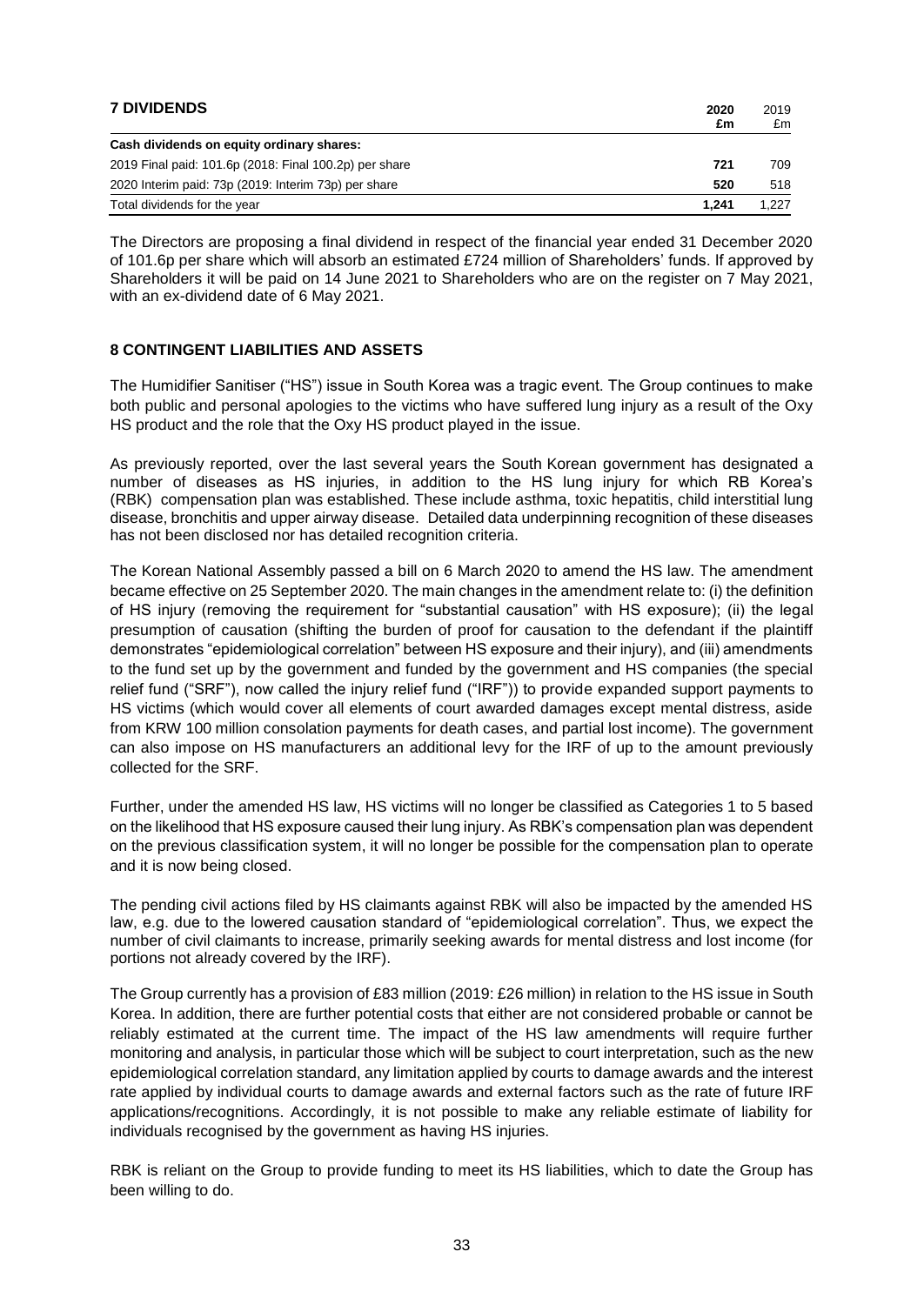#### **Other**

From time to time, the Group is involved in discussions in relation to ongoing tax matters in a number of jurisdictions around the world. Where appropriate, the Directors make provisions based on their assessment of each case.

#### **9 DISCONTINUED OPERATIONS**

In the year ended 31 December 2020, the Group recorded income of £50 million (2019: £898 million expense) in discontinued operations. This income in 2020 relates to the partial release of a provision relating to the prior year settlement with the Department of Justice (DoJ) in relation to Indivior PLC matters, following a review of outstanding items relating to the DoJ settlement. The prior period expense reflects the charge to the Income Statement for the \$1.4 billion settlement agreed with the (DoJ), which was paid in full by the end of 2019 and amounts deemed necessary to cover any remaining litigation exposure.

In January 2021, Indivior PLC agreed to pay \$50 million to the Group over the next 5 years to settle indemnity claims relating to the Group's previous settlement with the DoJ, and certain related matters. Amounts in relation to this settlement with Indivior will be recognised as income from discontinued operations in 2021.

### **FURTHER INFORMATION AND CONTACTS**

### **RB**

| <b>John Dawson</b>                                                                              | +44 (0) 7408 809474 |
|-------------------------------------------------------------------------------------------------|---------------------|
| <b>SVP, Investor Relations</b><br><b>Simon Whittington</b><br>Deputy Head of Investor Relations | +44 (0) 7408 812062 |
| Patty O'Hayer<br>Director, External Relations and Government Affairs                            | +44 (0) 7825 755688 |
| <b>Finsbury</b><br><b>Faeth Birch</b>                                                           | +44 (0) 7768 943171 |

#### **Cautionary note concerning forward-looking statements**

This announcement contains statements with respect to the financial condition, results of operations and business of RB (the "Group") and certain of the plans and objectives of the Group that are forward-looking statements. Words such as ''intends', 'targets', or the negative of these terms and other similar expressions of future performance or results, and their negatives, are intended to identify such forward-looking statements. In particular, all statements that express forecasts, expectations and projections with respect to future matters, including targets for net revenue, operating margin and cost efficiency, are forward-looking statements. Such statements are not historical facts, nor are they guarantees of future performance.

By their nature, forward-looking statements involve risk and uncertainty because they relate to events and depend on circumstances that will occur in the future. There are a number of factors that could cause actual results and developments to differ materially from those expressed or implied by these forward-looking statements, including many factors outside the Group's control. Among other risks and uncertainties, the material or principal factors which could cause actual results to differ materially are: the general economic, business, political and social conditions in the key markets in which the Group operates; the ability of the Group to manage regulatory, tax and legal matters, including changes thereto; the reliability of the Group's technological infrastructure or that of third parties on which the Group relies; interruptions in the Group's supply chain and disruptions to its production facilities; the reputation of the Group's global brands; and the recruitment and retention of key management.